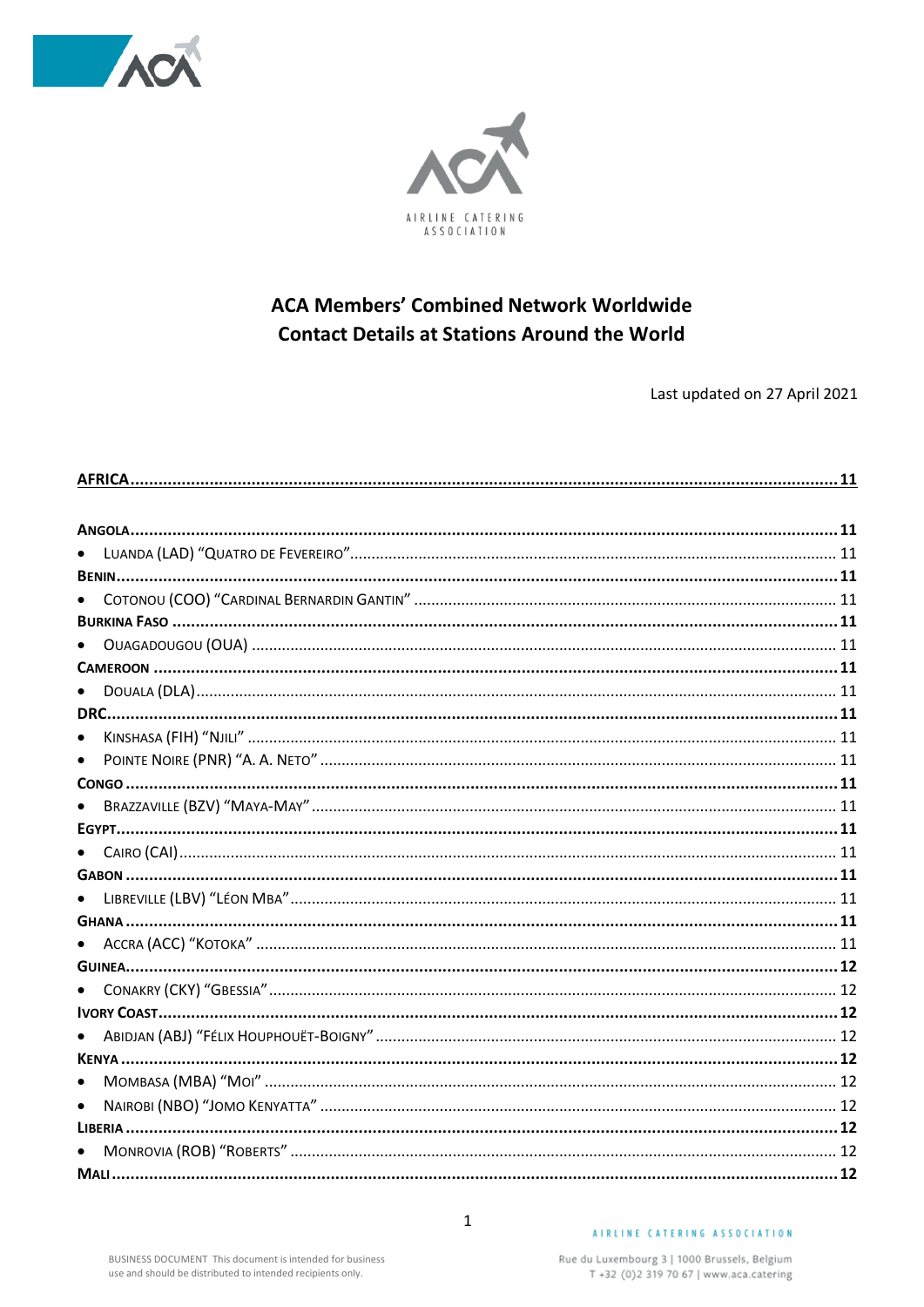

| $\bullet$ |  |
|-----------|--|
| $\bullet$ |  |
| $\bullet$ |  |
|           |  |
|           |  |
|           |  |
|           |  |
|           |  |
|           |  |
|           |  |
|           |  |
|           |  |
|           |  |
|           |  |
| $\bullet$ |  |
|           |  |
|           |  |
|           |  |
|           |  |
|           |  |
|           |  |
|           |  |
|           |  |
|           |  |

####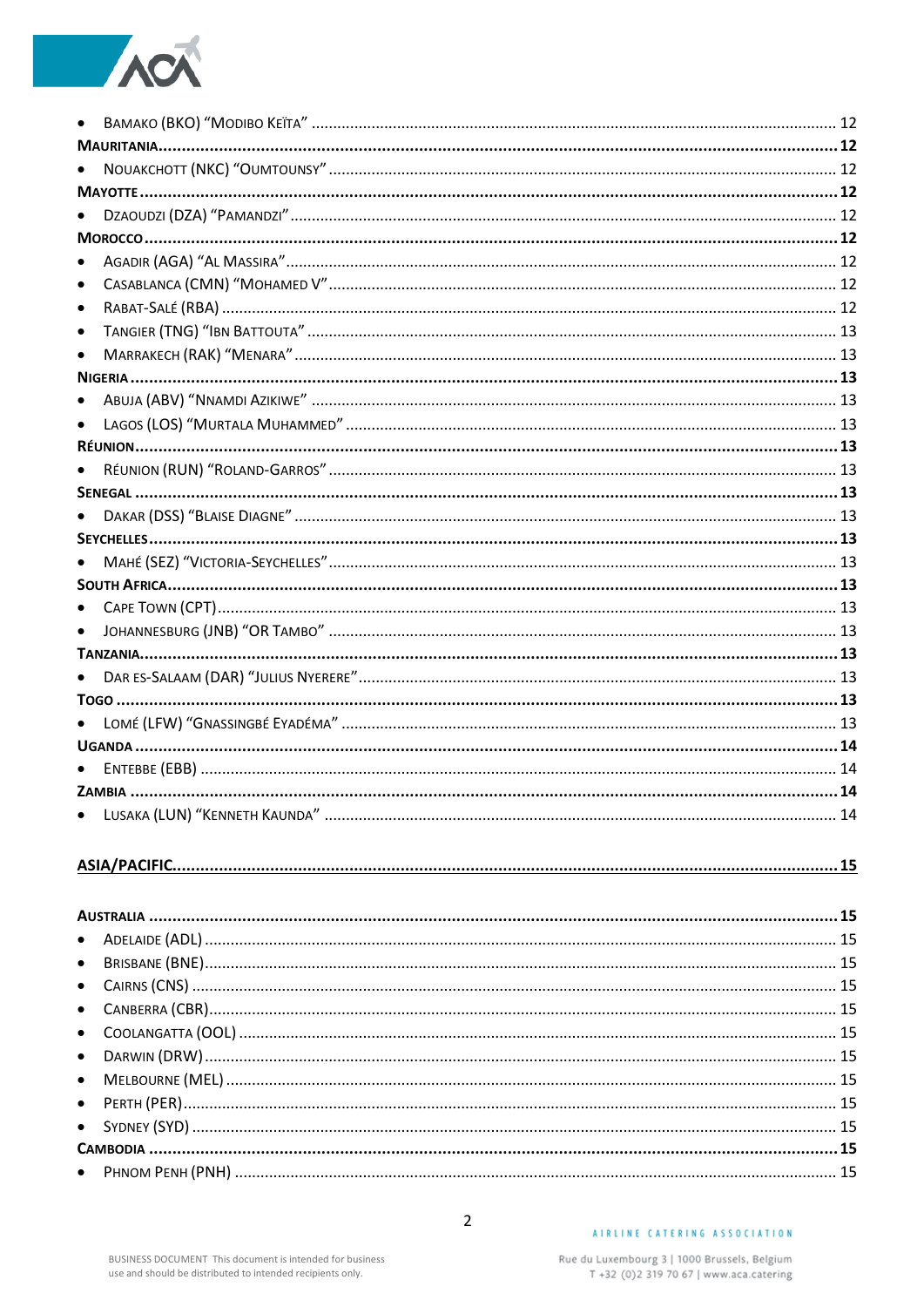# ACA

| $\bullet$ |  |
|-----------|--|
| $\bullet$ |  |
|           |  |
| $\bullet$ |  |
| $\bullet$ |  |
| $\bullet$ |  |
| $\bullet$ |  |
| $\bullet$ |  |
| $\bullet$ |  |
| $\bullet$ |  |
| $\bullet$ |  |
| ٠         |  |
| $\bullet$ |  |
| $\bullet$ |  |
| $\bullet$ |  |
| ٠         |  |
| $\bullet$ |  |
| $\bullet$ |  |
| $\bullet$ |  |
|           |  |
|           |  |
|           |  |
| $\bullet$ |  |
|           |  |
|           |  |
|           |  |
| $\bullet$ |  |
|           |  |
|           |  |
|           |  |
|           |  |
| $\bullet$ |  |
|           |  |
| $\bullet$ |  |
| $\bullet$ |  |
| $\bullet$ |  |
|           |  |
|           |  |
|           |  |
| ٠         |  |
|           |  |
| $\bullet$ |  |
|           |  |
| $\bullet$ |  |
|           |  |
|           |  |
|           |  |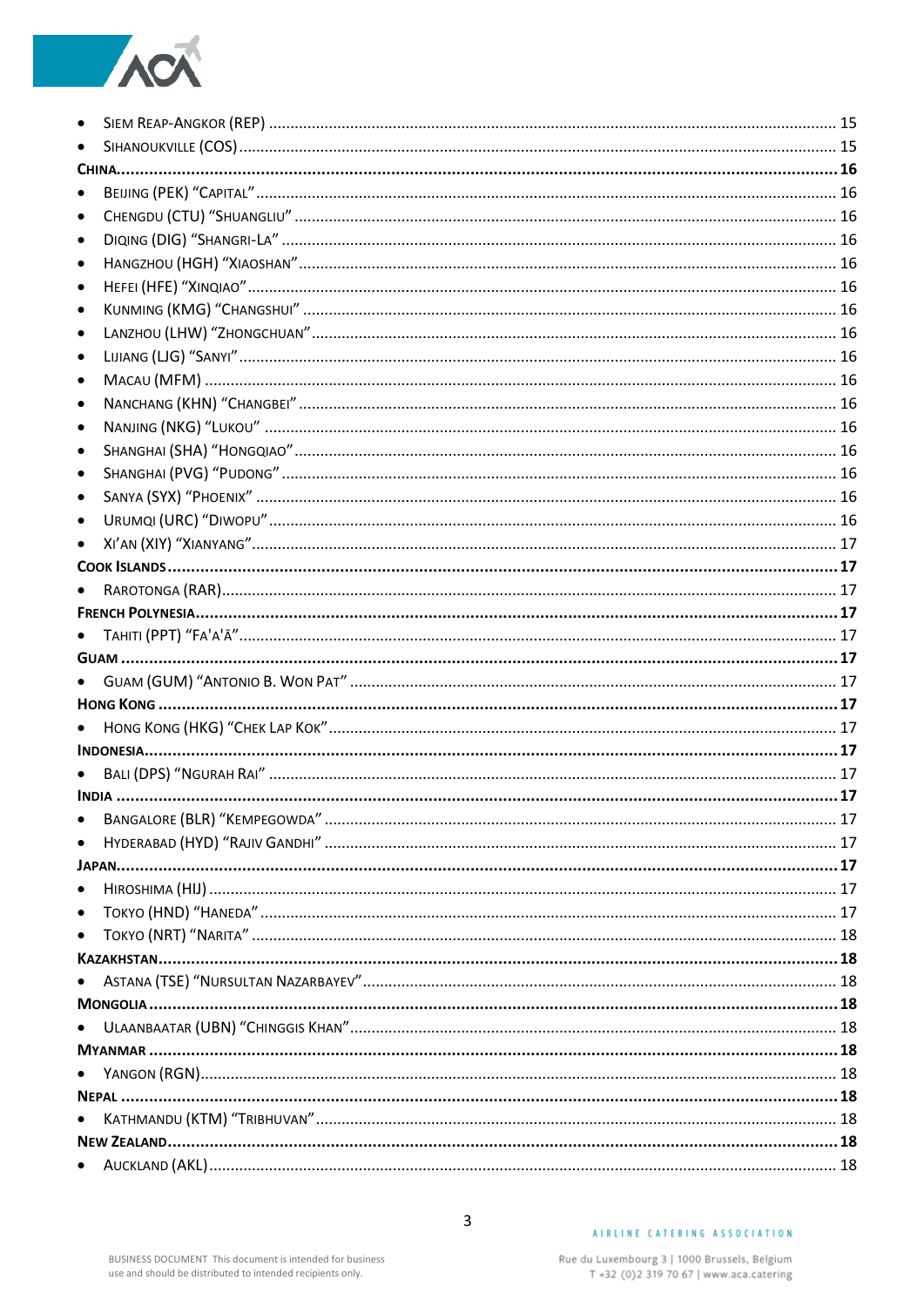# ACT

| $\bullet$ |  |
|-----------|--|
|           |  |
|           |  |
|           |  |
|           |  |
|           |  |
| $\bullet$ |  |
| $\bullet$ |  |
|           |  |
|           |  |
|           |  |
|           |  |
|           |  |
|           |  |
|           |  |
|           |  |
|           |  |
|           |  |
|           |  |
|           |  |
|           |  |
| $\bullet$ |  |
|           |  |
| $\bullet$ |  |
|           |  |
| $\bullet$ |  |
|           |  |
|           |  |
|           |  |
|           |  |
|           |  |
|           |  |
| $\bullet$ |  |
|           |  |
| $\bullet$ |  |
|           |  |
| $\bullet$ |  |
| $\bullet$ |  |
| $\bullet$ |  |
| $\bullet$ |  |
| $\bullet$ |  |
| $\bullet$ |  |
| $\bullet$ |  |
| $\bullet$ |  |
| $\bullet$ |  |
|           |  |
|           |  |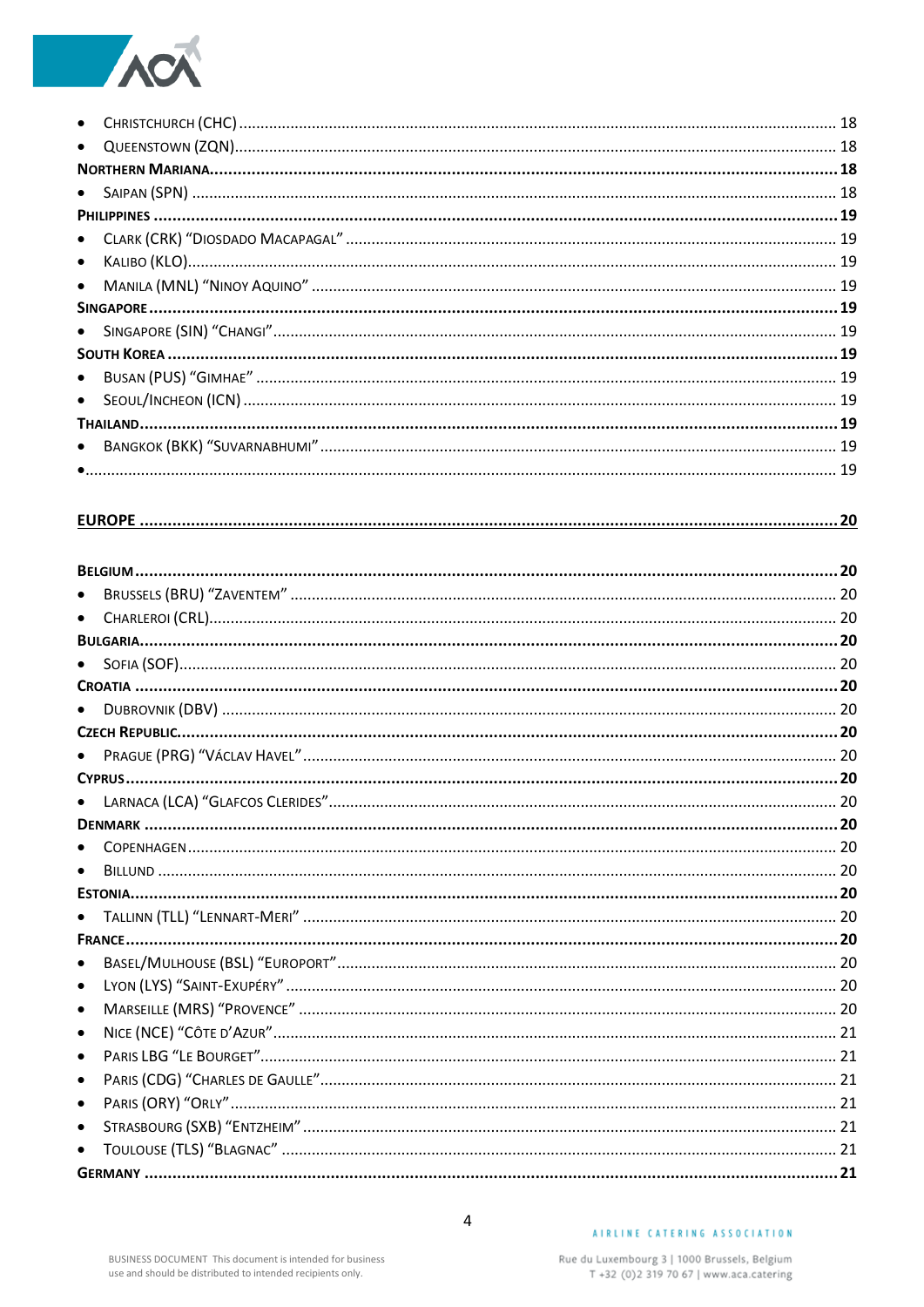# ACA

| $\bullet$ |  |
|-----------|--|
| $\bullet$ |  |
| ٠         |  |
|           |  |
|           |  |
|           |  |
|           |  |
|           |  |
|           |  |
|           |  |
| $\bullet$ |  |
| $\bullet$ |  |
| $\bullet$ |  |
| $\bullet$ |  |
| $\bullet$ |  |
| $\bullet$ |  |
|           |  |
|           |  |
| $\bullet$ |  |
|           |  |
|           |  |
| $\bullet$ |  |
| $\bullet$ |  |
| $\bullet$ |  |
| $\bullet$ |  |
|           |  |
|           |  |
|           |  |
| $\bullet$ |  |
| $\bullet$ |  |
| $\bullet$ |  |
| $\bullet$ |  |
| $\bullet$ |  |
| $\bullet$ |  |
| $\bullet$ |  |
| $\bullet$ |  |
| $\bullet$ |  |
| $\bullet$ |  |
| $\bullet$ |  |
|           |  |
| $\bullet$ |  |
|           |  |
| $\bullet$ |  |
|           |  |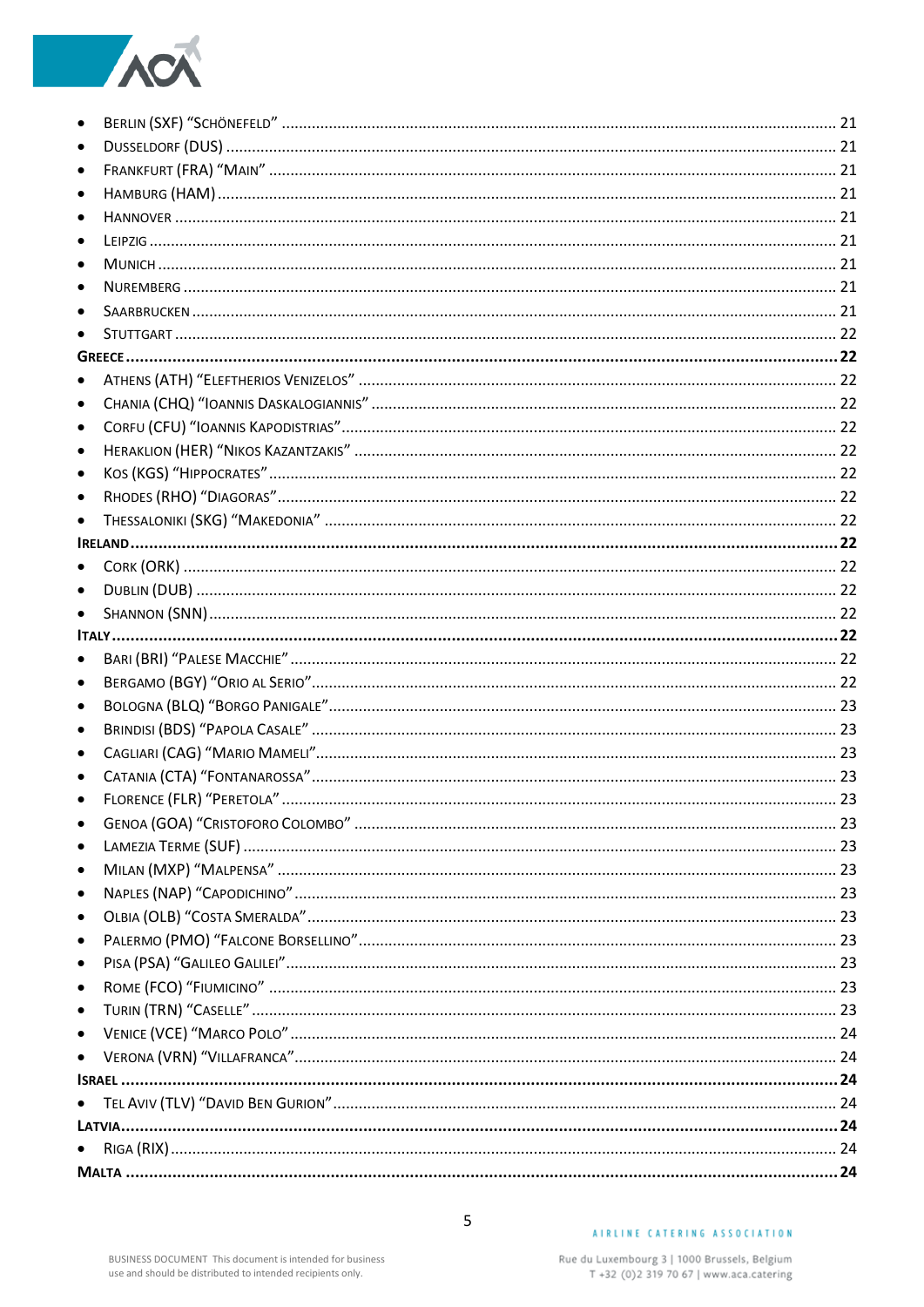# ACA

| $\bullet$ |  |
|-----------|--|
|           |  |
|           |  |
|           |  |
| $\bullet$ |  |
| $\bullet$ |  |
|           |  |
|           |  |
|           |  |
| $\bullet$ |  |
| $\bullet$ |  |
| $\bullet$ |  |
| $\bullet$ |  |
| $\bullet$ |  |
| $\bullet$ |  |
| $\bullet$ |  |
| $\bullet$ |  |
| $\bullet$ |  |
|           |  |
|           |  |
| $\bullet$ |  |
| $\bullet$ |  |
| $\bullet$ |  |
| $\bullet$ |  |
| ٠         |  |
| $\bullet$ |  |
|           |  |
|           |  |
|           |  |
| $\bullet$ |  |
| $\bullet$ |  |
| $\bullet$ |  |
| $\bullet$ |  |
|           |  |
| $\bullet$ |  |
| $\bullet$ |  |
| $\bullet$ |  |
|           |  |
| $\bullet$ |  |
| $\bullet$ |  |
|           |  |
|           |  |
|           |  |
|           |  |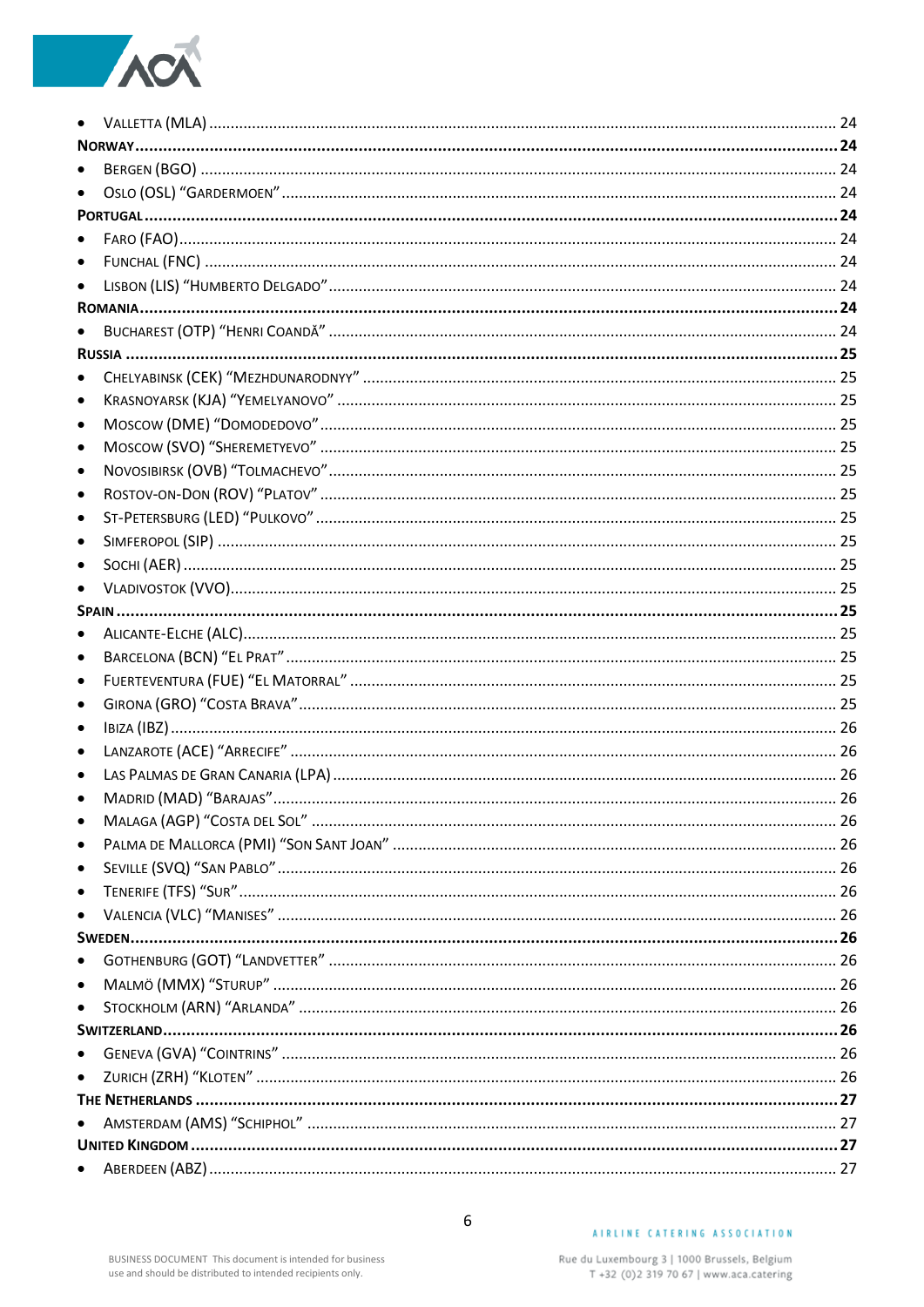## **TANK**

| $\bullet$ |  |
|-----------|--|
| $\bullet$ |  |
| $\bullet$ |  |
| $\bullet$ |  |
| $\bullet$ |  |
| $\bullet$ |  |
| $\bullet$ |  |
| $\bullet$ |  |
| $\bullet$ |  |
| $\bullet$ |  |
| $\bullet$ |  |
| $\bullet$ |  |
| $\bullet$ |  |
| $\bullet$ |  |
| $\bullet$ |  |
| $\bullet$ |  |
| $\bullet$ |  |

#### 

####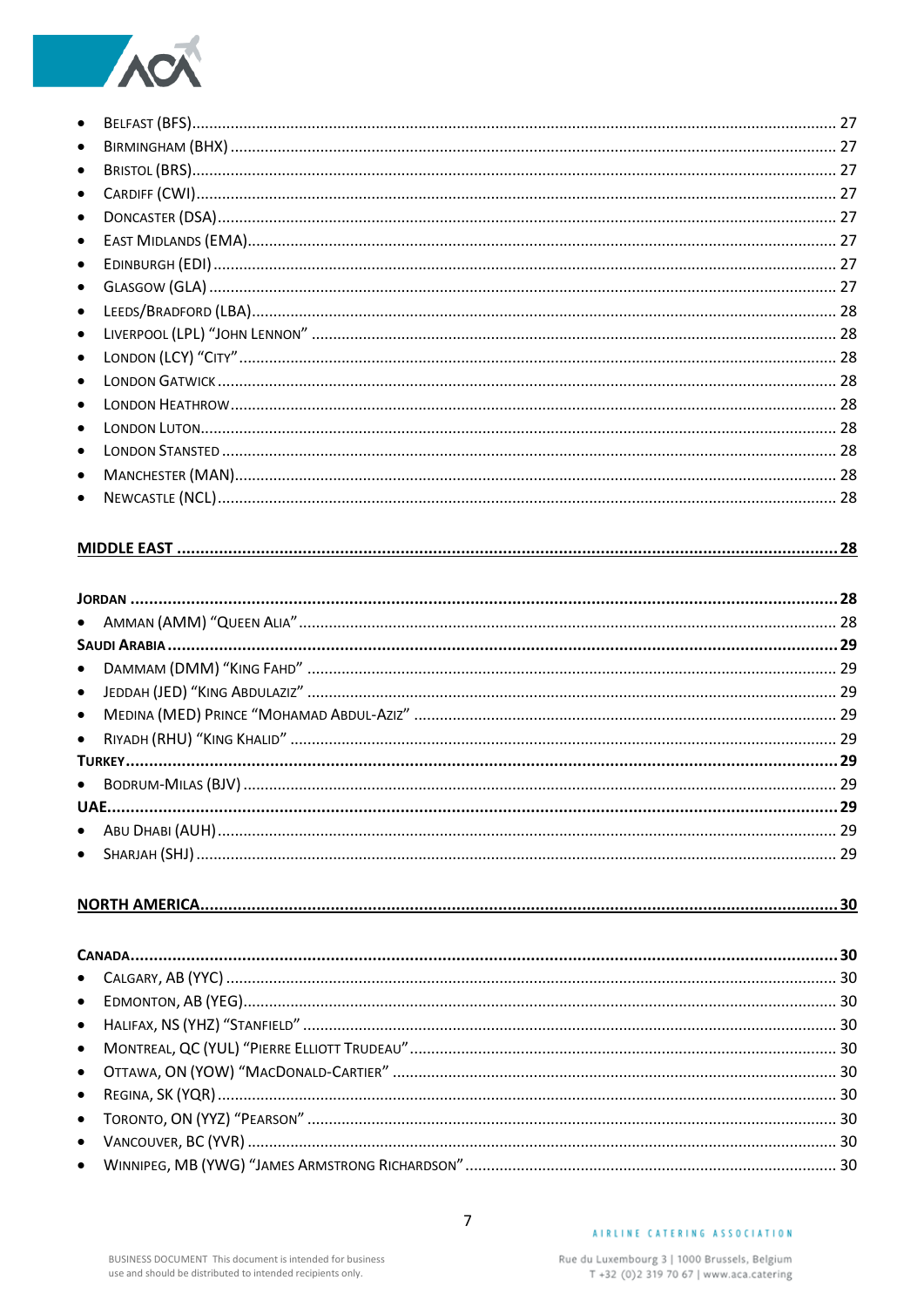# ACA

| $\bullet$ |  |
|-----------|--|
| $\bullet$ |  |
| ٠         |  |
| $\bullet$ |  |
| $\bullet$ |  |
| ٠         |  |
| $\bullet$ |  |
| $\bullet$ |  |
| $\bullet$ |  |
| ٠         |  |
| $\bullet$ |  |
| $\bullet$ |  |
| $\bullet$ |  |
| $\bullet$ |  |
| $\bullet$ |  |
| $\bullet$ |  |
| ٠         |  |
| $\bullet$ |  |
| $\bullet$ |  |
| $\bullet$ |  |
| $\bullet$ |  |
| ٠         |  |
| $\bullet$ |  |
| $\bullet$ |  |
| ٠         |  |
| $\bullet$ |  |
| $\bullet$ |  |
|           |  |
| $\bullet$ |  |
| $\bullet$ |  |
| $\bullet$ |  |
| $\bullet$ |  |
| $\bullet$ |  |
| $\bullet$ |  |
| $\bullet$ |  |
| $\bullet$ |  |
| $\bullet$ |  |
| $\bullet$ |  |
| $\bullet$ |  |
| $\bullet$ |  |
| $\bullet$ |  |
| $\bullet$ |  |
| $\bullet$ |  |
| $\bullet$ |  |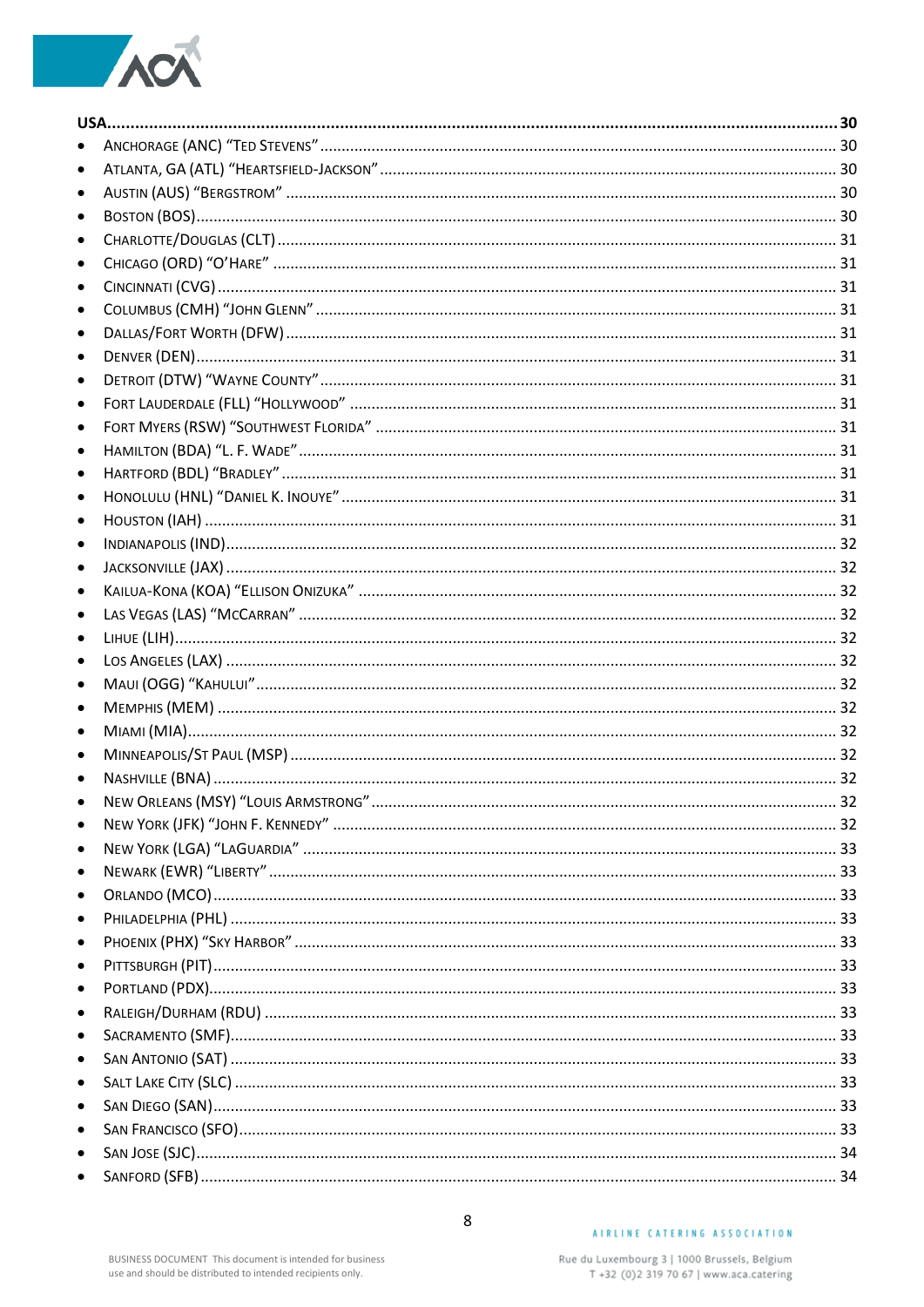

#### 

| $\bullet$ |  |
|-----------|--|
| $\bullet$ |  |
|           |  |
| $\bullet$ |  |
|           |  |
| $\bullet$ |  |
| $\bullet$ |  |
| $\bullet$ |  |
|           |  |
|           |  |
|           |  |
| $\bullet$ |  |
| $\bullet$ |  |
|           |  |
| ٠         |  |
| ٠         |  |
| ٠         |  |
|           |  |
| $\bullet$ |  |
|           |  |
| $\bullet$ |  |
|           |  |
| $\bullet$ |  |
|           |  |
| ٠         |  |
|           |  |
| $\bullet$ |  |
|           |  |
|           |  |
|           |  |
|           |  |
| $\bullet$ |  |
| $\bullet$ |  |

#### AIRLINE CATERING ASSOCIATION

 $\overline{9}$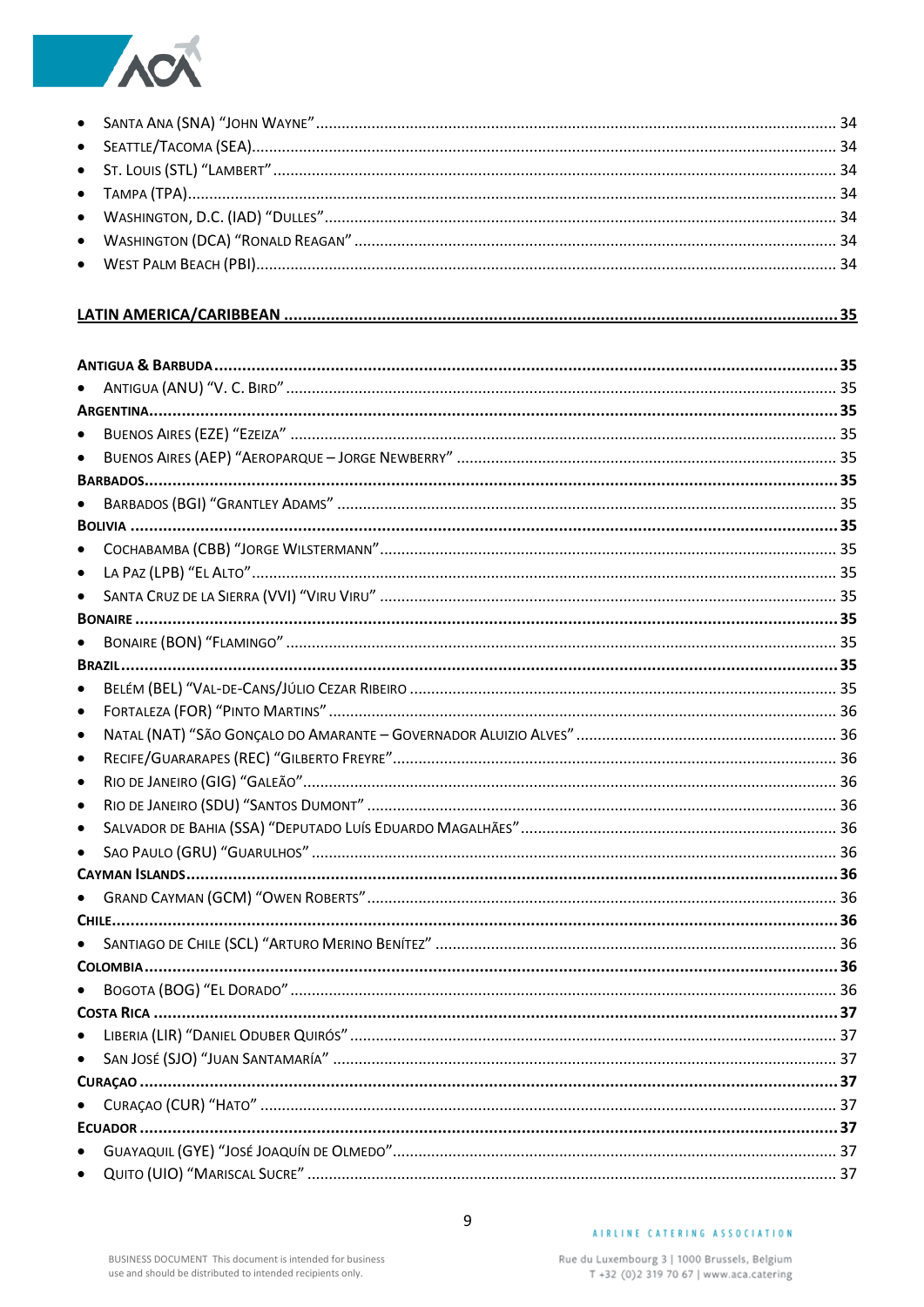# ACA

| $\bullet$ |  |
|-----------|--|
| $\bullet$ |  |
|           |  |
|           |  |
|           |  |
|           |  |
|           |  |
| $\bullet$ |  |
| $\bullet$ |  |
|           |  |
| $\bullet$ |  |
| $\bullet$ |  |
| $\bullet$ |  |
| ٠         |  |
| ٠         |  |
| ٠         |  |
| ٠         |  |
| $\bullet$ |  |
|           |  |
|           |  |
|           |  |
|           |  |
|           |  |
|           |  |
|           |  |
|           |  |
|           |  |
|           |  |
|           |  |
|           |  |
| $\bullet$ |  |
| $\bullet$ |  |
|           |  |
|           |  |
|           |  |
|           |  |
|           |  |
| $\bullet$ |  |
| $\bullet$ |  |
|           |  |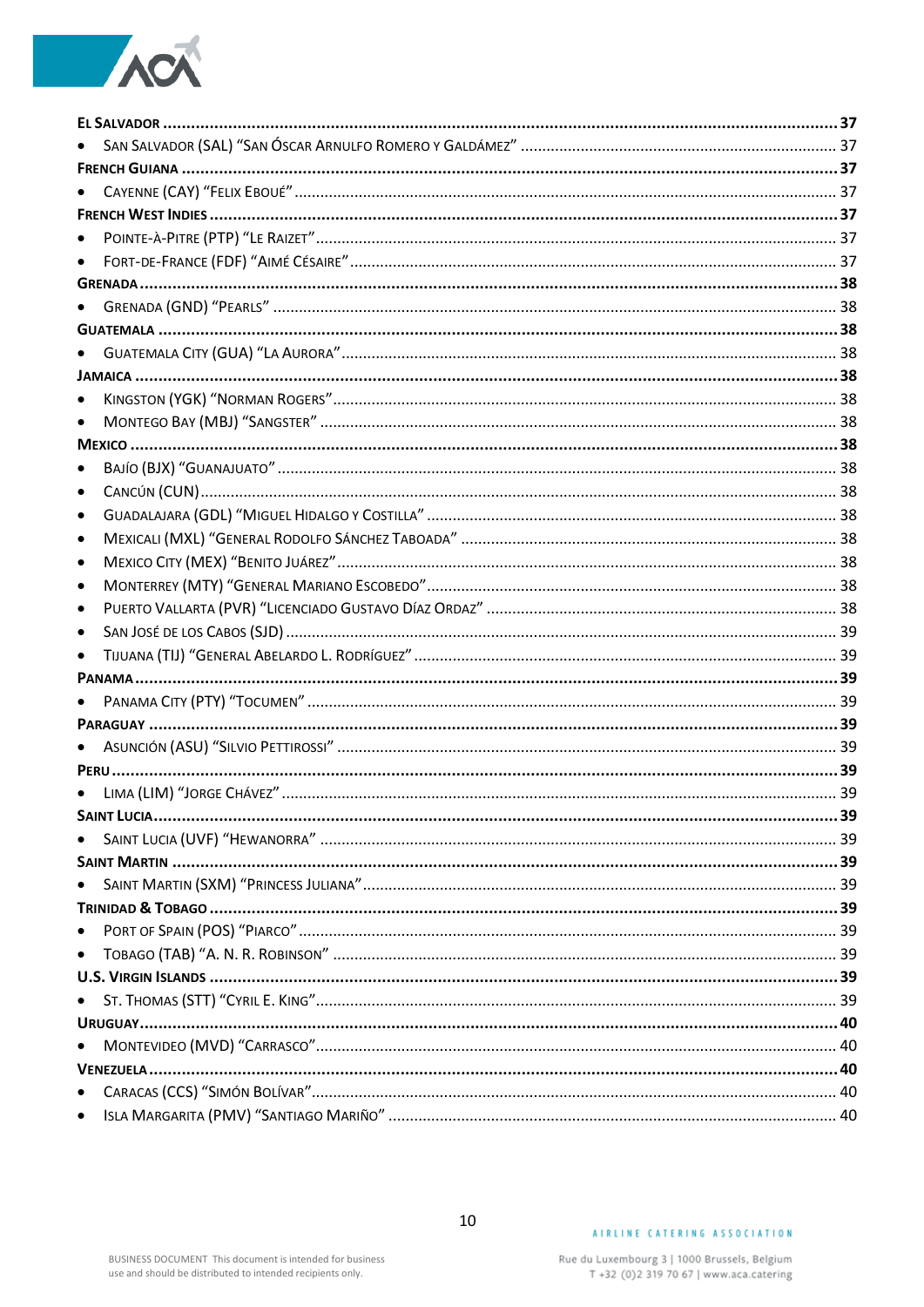

#### <span id="page-10-1"></span><span id="page-10-0"></span>**Angola**

- <span id="page-10-2"></span>• Luanda (LAD) "Quatro de Fevereiro"
	- o LSG SKY CHEFS: Lothar Weber, Head of CSC, Tel: (+244) 226 431 330, Email: [lothar.weber@lsgskychefs.com](mailto:lothar.weber@lsgskychefs.com)

#### <span id="page-10-3"></span>**Benin**

- <span id="page-10-4"></span>• Cotonou (COO) "Cardinal Bernardin Gantin"
	- o GATEGROUP: Servair Benin; Tel (+229) 97 97 45 43

#### <span id="page-10-5"></span>**Burkina Faso**

- <span id="page-10-6"></span>• Ouagadougou (OUA)
	- o GATEGROUP: Tel (+226) 50 33 29 22

#### <span id="page-10-7"></span>**Cameroon**

- <span id="page-10-8"></span>• Douala (DLA)
	- o GATEGROUP: Tel (+237) 33 42 64 92

#### <span id="page-10-9"></span>**DRC**

- <span id="page-10-10"></span>• Kinshasa (FIH) "Njili"
	- o GATEGROUP: Tel (+243) 854 859 944
- <span id="page-10-11"></span>• Pointe Noire (PNR) "A. A. Neto"
	- o GATEGROUP: Tel (+243) 854 859 944

### <span id="page-10-12"></span>**Congo**

- <span id="page-10-13"></span>• Brazzaville (BZV) "Maya-May"
	- o GATEGROUP: Tel (+242) 06 508 09 66

### <span id="page-10-14"></span>**Egypt**

- <span id="page-10-15"></span>• Cairo (CAI)
	- o LSG SKY CHEFS: Stefan Doenni, Head of CSC, Tel: (+20) 222 688 638, Email: [stefan.doenni@lsgskychefs.com](mailto:stefan.doenni@lsgskychefs.com)

#### <span id="page-10-16"></span>**Gabon**

- <span id="page-10-17"></span>• Libreville (LBV) "Léon Mba"
	- o GATEGROUP : Tel (+241) 73 69 51

#### <span id="page-10-18"></span>**Ghana**

- <span id="page-10-19"></span>• Accra (ACC) "Kotoka"
	- o GATEGROUP: Tel (+233) 207 47 78 71
	- o NEWREST: Julien Vendrell, Country Managing Director, Tel: (+233) 243 400 053, Email: [j.vendrell@newrest.eu](mailto:j.vendrell@newrest.eu)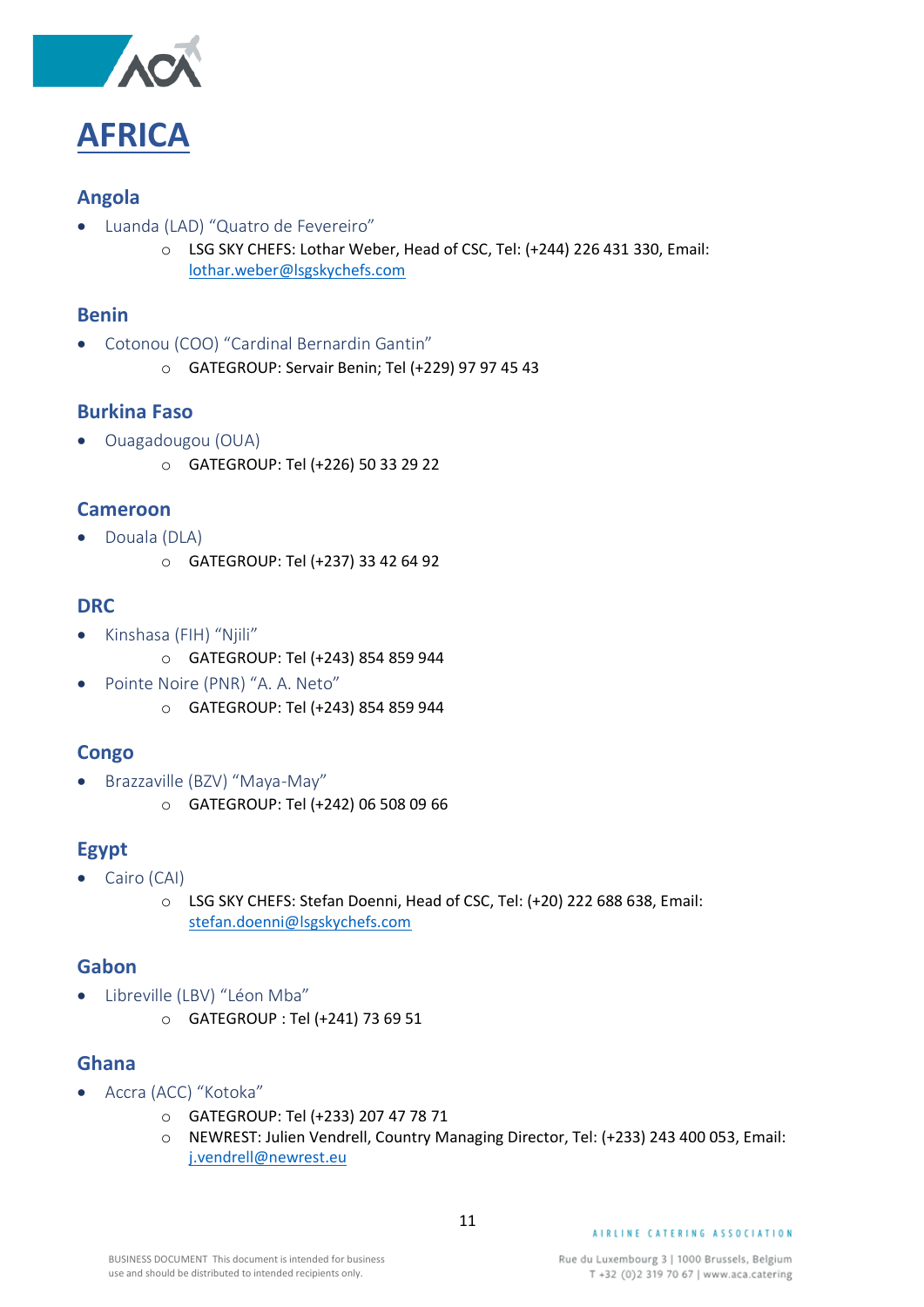

#### <span id="page-11-0"></span>**Guinea**

- <span id="page-11-1"></span>• Conakry (CKY) "Gbessia"
	- o GATEGROUP: Tel (+224) 622 35 35 05
	- o NEWREST: Honoré Kowa, Country Managing Director, Tel: (+224) 622 790 914, Email: [h.kowa@newrest.eu](mailto:h.kowa@newrest.eu)

#### <span id="page-11-2"></span>**Ivory Coast**

- <span id="page-11-3"></span>• Abidjan (ABJ) "Félix Houphouët-Boigny"
	- o GATEGROUP: Tel (+225) 21 27 82 50

#### <span id="page-11-4"></span>**Kenya**

- <span id="page-11-5"></span>• Mombasa (MBA) "Moi"
	- o GATEGROUP: Tel (+254) 702 905 921
- <span id="page-11-6"></span>• Nairobi (NBO) "Jomo Kenyatta"
	- o GATEGROUP: Tel (+254) 208 279 00
	- o LSG SKY CHEFS: George Matthew, Head of CSC, Tel: (+254) 724 134 836, Email: [george.mathew@lsgskychefs.com](mailto:george.mathew@lsgskychefs.com)

#### <span id="page-11-7"></span>**Liberia**

- <span id="page-11-8"></span>• Monrovia (ROB) "Roberts"
	- o NEWREST: Honoré Kowa, Country Manager, Email: [h.kowa@newrest.eu](mailto:h.kowa@newrest.eu)

#### <span id="page-11-9"></span>**Mali**

- <span id="page-11-10"></span>• Bamako (BKO) "Modibo Keïta"
	- o GATEGROUP: Tel (+223) 202 049 49

#### <span id="page-11-11"></span>**Mauritania**

- <span id="page-11-12"></span>• Nouakchott (NKC) "Oumtounsy"
	- o GATEGREOUP: Tel (+222) 452 954 49

#### <span id="page-11-13"></span>**Mayotte**

- <span id="page-11-14"></span>• Dzaoudzi (DZA) "Pamandzi"
	- o GATEGROUP: Tel (+262) 639 695 959

#### <span id="page-11-15"></span>**Morocco**

- <span id="page-11-16"></span>• Agadir (AGA) "Al Massira"
	- o **GATEGROUP: TEL (+212) 528 80 90 20/22**
- <span id="page-11-17"></span>• Casablanca (CMN) "Mohamed V"
	- o **GATEGROUP: TEL (+212) 522 53 92 53**
	- O NEWREST: KAMAL EL BETTACHI, UNIT MANAGER, TEL: (+212) 522 539 055, EMAIL: **K.[ELBETTACHI](mailto:k.elbettachi@newrest.eu)@NEWREST.EU**
- <span id="page-11-18"></span>• Rabat-Salé (RBA)
	- O [NEWREST](mailto:s.naji@newrest.eu): SOUAD NAJI, UNIT MANAGER, TEL: (+212) 537 830 885, EMAIL: S.NAJI@NEWREST.EU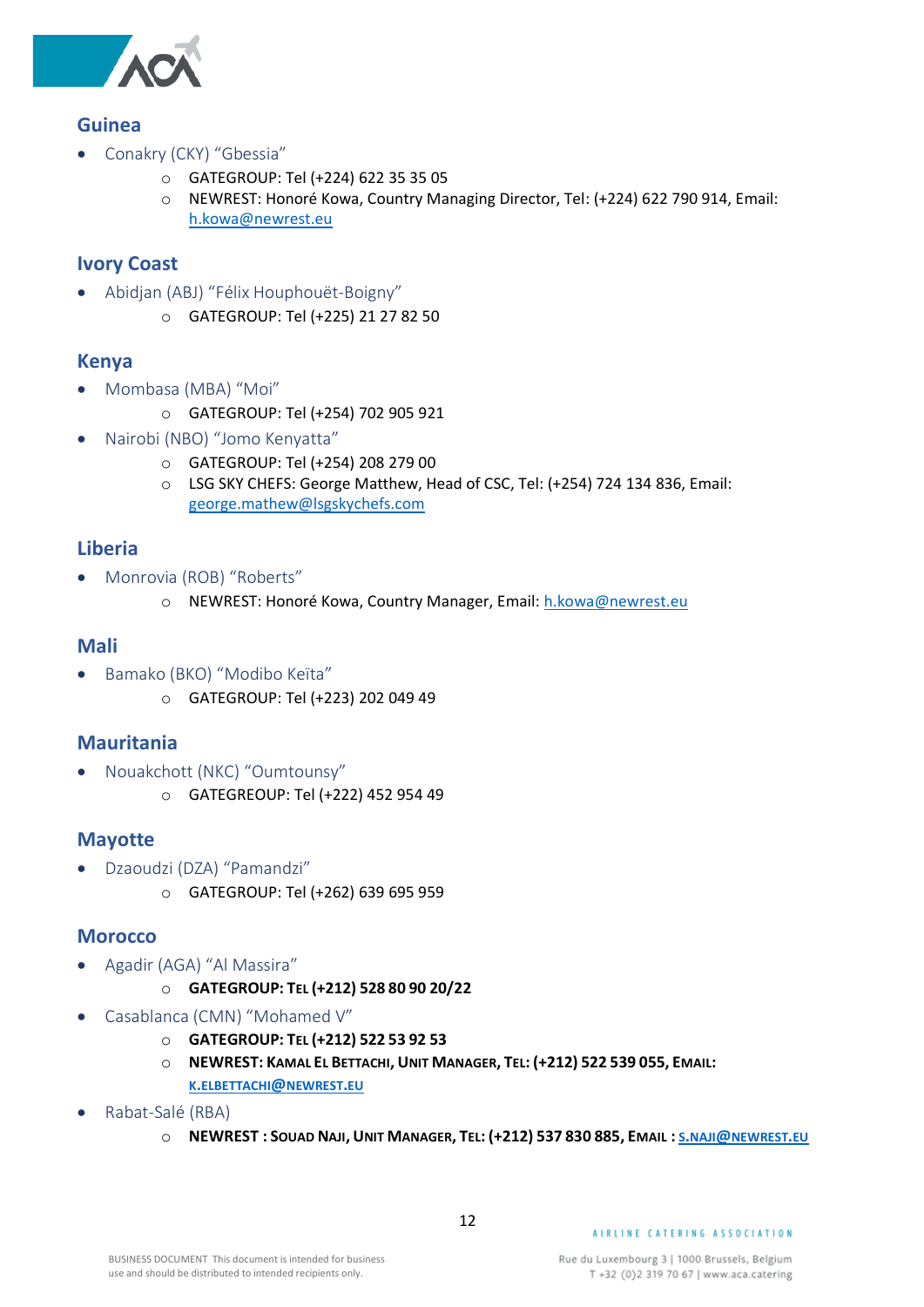

- <span id="page-12-0"></span>• Tangier (TNG) "Ibn Battouta"
	- O [NEWREST](mailto:s.naji@newrest.eu): SOUAD NAJI, UNIT MANAGER, TEL: (+212) 539 393 326, EMAIL: S.NAJI@NEWREST.EU
- <span id="page-12-1"></span>• Marrakech (RAK) "Menara"
	- o **GATEGROUP: TEL (+212) 524 44 99 44**
	- O [NEWREST](mailto:a.sakhi@newrest.eu): ASMAA SAKHI, UNIT MANAGER, TEL: (+212) 524 434 975, EMAIL: A.SAKHI@NEWREST.EU

#### <span id="page-12-2"></span>**Nigeria**

- <span id="page-12-3"></span>• Abuja (ABV) "Nnamdi Azikiwe"
	- O [NEWREST](mailto:b.alese@newrest.eu): BERNARD ALESE, UNIT MANAGER, TEL: (+234) 815 939 35 25, EMAIL: B.ALESE@NEWREST.EU
- <span id="page-12-4"></span>• Lagos (LOS) "Murtala Muhammed"
	- o **GATEGROUP : SERVAIR NIGERIA, TEL (+234) 708 213 86 06**
	- O LSG SKY CHEFS: VLADAN DRASKOVIC, HEAD OF CSC, TEL: (+234) 803 966 24 83, EMAIL: **VLADAN.DRASKOVIC@[LSGSKYCHEFS](mailto:vladan.draskovic@lsgskychefs.com).COM**
	- O [NEWREST](mailto:j.kumbgo@newrest-asl.com): JOHN KUMBGO, OPS MANAGER, TEL: (+234) 705 088 393, EMAIL: J.KUMBGO@NEWREST-**ASL.[COM](mailto:j.kumbgo@newrest-asl.com)**

#### <span id="page-12-5"></span>**Réunion**

- <span id="page-12-6"></span>• Réunion (RUN) "Roland-Garros"
	- o GATEGROUP: Tel: (+262) 48 81 60
	- o NEWREST: Laurent Viremouneix, Ops Director, Tel: (+256) 262 525 501, Email: [l.viremouneix@newrest.eu](mailto:l.viremouneix@newrest.eu)

#### <span id="page-12-7"></span>**Senegal**

- <span id="page-12-8"></span>• Dakar (DSS) "Blaise Diagne"
	- o GATEGROUP: Tel: (+221) 33 685 18 00

#### <span id="page-12-9"></span>**Seychelles**

- <span id="page-12-10"></span>• Mahé (SEZ) "Victoria-Seychelles"
	- o GATEGROUP: Tel (+226) 50 33 29 22

#### <span id="page-12-11"></span>**South Africa**

- <span id="page-12-12"></span>• Cape Town (CPT)
	- o NEWREST: Frank Laffont, Unit Manager, Tel: (+27) 219 350 514, Email: [f.laffont@newrest.eu](mailto:f.laffont@newrest.eu)
- <span id="page-12-13"></span>• Johannesburg (JNB) "OR Tambo"
	- o NEWREST: Chris Pillay, Unit Manager, Tel: (+27) 113 976 767, Email: [c.pillay@newrest.eu](mailto:c.pillay@newrest.eu)

#### <span id="page-12-14"></span>**Tanzania**

- <span id="page-12-15"></span>• Dar es-Salaam (DAR) "Julius Nyerere"
	- o LSG SKY CHEFS: Rainer Meurer, Head of CSC, Tel: (+255) 222 843 541/2, Email: [rainer.meurer@lsgskychefs.com](mailto:rainer.meurer@lsgskychefs.com)

#### <span id="page-12-16"></span>**Togo**

- <span id="page-12-17"></span>• Lomé (LFW) "Gnassingbé Eyadéma"
	- o GATEGROUP: Tel (+228) 226 45 62

#### AIRLINE CATERING ASSOCIATION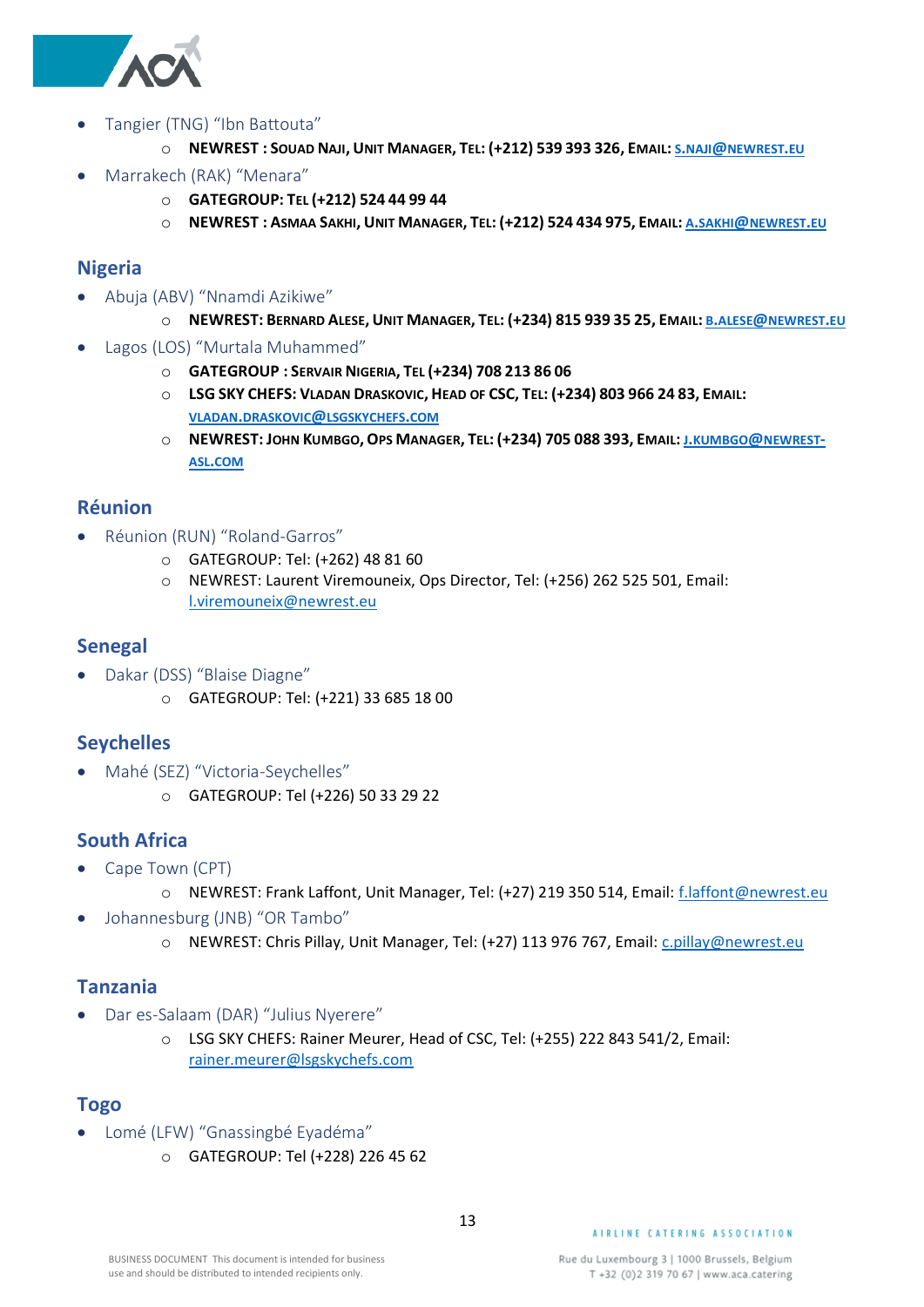

### <span id="page-13-0"></span>**Uganda**

- <span id="page-13-1"></span>• Entebbe (EBB)
	- o NEWREST: Geoffrey Dano, Ops Manager, Tel: (+256) 707 779 904, Email: [g.dano@newrest.eu](mailto:g.dano@newrest.eu)

#### <span id="page-13-2"></span>**Zambia**

- <span id="page-13-3"></span>• Lusaka (LUN) "Kenneth Kaunda"
	- o NEWREST: Pierre Verdier, General Manager, Tel: (+ 260) 978 805 629, Email: [p.verdier@newrest.eu](mailto:p.verdier@newrest.eu)

#### AIRLINE CATERING ASSOCIATION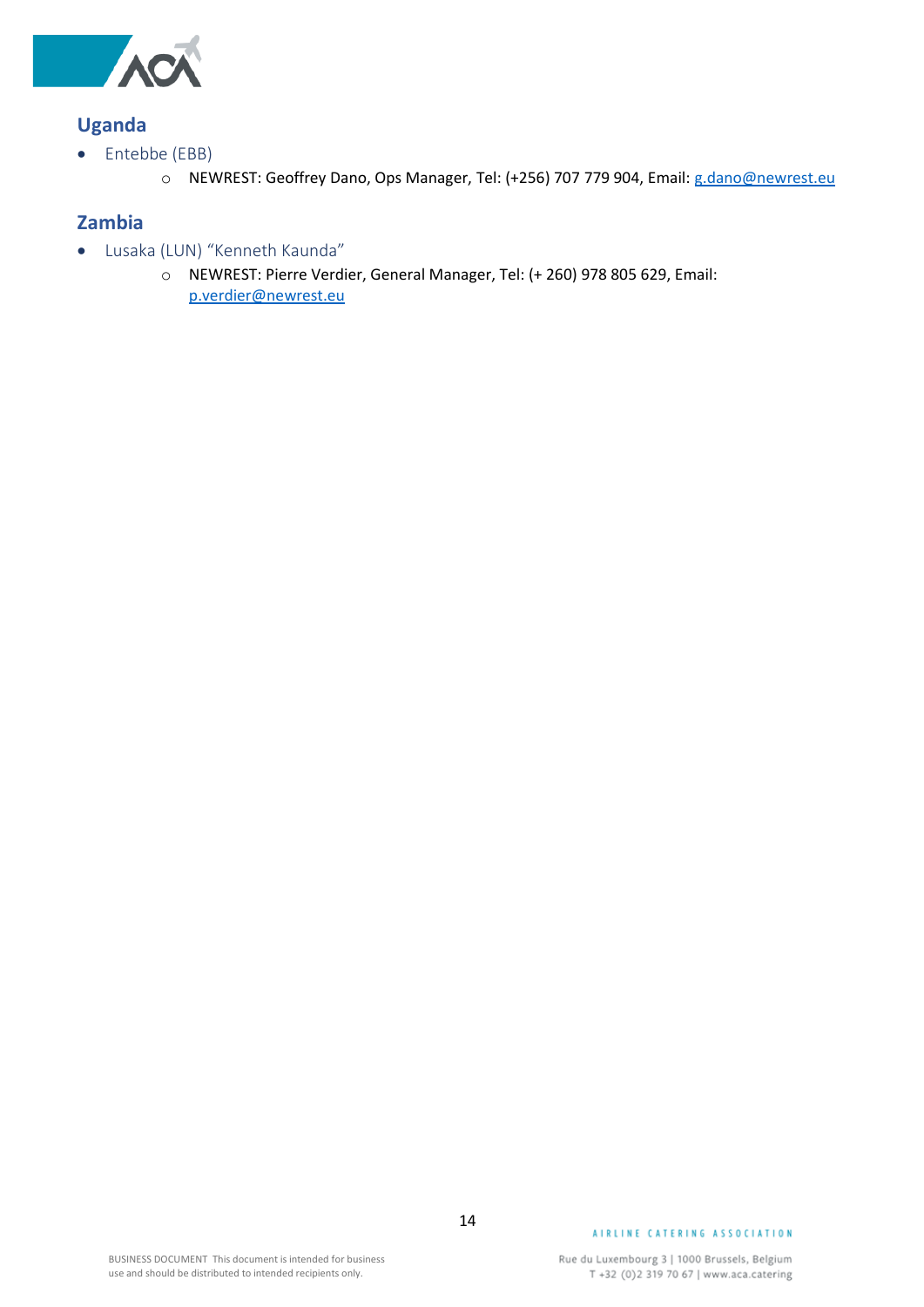

#### <span id="page-14-1"></span><span id="page-14-0"></span>**Australia**

- <span id="page-14-2"></span>• Adelaide (ADL)
	- o GATEGROUP: Phil Georgiou, Unit Manager, Tel: (+61) 883 559 200, Email: [PGeorgiou@gategroup.com](mailto:PGeorgiou@gategroup.com)
- <span id="page-14-3"></span>• Brisbane (BNE)
	- o DNATA: Pat Osborne, Head of Sales, dnata catering, Tel: (+61) 283 742 223, Email: [pat.osborne@dnata.com](mailto:pat.osborne@dnata.com)
	- o GATEGROUP: Adam Higgs, Unit Manager, Tel (+61) 738 644 900, Email: [ahiggs@gategroup.com](mailto:ahiggs@gategroup.com)
- <span id="page-14-4"></span>Cairns (CNS)
	- o DNATA: Pat Osborne, Head of Sales, dnata catering, Tel: (+61) 283 742 223, Email: [pat.osborne@dnata.com](mailto:pat.osborne@dnata.com)
- <span id="page-14-5"></span>Canberra (CBR)
	- o DNATA: Pat Osborne, Head of Sales, dnata catering, Tel: (+61) 283 742 223, Email: [pat.osborne@dnata.com](mailto:pat.osborne@dnata.com)
- <span id="page-14-6"></span>• Coolangatta (OOL)
	- o DNATA: Pat Osborne, Head of Sales, dnata catering, Tel: (+61) 283 742 223, Email: [pat.osborne@dnata.com](mailto:pat.osborne@dnata.com)
- <span id="page-14-7"></span>• Darwin (DRW)
	- o DNATA: Pat Osborne, Head of Sales, dnata catering, Tel: (+61) 283 742 223, Email: [pat.osborne@dnata.com](mailto:pat.osborne@dnata.com)
- <span id="page-14-8"></span>• Melbourne (MEL)
	- o DNATA: Pat Osborne, Head of Sales, dnata catering, Tel: (+61) 283 742 223, Email: [pat.osborne@dnata.com](mailto:pat.osborne@dnata.com)
	- o GATEGROUP: Ebrahim Mokhtari, Unit Manager, Tel (+61) 399 334 600, Email: [emokkhtari@gategroup.com](mailto:emokkhtari@gategroup.com)
- <span id="page-14-9"></span>Perth (PER)
	- o DNATA: Pat Osborne, Head of Sales, dnata catering, Tel: (+61) 283 742 223, Email: [pat.osborne@dnata.com](mailto:pat.osborne@dnata.com)
- <span id="page-14-10"></span>Sydney (SYD)
	- o DNATA: Pat Osborne, Head of Sales, dnata catering, Tel: (+61) 283 742 223, Email: [pat.osborne@dnata.com](mailto:pat.osborne@dnata.com)
	- o Eric Cheng, General Manager, Tel: (+61) 296 699 200, Email: [people@gategroup.com](mailto:people@gategroup.com)

#### <span id="page-14-11"></span>**Cambodia**

- <span id="page-14-12"></span>• Phnom Penh (PNH)
	- o GATEGROUP: Yiming Jin, General Manager, Tel: (+855) 23 890 288, Email: [YJin@gategroup.com](mailto:YJin@gategroup.com)
- <span id="page-14-13"></span>• Siem Reap-Angkor (REP)
	- o GATEGROUP: Yiming Jin, General Manager, Tel: (+855) 23 890 288, Email: [YJin@gategroup.com](mailto:YJin@gategroup.com)
- <span id="page-14-14"></span>• Sihanoukville (COS)
	- o GATEGROUP: Yiming Jin, General Manager, Tel: (+855) 23 890 288, Email: [YJin@gategroup.com](mailto:YJin@gategroup.com)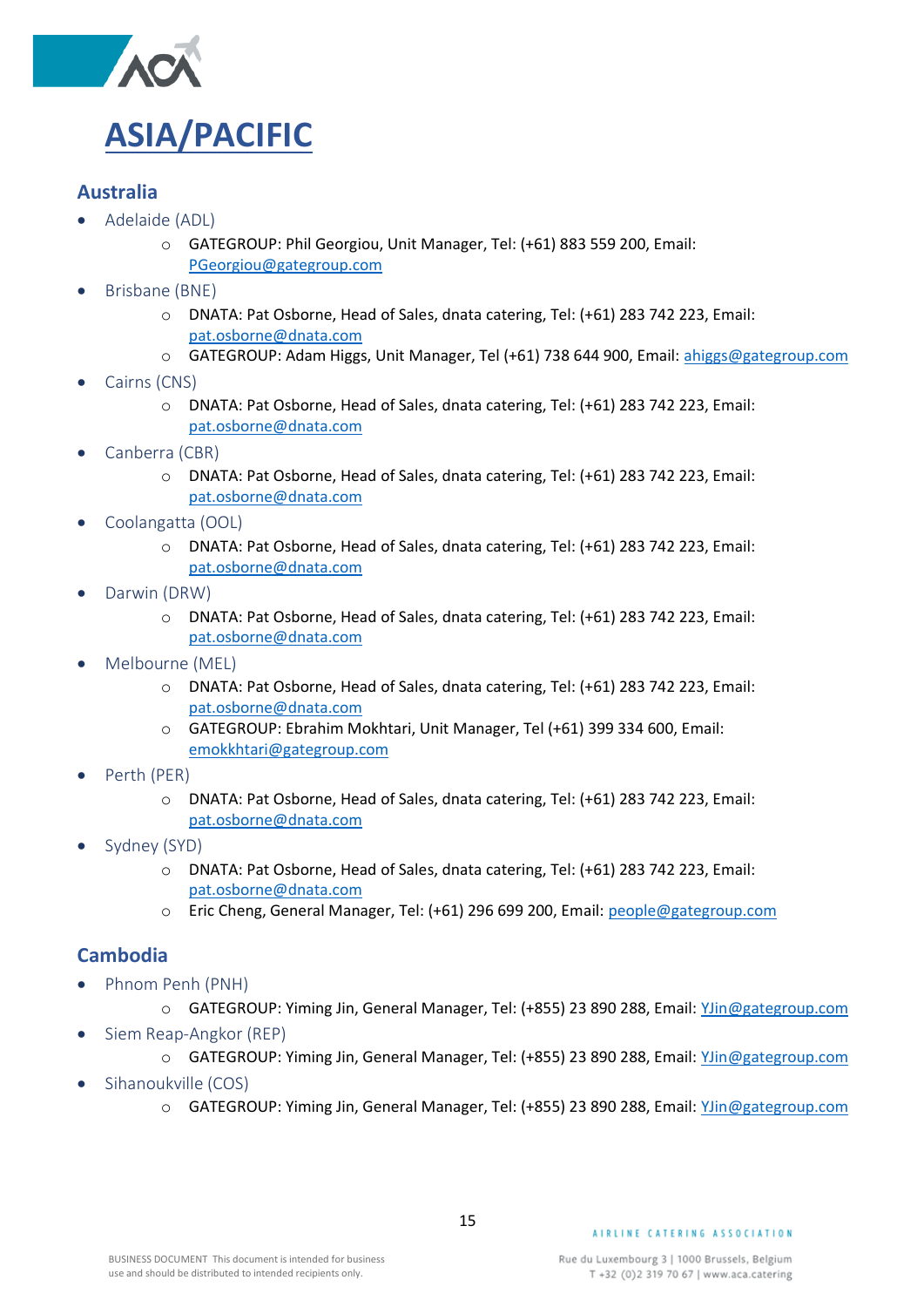

### <span id="page-15-0"></span>**China**

- <span id="page-15-1"></span>• Beijing (PEK) "Capital"
	- o LSG SKY CHEFS: He Bu, Head of CSC, Tel: (+86) 105 693 69 91, Email: [buhe@bacl.com.cn](mailto:buhe@bacl.com.cn)
- <span id="page-15-2"></span>• Chengdu (CTU) "Shuangliu"
	- o LSG SKY CHEFS: Frederick Tsui, Head of CSC, Tel: (+86) 286 539 35 51, Email: [frederick.tsui@lsgskychefs.com](mailto:frederick.tsui@lsgskychefs.com)
- <span id="page-15-3"></span>• Diqing (DIG) "Shangri-La"
	- o LSG SKY CHEFS: Yan, Hong Hui, Head of CSC, Tel: (+86) 887 822 73 93, Email: [1140389910@qq.com](mailto:1140389910@qq.com)
- <span id="page-15-4"></span>• Hangzhou (HGH) "Xiaoshan"
	- o LSG SKY CHEFS: Wong Kody, Head of CSC, Tel: (+86) 571 866 624 92, Email: [kody.wong@lsgskychefs.com](mailto:kody.wong@lsgskychefs.com)
- <span id="page-15-5"></span>• Hefei (HFE) "Xinqiao"
	- o LSG SKY CHEFS: Guo Wan Zhu, Head of CSC, Tel: (+86) 551 637 767 71, Email: [zhugw@ah.ceair.com](mailto:zhugw@ah.ceair.com)
- <span id="page-15-6"></span>• Kunming (KMG) "Changshui"
	- o LSG SKY CHEFS: Wang Hai Bo, Head of CSC, Tel: (+86) 871 670 826 08, Email: [haibo.wang@lsgskychefs.com](mailto:haibo.wang@lsgskychefs.com)
- <span id="page-15-7"></span>• Lanzhou (LHW) "Zhongchuan"
	- o LSG SKY CHEFS: Raymond Lau, Head of CSC, Tel: (+86) 931 816 86 88 Email: [raymond.lau@lsgskychefs.com](mailto:raymond.lau@lsgskychefs.com)
- <span id="page-15-8"></span>• Lijiang (LJG) "Sanyi"
	- o LSG SKY CHEFS: Wang She Qing, Head of CSC, Tel: (+86) 888 369 870, Email: [ljdfhs@163.com](mailto:ljdfhs@163.com)
- <span id="page-15-9"></span>• Macau (MFM)
	- o GATEGROUP: Frédéric Libaud, General Manager, Tel: (+853) 288 601 22, Email: [gm@mcs](mailto:gm@mcs-airport.com)[airport.com](mailto:gm@mcs-airport.com)
- <span id="page-15-10"></span>• Nanchang (KHN) "Changbei"
	- o LSG SKY CHEFS: Zhang Sheng Hua, Head of CSC, Tel: (+86) 791 886 789 78, Email: [jx-bg](mailto:jx-bg-zsh@jx.ceair.com)[zsh@jx.ceair.com](mailto:jx-bg-zsh@jx.ceair.com)
- <span id="page-15-11"></span>• Nanjing (NKG) "Lukou"
	- o LSG SKY CHEFS: Adrian Tai, Head of CSC, Tel: (+86) 256 982 07 37, Email: [adrian.tai@lsgskychefs.com](mailto:adrian.tai@lsgskychefs.com)
- <span id="page-15-12"></span>• Shanghai (SHA) "Hongqiao"
	- o GATEGROUP: Rocky Hao Xu, General Manager, Tel: (+86) 216 834 34 08, Email: [rxu@gategroup.com](mailto:rxu@gategroup.com)
	- o LSG SKY CHEFS: Zhang Lan Hai, Head of CSC, Tel: (+86) 212 233 52 72, Email: [zhanglanhai@ceair.com](mailto:zhanglanhai@ceair.com)
- <span id="page-15-13"></span>• Shanghai (PVG) "Pudong"
	- o LSG SKY CHEFS: Zhang Lan Hai, Head of CSC, Tel: (+86) 212 233 52 72, Email: [zhanglanhai@ceair.com](mailto:zhanglanhai@ceair.com)
- <span id="page-15-14"></span>• Sanya (SYX) "Phoenix"
	- o LSG SKY CHEFS: Raymond Lau, Head of CSC, Tel: (+86) 898 882 894 90, Email: [raymond.lau@lsgskychefs.com](mailto:raymond.lau@lsgskychefs.com)
- <span id="page-15-15"></span>• Urumqi (URC) "Diwopu"
	- o LSG SKY CHEFS: He Kent, Head of CSC, Tel: (+86) 991 380 91 70, Email: [He@lsgskychefs.com](mailto:He@lsgskychefs.com)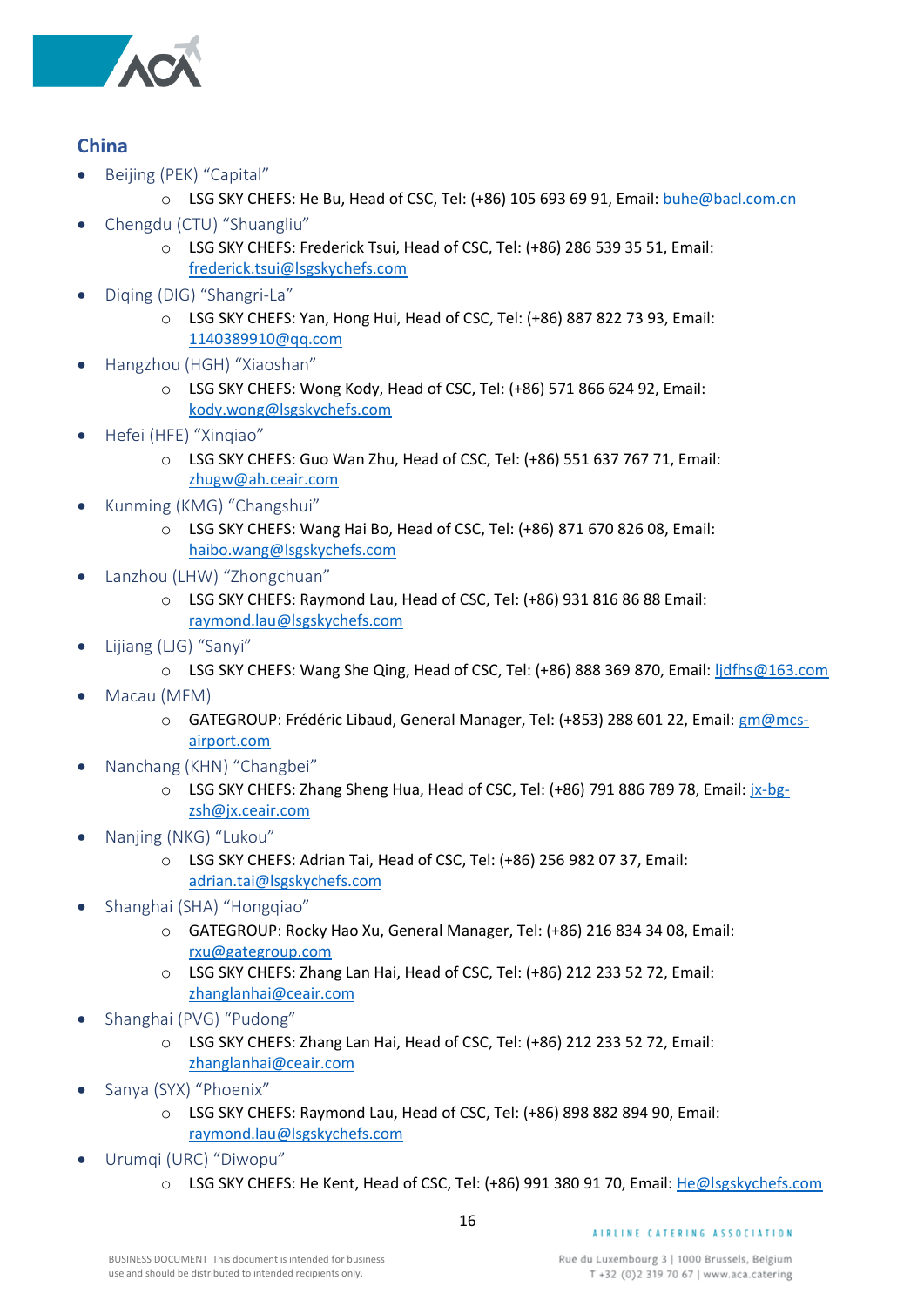

- <span id="page-16-0"></span>• Xi'an (XIY) "Xianyang"
	- o LSG SKY CHEFS: Kody Wong, Head of CSC, Tel: (+86) 298 879 72 90, Email: [kody.wong@lsgskychefs.com](mailto:kody.wong@lsgskychefs.com)

#### <span id="page-16-1"></span>**Cook Islands**

- <span id="page-16-2"></span>• Rarotonga (RAR)
	- o LSG SKY CHEFS: Vicki Tauraki, Head of CSC, Tel: (+682) 263 05, Email: [vicki.tauraki@lsgskychefs.com](mailto:vicki.tauraki@lsgskychefs.com)

#### <span id="page-16-3"></span>**French Polynesia**

- <span id="page-16-4"></span>• Tahiti (PPT) "Fa'a'ā"
	- o NEWREST: Steve Meister, Unit Manager, Tel: (+ 689) 823 489, Email: [s.meister@newrest.eu](mailto:s.meister@newrest.eu)

#### <span id="page-16-5"></span>**Guam**

- <span id="page-16-6"></span>• Guam (GUM) "Antonio B. Won Pat"
	- o LSG SKY CHEFS: Wilson Lee, Head of CSC, Tel: (+1) 671 649 95 77, Email: [wilson.lee@lsgskychefs.com](mailto:wilson.lee@lsgskychefs.com)

#### <span id="page-16-7"></span>**Hong Kong**

- <span id="page-16-8"></span>• Hong Kong (HKG) "Chek Lap Kok"
	- o GATEGROUP: Fung Yu On, Deputy General Manager, Tel: (+85) 297 690 729, Email: [YuFung@gategroup.com](mailto:YuFung@gategroup.com)
	- o LSG SKY CHEFS: Eddy Yung, Head of CSC, Tel: (+852) 276 752 32, Email: [eddy.yung@lsgskychefs.com](mailto:eddy.yung@lsgskychefs.com)

#### <span id="page-16-9"></span>**Indonesia**

- <span id="page-16-10"></span>• Bali (DPS) "Ngurah Rai"
	- o GATEGROUP: Rene Raemy, General Manager, Tel: (+62) 31 339 704 134, Email: [rraemy@gategroup.com](mailto:rraemy@gategroup.com)

#### <span id="page-16-11"></span>**India**

- <span id="page-16-12"></span>• Bangalore (BLR) "Kempegowda"
	- o LSG SKY CHEFS: David Tuck, Head of CSC, Tel: (+91) 802 201 87 48, Email: [Tuck.David@lsgskychefs.com](mailto:Tuck.David@lsgskychefs.com)
- <span id="page-16-13"></span>• Hyderabad (HYD) "Rajiv Gandhi"
	- o LSG SKY CHEFS: Radha Krishna Yalamanchili, Head of CSC, Tel: (+91) 402 400 61 01, Email: [radha@lsgskychefsindia.com](mailto:radha@lsgskychefsindia.com)

#### <span id="page-16-14"></span>**Japan**

- <span id="page-16-15"></span>• Hiroshima (HIJ)
	- o GATEGROUP: Tsuchiya, Kazuhiro, Unit Manager, Tel: (+81) 476 321 865, Email: [KTsuchiya@gategroup.com](mailto:KTsuchiya@gategroup.com)
- <span id="page-16-16"></span>• Tokyo (HND) "Haneda"
	- o GATEGROUP: Tsuchiya, Kazuhiro, Unit Manager, Tel: (+81) 476 321 865, Email: [KTsuchiya@gategroup.com](mailto:KTsuchiya@gategroup.com)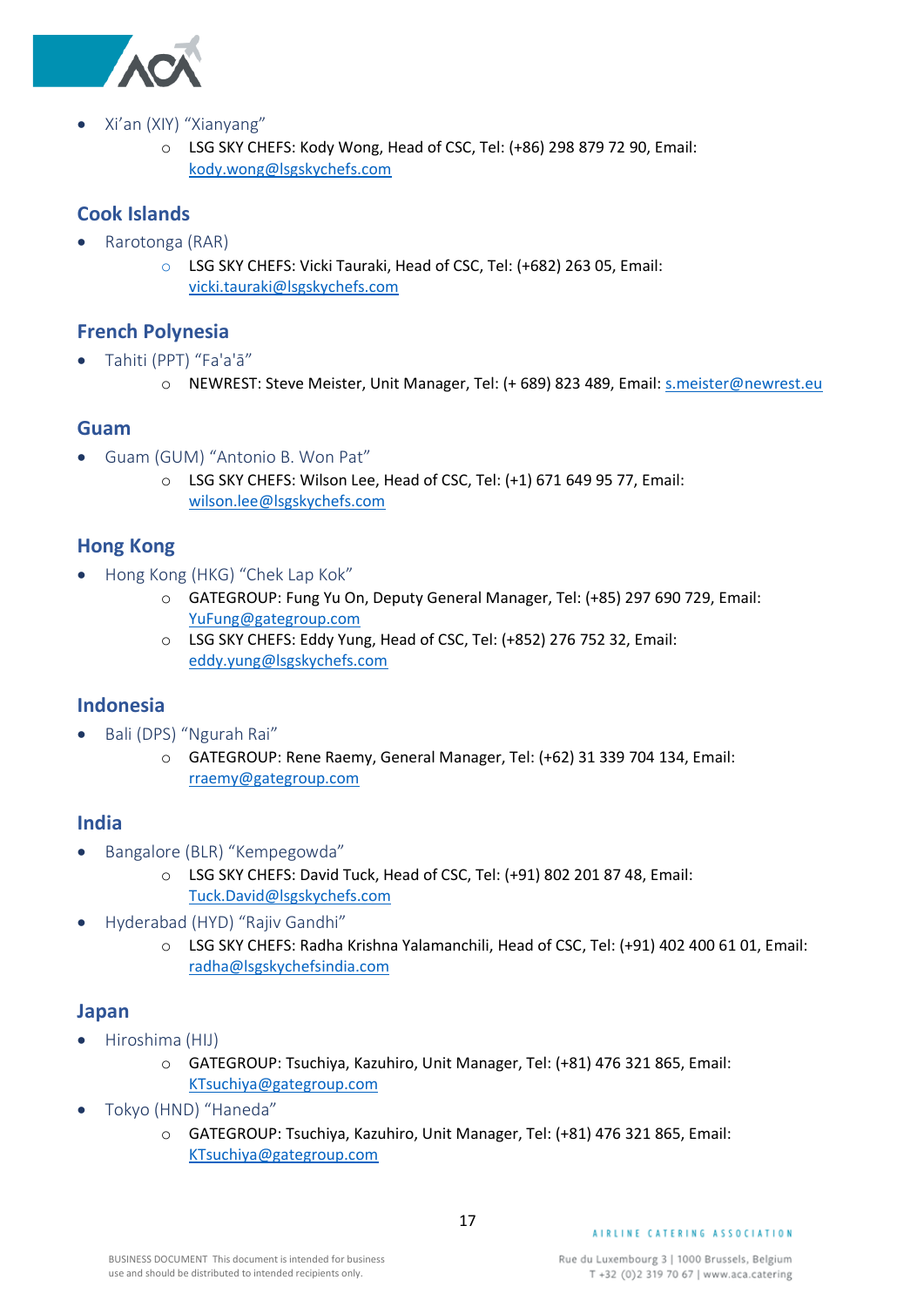

- o LSG SKY CHEFS: Masao Saida, Head of CSC, Tel: (+81) 476 328 600, Email: [msaida@cosmo](mailto:msaida@cosmo-catering.co.jp)[catering.co.jp](mailto:msaida@cosmo-catering.co.jp)
- <span id="page-17-0"></span>• Tokyo (NRT) "Narita"
	- o GATEGROUP: Helen Chan, Deputy General Manager, Tel: (+81) 476 321 836, Email: [HChan@gategroup.com](mailto:HChan@gategroup.com)
	- o LSG SKY CHEFS: Masao Saida, Head of CSC, Tel: (+81) 476 328 600, Email: [msaida@cosmo](mailto:msaida@cosmo-catering.co.jp)[catering.co.jp](mailto:msaida@cosmo-catering.co.jp)

#### <span id="page-17-1"></span>**Kazakhstan**

- <span id="page-17-2"></span>• Astana (TSE) "Nursultan Nazarbayev"
	- o GATEGROUP: Joerg Zaugg, General Manager, Tel : (+7) 7 172 954 360, Email: [jzaugg@gategroup.com](mailto:jzaugg@gategroup.com)

#### <span id="page-17-3"></span>**Mongolia**

- <span id="page-17-4"></span>• Ulaanbaatar (UBN) "Chinggis Khan"
	- o SKY CATERING: Khosbayar Batmunkh, Foreign Relations Manager, Tel: (+976) 991 334 47, Email: [info@skycatering.mn](mailto:info@skycatering.mn)

#### <span id="page-17-5"></span>**Myanmar**

- <span id="page-17-6"></span>• Yangon (RGN)
	- o LSG SKY CHEFS: Billy Leung, Head of CSC, Tel: (+951) 533 197, Email: [billy.leung@lsgskychefs.com](mailto:billy.leung@lsgskychefs.com)

#### <span id="page-17-7"></span>**Nepal**

- <span id="page-17-8"></span>• Kathmandu (KTM) "Tribhuvan"
	- o LSG SKY CHEFS: Anurag Dewan, Head of CSC, Tel: (+977) 141 136 99, Email: [anurag.dewan@lsgskychefs.com.np](mailto:anurag.dewan@lsgskychefs.com.np)

#### <span id="page-17-9"></span>**New Zealand**

- <span id="page-17-10"></span>• Auckland (AKL)
	- o GATEGROUP: Shaun Joils, General Manager, Tel: (+64) 21 357 460, Email[: sjoils@gategroup.com](mailto:sjoils@gategroup.com)
	- o LSG SKY CHEFS: Mauricio Novaes, Head of CSC, Tel: (+64) 925 507 51, Email: [mauricio.novaes@lsg-group.com](mailto:mauricio.novaes@lsg-group.com)
- <span id="page-17-11"></span>• Christchurch (CHC)
	- o LSG SKY CHEFS: Russell Holden, Head of CSC, Tel: +64 335 800 85, Email: [russell.holden@lsgskychefs.com](mailto:russell.holden@lsgskychefs.com)
- <span id="page-17-12"></span>• Queenstown (ZQN)
	- o LSG SKY CHEFS: Evelyn Nai, Station Manager, Tel: (+64) 344 233 06, Email: [evelyn.nai@lsgskychefs.com](mailto:evelyn.nai@lsgskychefs.com)

### <span id="page-17-13"></span>**Northern Mariana**

- <span id="page-17-14"></span>Saipan (SPN)
	- o LSG SKY CHEFS: Wilson Lee, Head of CSC, Tel: (+1) 671 649 95 77, Email: [wilson.lee@lsgskychefs.com](mailto:wilson.lee@lsgskychefs.com)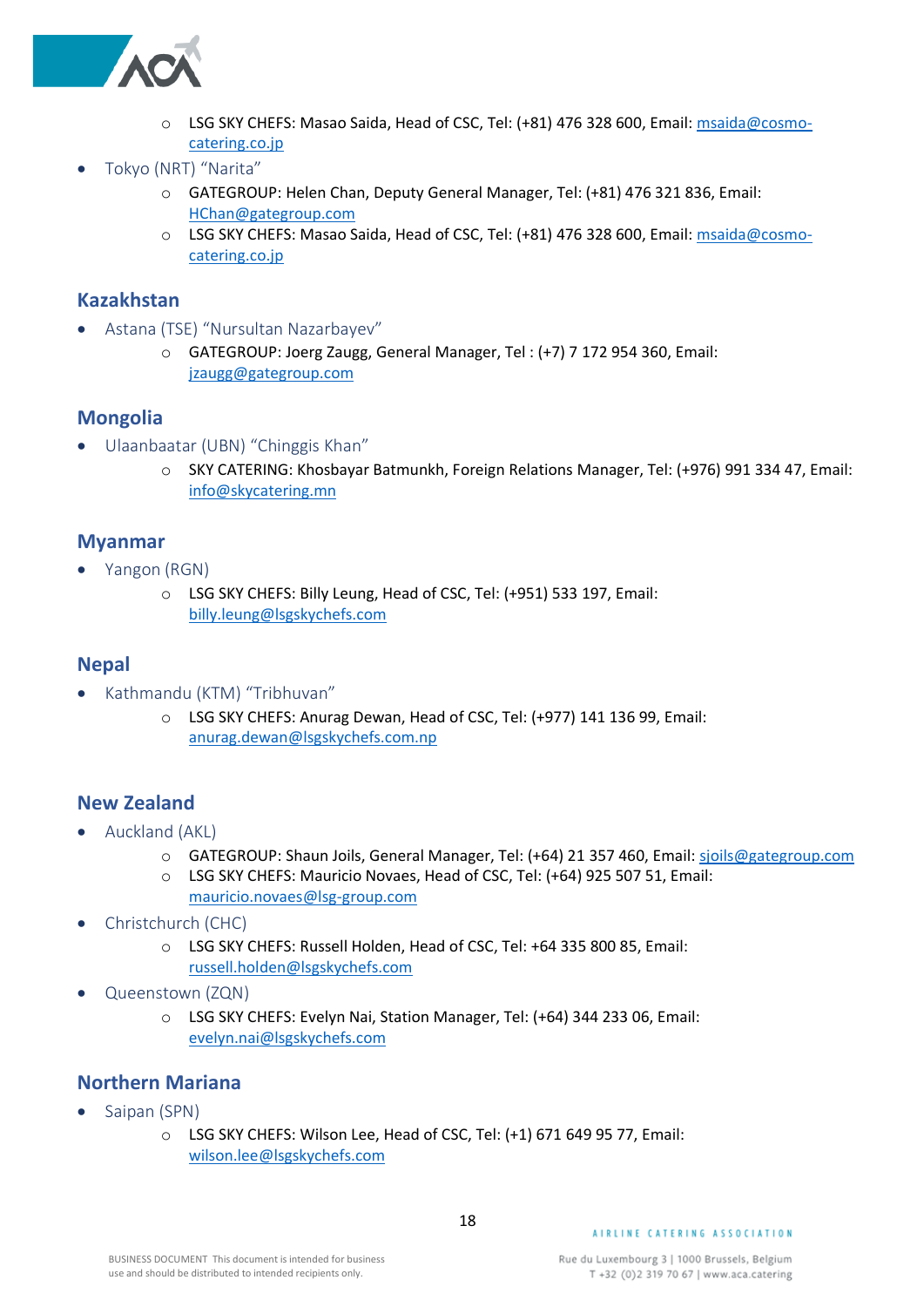

### <span id="page-18-0"></span>**Philippines**

- <span id="page-18-1"></span>• Clark (CRK) "Diosdado Macapagal"
	- o GATEGROUP: Gilbert Marcelino, Unit Manager, Tel: (+63) 454 990 985, Email: [gmarcelino@globalcatering.com.ph](mailto:gmarcelino@globalcatering.com.ph)
- <span id="page-18-2"></span>• Kalibo (KLO)
	- o GATEGROUP: Randy Miravalles, Unit Manager, Tel. (+63) 362 721 952, Email: [rmiravalles@globalcatering.com.ph](mailto:rmiravalles@globalcatering.com.ph)
- <span id="page-18-3"></span>• Manila (MNL) "Ninoy Aquino"
	- o GATEGROUP: Michael Malchartzeck, General Manager, Tel: (+63) 288 240 456, Email: [MMalchartzeck@gategroup.com](mailto:MMalchartzeck@gategroup.com)

#### <span id="page-18-4"></span>**Singapore**

- <span id="page-18-5"></span>• Singapore (SIN) "Changi"
	- o DNATA: Musdalifa Abdullah, CFO & Head of Catering Tel: (+65) 696 234 360, Email: [musdalifa.abdullah@dnata.sg](mailto:musdalifa.abdullah@dnata.sg)
	- o GATEGROUP: Franck Bouat, Chief Commercial Officer, Tel: (+65) 649 601 38, Email: [asiapacific@gategroup.com](mailto:asiapacific@gategroup.com)

#### <span id="page-18-6"></span>**South Korea**

- <span id="page-18-7"></span>• Busan (PUS) "Gimhae"
	- o LSG SKY CHEFS: Jung Jun Seo, Site Manager, Tel: (+82) 518 325 692, Email: [jungjun.seo@lsgskychefs.com](mailto:jungjun.seo@lsgskychefs.com)
- <span id="page-18-8"></span>• Seoul/Incheon (ICN)
	- o GATEGROUP: Andreas Weber, General Manager, Email: [AWeber@gategroup.com](mailto:AWeber@gategroup.com)
	- o LSG SKY CHEFS: Ki Jin Kim, Head of CSC, Tel: (+82) 327 445 200, Email: [kijin.kim@lsgskychefs.com](mailto:kijin.kim@lsgskychefs.com)

#### <span id="page-18-9"></span>**Thailand**

<span id="page-18-11"></span>•

- <span id="page-18-10"></span>• Bangkok (BKK) "Suvarnabhumi"
	- o GATEGROUP: Thibaud Jacquemaire, Managing Director, Tel: (+66) 204 299 50, Email: [TJacquemaire@gategroup.com](mailto:TJacquemaire@gategroup.com)
	- o LSG SKY CHEFS: Luca Folin, Head of CSC, Tel: (+66) 212 119 01, Email: [luca.folin@lsgskychefs.com](mailto:luca.folin@lsgskychefs.com)

#### AIRLINE CATERING ASSOCIATION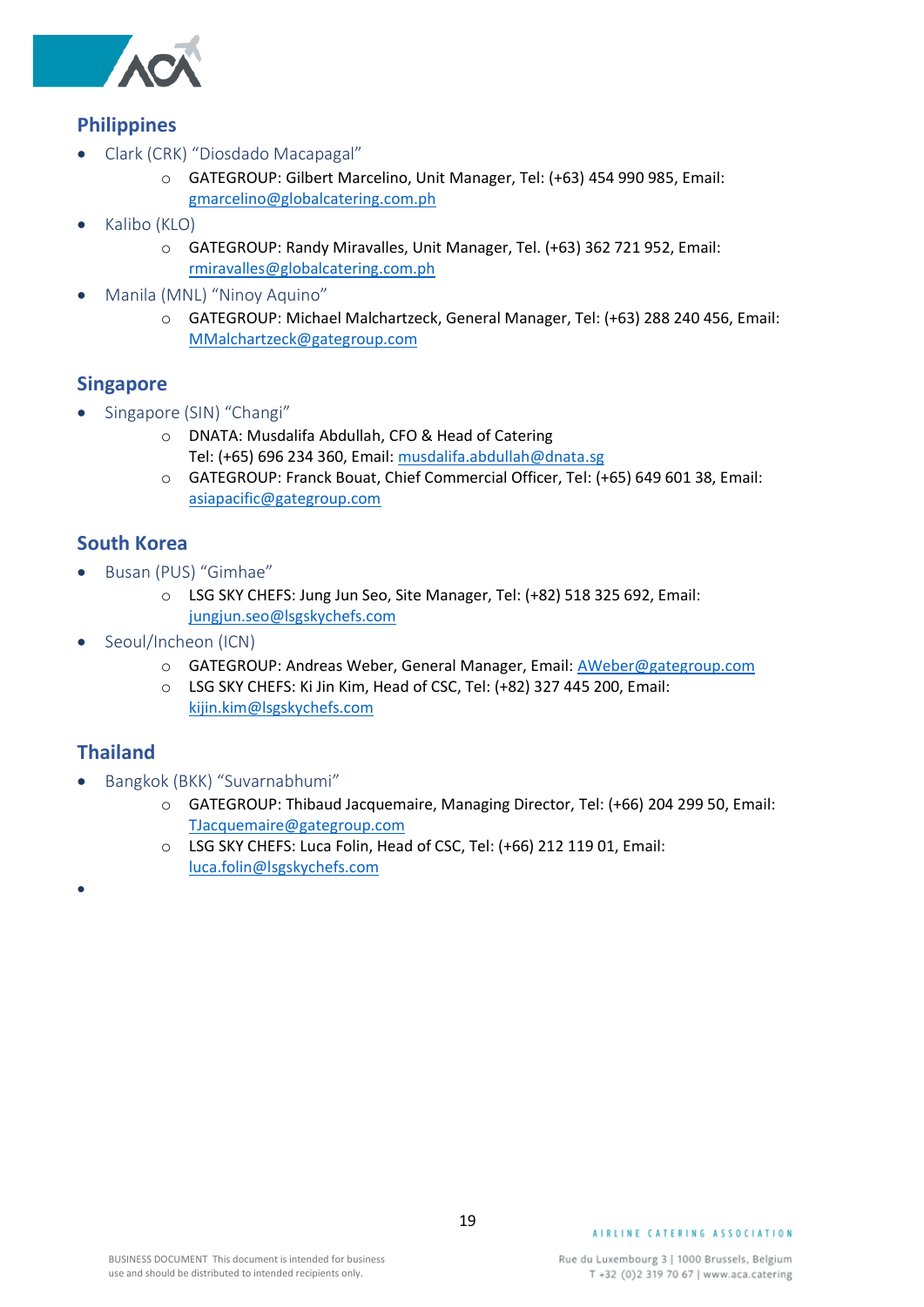

#### <span id="page-19-1"></span><span id="page-19-0"></span>**Belgium**

- <span id="page-19-2"></span>• Brussels (BRU) "Zaventem"
	- o NEWREST: Paul Schvartz, Unit Manager, Tel: (+ 32) 272 078 60, Email: [p.schvartz@newrest.eu](mailto:s.bousquet@newrest.eu)
- <span id="page-19-3"></span>• Charleroi (CRL)
	- o NEWREST: Pierre-Vincent Audibert, Unit Manager, Tel: (+ 32) 717 994 14, Email: [ramp.be@newrest.eu](mailto:ramp.be@newrest.eu)

#### <span id="page-19-4"></span>**Bulgaria**

- <span id="page-19-5"></span>Sofia (SOF)
	- o LSG SKY CHEFS: Polina Kalpakchieva, Head of CSC, Tel: (+359) 293 733 34, Email: [polina.kalpakchieva@lsgskychefs.com](mailto:polina.kalpakchieva@lsgskychefs.com)

#### <span id="page-19-6"></span>**Croatia**

- <span id="page-19-7"></span>• Dubrovnik (DBV)
	- o NEWREST: Alexis Bordier, Tel: (+38) 5 98 34 57 62, Email: [a.bordier@newrest.eu](mailto:a.bordier@newrest.eu)

#### <span id="page-19-8"></span>**Czech Republic**

- <span id="page-19-9"></span>• Prague (PRG) "Václav Havel"
	- o DNATA: Frantisek Sir, General Manager, Tel: (+420) 233 101 823, Email: [fsir@dnata.cz](mailto:fsir@dnata.cz)

#### <span id="page-19-10"></span>**Cyprus**

- <span id="page-19-11"></span>• Larnaca (LCA) "Glafcos Clerides"
	- o NEWREST: Guido Miele, Unit Manager, Tel: (+357) 978 877 74, Email: [g.miele@newrest.eu](mailto:g.miele@newrest.eu)

#### <span id="page-19-12"></span>**Denmark**

- <span id="page-19-13"></span>• Copenhagen
	- o GATEGROUP: Palle Ørting, Unit Manager, Tel: (+45) 32 47 08 88
- <span id="page-19-14"></span>• Billund
- o GATEGROUP: Lars Grunnet, Tel: (+45) 52 21 04 55, Email: [LGrunnet@gategroup.com](mailto:LGrunnet@gategroup.com)

#### <span id="page-19-15"></span>**Estonia**

- <span id="page-19-16"></span>• Tallinn (TLL) "Lennart-Meri"
	- o LSG SKY CHEFS: Andris Balickis, Head of CSC, Tel: (+371) 672 072 00, Email: [andris.balickis@lsgskychefs.com](mailto:andris.balickis@lsgskychefs.com)

#### <span id="page-19-17"></span>**France**

- <span id="page-19-18"></span>• Basel/Mulhouse (BSL) "Europort"
	- o GATEGROUP: Ludovic Dauchez, General Manager, Tel: (+33) 389 903 905
- <span id="page-19-19"></span>• Lyon (LYS) "Saint-Exupéry"
	- o NEWREST: Katy Prosciutti, Ops Manager, Tel (+33) 472 238 787, [k.prosciutti@newrest.eu](mailto:k.prosciutti@newrest.eu)
- <span id="page-19-20"></span>• Marseille (MRS) "Provence"
	- o NEWREST: Laurent Ky, Unit Manager, Tel (+ 33) 442 143 580, Email: [l.ky@newrest.eu](mailto:l.ky@newrest.eu)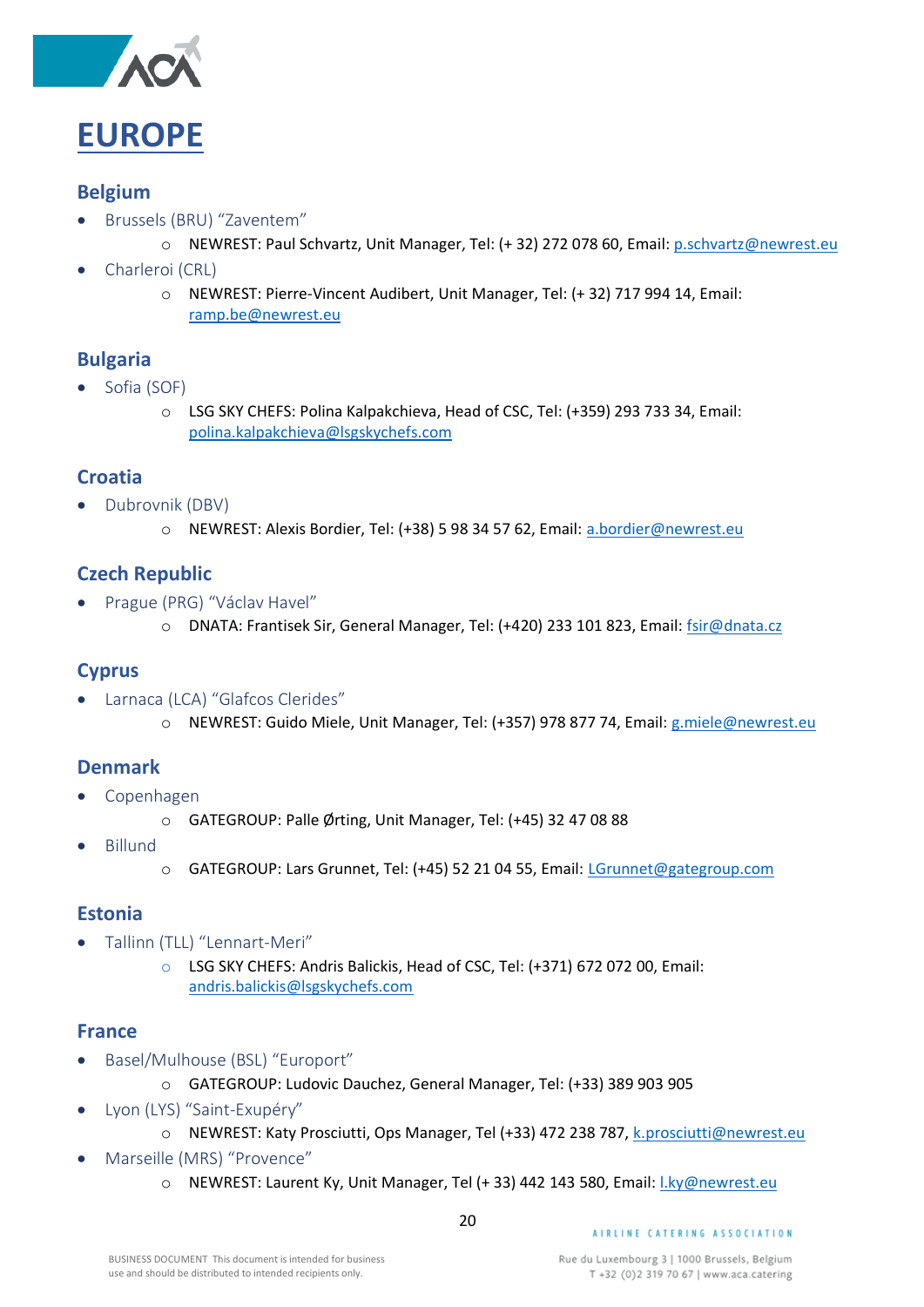

- <span id="page-20-0"></span>• Nice (NCE) "Côte d'Azur"
	- o NEWREST: Pierre Emmanuel Dreyfus, Unit Manager, Tel: (+33) 483 762 721, Email: [pe.dreyfuss@newrest.eu](mailto:pe.dreyfuss@newrest.eu)
- <span id="page-20-1"></span>• Paris LBG "Le Bourget"
	- o NEWREST: Adrien Boeldieu, Unit Manager, Tel (+ 33) 1 30 18 10 10, Email: [a.boeldieu@newrest.eu](mailto:a.boeldieu@newrest.eu)
- <span id="page-20-2"></span>• Paris (CDG) "Charles de Gaulle"
	- o GATEGROUP: Tel: (+33) 148 648 585
	- o NEWREST: Brice Artoré, Unit Manager, Tel: (+ 33) 160 546 583, Email[: b.artore@newrest.eu](mailto:b.artore@newrest.eu)
- <span id="page-20-3"></span>• Paris (ORY) "Orly"
	- o NEWREST: Frédéric Lux, Unit Manager, Tel: (+ 33) 180 918 151, Email: [f.lux@newrest.eu](mailto:f.lux@newrest.eu)
- <span id="page-20-4"></span>• Strasbourg (SXB) "Entzheim"
	- o NEWREST: Pascal Pfann, Unit Manager, Tel: (+ 33) 388 646 955, Email[: sxb.dir@newrest.eu](mailto:sxb.dir@newrest.eu)
- <span id="page-20-5"></span>• Toulouse (TLS) "Blagnac"
	- o NEWREST: Thierry Dépres, Tel (+ 33) 561 718 980, Email: [t.despres@newrest.eu](mailto:t.despres@newrest.eu)

#### <span id="page-20-6"></span>**Germany**

- <span id="page-20-7"></span>• Berlin (SXF) "Schönefeld"
	- o GATEGROUP: Dirk Kuehnemund, General Manager, Tel: (+49) 173 2680 493, Email: [dkuehnemund@gategroup.com](mailto:dkuehnemund@gategroup.com)
- <span id="page-20-8"></span>• Dusseldorf (DUS)
	- o GATEGROUP: Udo Fischer, General Manager, Tel: (+49) 173 2680 610, Email: [Ufischer@gategroup.com](mailto:Ufischer@gategroup.com)
- <span id="page-20-9"></span>• Frankfurt (FRA) "Main"
	- o GATEGROUP: Udo Fischer, General Manager, Tel: (+49) 699 6950 412, Email: [Ufischer@gategroup.com](mailto:Ufischer@gategroup.com)
- <span id="page-20-10"></span>• Hamburg (HAM)
	- o GATEGROUP: Matthias Nitschke, General Manager, Tel: (+49) 173 268 03 79, Email: [mnitschke@gategroup.com](mailto:mnitschke@gategroup.com)
- <span id="page-20-11"></span>• Hannover
	- o GATEGROUP: Matthias Nitschke, General Manager, Tel: (+49) 173 268 03 79, Email: [mnitschke@gategroup.com](mailto:mnitschke@gategroup.com)
- <span id="page-20-12"></span>**Leipzig** 
	- o GATEGROUP: Dirk Kuehnemund, General Manager, Tel: (+49) 173 268 04 93, Email: [dkuehnemund@gategroup.com](mailto:dkuehnemund@gategroup.com)
- <span id="page-20-13"></span>• Munich
	- o GATEGROUP: Konstantinos Fotis, General Manager, Tel: +49 89 975 93 400, Email: [KFOtis@gategroup.com](mailto:KFOtis@gategroup.com)
- <span id="page-20-14"></span>• Nuremberg
	- o GATEGROUP: Markus Kreuz, Unit Manager. Tel: +49 911 300 31 61, Email: [mkreuz@gategroup.com](mailto:mkreuz@gategroup.com)
- <span id="page-20-15"></span>• Saarbrucken
	- o GATEGROUP: Udo Fischer, General Manager, Tel: (+49) 689 312 97, Email: [UFischer@gategroup.com](mailto:UFischer@gategroup.com)

21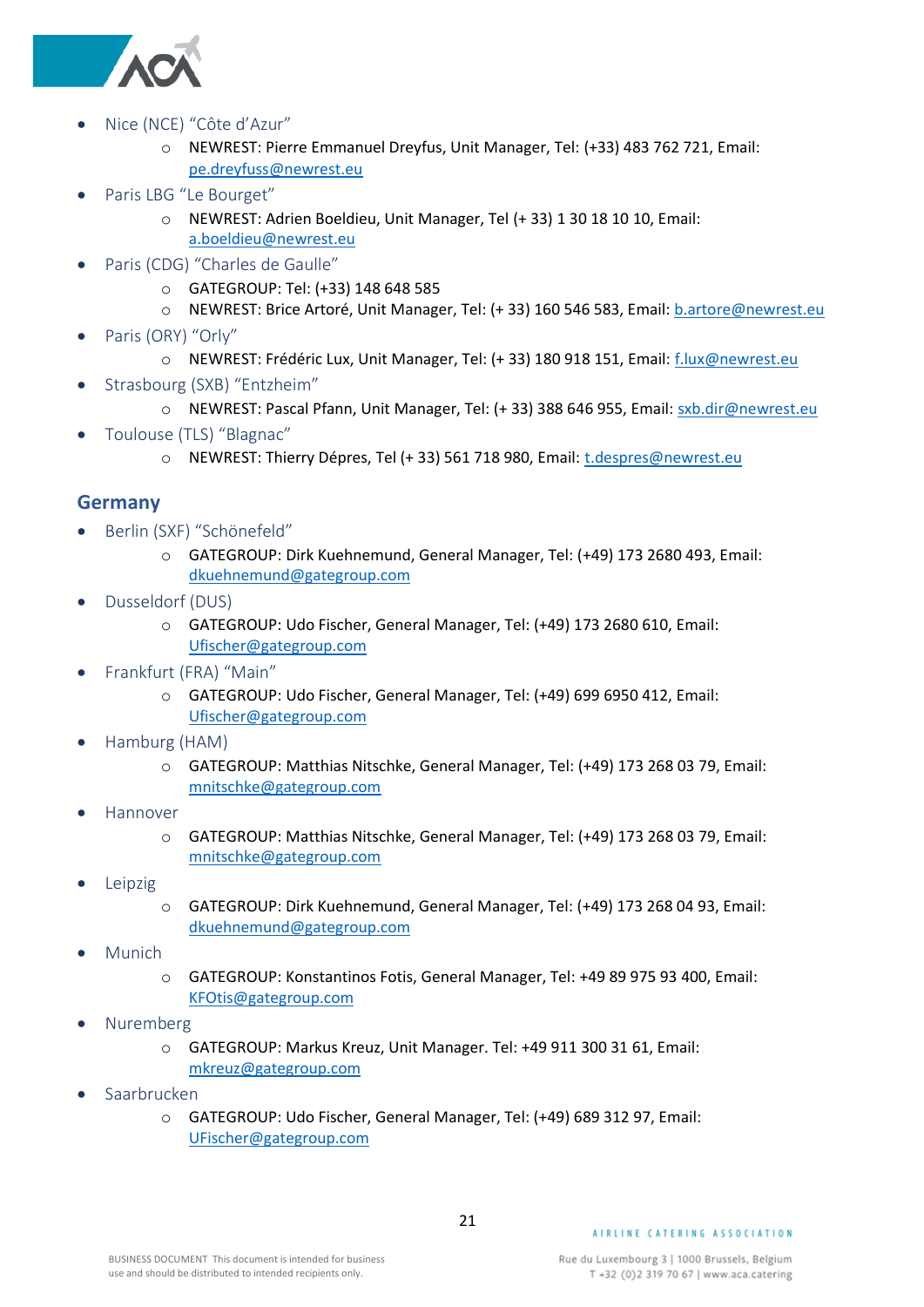

- <span id="page-21-0"></span>**Stuttgart** 
	- o GATEGROUP: Konstantinos Fotis, General Manager, Tel: (+49) 174 905 47 78, Email: [KFotis@gategroup.com](mailto:KFotis@gategroup.com)

#### <span id="page-21-1"></span>**Greece**

- <span id="page-21-2"></span>• Athens (ATH) "Eleftherios Venizelos"
	- o NEWREST: Roula Skaropoulou, Unit Manager, Tel (+ 30) 210 354 11 50, Email: [r.skaropoulou@newrest.eu](mailto:r.skaropoulou@newrest.eu)
- <span id="page-21-3"></span>• Chania (CHQ) "Ioannis Daskalogiannis"
	- o NEWREST: Kyriakos Koutsoudakis, Unit Manager, Tel (+ 30) 282 106 39 95, Email: [k.koutsoudakis@newrest.eu](mailto:k.koutsoudakis@newrest.eu)
- <span id="page-21-4"></span>• Corfu (CFU) "Ioannis Kapodistrias"
	- o NEWREST: George Diakidis, Unit Manager, Tel (+ 30) 266 102 25 16, Email: [g.diakidis@newrest.eu](mailto:g.diakidis@newrest.eu)
- <span id="page-21-5"></span>• Heraklion (HER) "Nikos Kazantzakis"
	- o NEWREST: Polidoros Koutsaftakis, Dep. Unit Manager, Tel (+ 30) 281 038 14 97, Email: [p.koutsaftakis@newrest.eu](mailto:p.koutsaftakis@newrest.eu)
- <span id="page-21-6"></span>• Kos (KGS) "Hippocrates"
	- o NEWREST: George Diakidis, Unit Manager, Tel (+ 30) 224 205 15 88, [g.diakidis@newrest.eu](mailto:g.diakidis@newrest.eu)
- <span id="page-21-7"></span>• Rhodes (RHO) "Diagoras"
	- o NEWREST: George Diakidis, Unit Manager, Tel (+ 30) 224 108 33 49, Email: [g.diakidis@newrest.eu](mailto:g.diakidis@newrest.eu)
- <span id="page-21-8"></span>• Thessaloniki (SKG) "Makedonia"
	- o NEWREST: Panagiotis Bogatsis, Dep. Unit Manager, Tel (+ 30) 231 04 65 265, Email: [p.bogatsis@newrest.eu](mailto:p.bogatsis@newrest.eu)

#### <span id="page-21-9"></span>**Ireland**

- <span id="page-21-10"></span>• Cork (ORK)
	- o DNATA: John Earnshaw, General Manager, Tel: (+353) 873 449 315, Email: [john.earnshaw@dnata.com](mailto:john.earnshaw@dnata.com)
- <span id="page-21-11"></span>• Dublin (DUB)
	- o DNATA: John Earnshaw, General Manager, Tel: (+353) 873 449 315, Email: [john.earnshaw@dnata.com](mailto:john.earnshaw@dnata.com)
	- o GATEGROUP: Aidan Power, General Manager, Tel: (+353) 1 814 91 00, Email: [apower@gategroup.com](mailto:apower@gategroup.com)
- <span id="page-21-12"></span>• Shannon (SNN)
	- o DNATA: John Earnshaw, General Manager, Tel: (+353) 873 449 315, Email: [john.earnshaw@dnata.com](mailto:john.earnshaw@dnata.com)

#### <span id="page-21-13"></span>**Italy**

- <span id="page-21-14"></span>• Bari (BRI) "Palese Macchie"
	- o DNATA: Gianluigi Ferrari, General Manager, Tel: (+39) 033 116 900 07, Email: [gianluigi.ferrari@dnata.it](mailto:gianluigi.ferrari@dnata.it)
- <span id="page-21-15"></span>• Bergamo (BGY) "Orio al Serio"
	- o DNATA: Gianluigi Ferrari, General Manager, Tel: (+39) 033 116 900 07, Email: [gianluigi.ferrari@dnata.it](mailto:gianluigi.ferrari@dnata.it)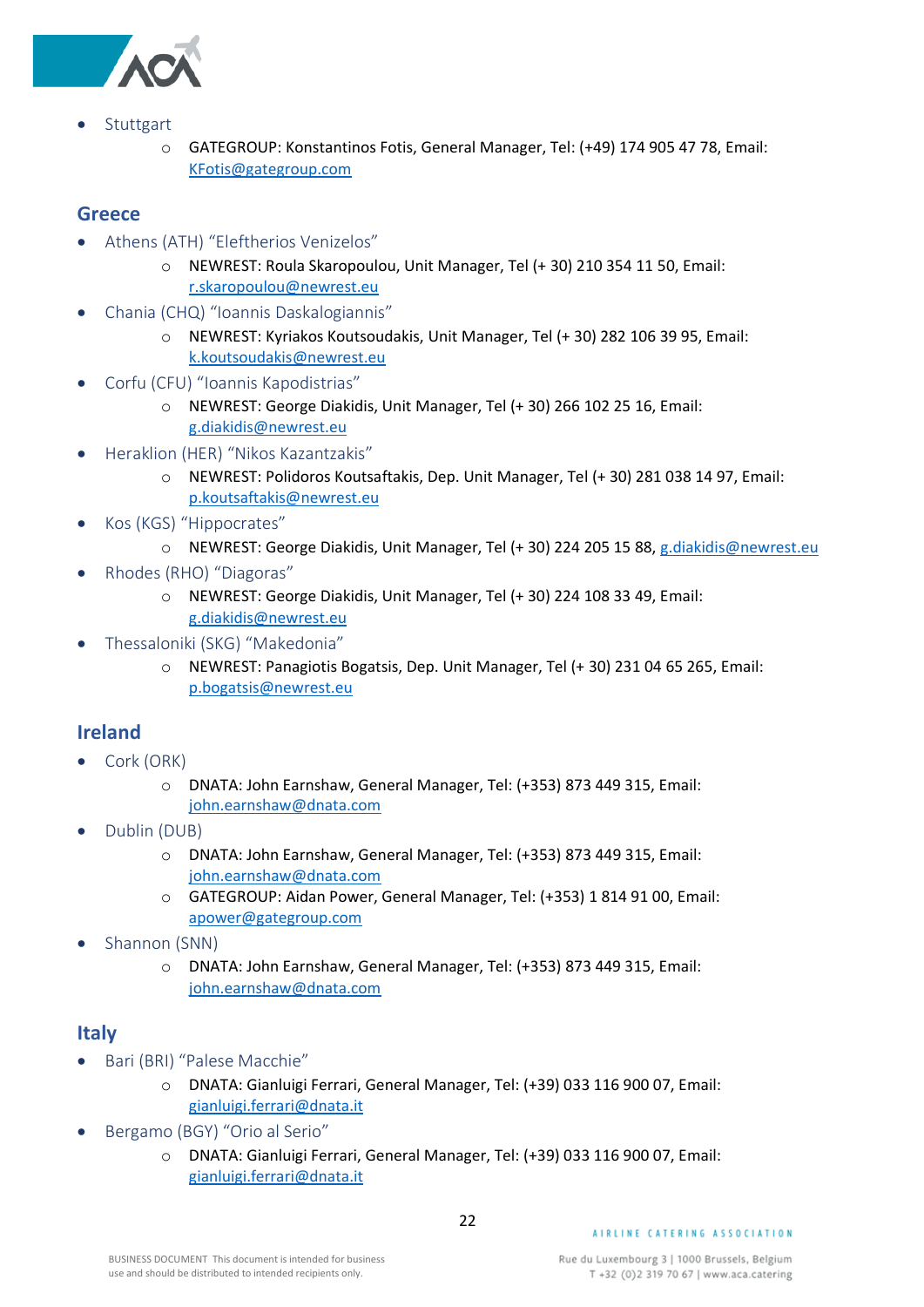

- <span id="page-22-0"></span>• Bologna (BLQ) "Borgo Panigale"
	- o DNATA: Gianluigi Ferrari, General Manager, Tel: (+39) 033 116 900 07, Email: [gianluigi.ferrari@dnata.it](mailto:gianluigi.ferrari@dnata.it)
- <span id="page-22-1"></span>• Brindisi (BDS) "Papola Casale"
	- o DNATA: Gianluigi Ferrari, General Manager, Tel: (+39) 033 116 900 07, Email: [gianluigi.ferrari@dnata.it](mailto:gianluigi.ferrari@dnata.it)
- <span id="page-22-2"></span>• Cagliari (CAG) "Mario Mameli"
	- o DNATA: Gianluigi Ferrari, General Manager, Tel: (+39) 033 116 900 07, Email: [gianluigi.ferrari@dnata.it](mailto:gianluigi.ferrari@dnata.it)
- <span id="page-22-3"></span>• Catania (CTA) "Fontanarossa"
	- o DNATA: Gianluigi Ferrari, General Manager, Tel: (+39) 033 116 900 07, Email: [gianluigi.ferrari@dnata.it](mailto:gianluigi.ferrari@dnata.it)
- <span id="page-22-4"></span>• Florence (FLR) "Peretola"
	- o DNATA: Gianluigi Ferrari, General Manager, Tel: (+39) 033 116 900 07, Email: [gianluigi.ferrari@dnata.it](mailto:gianluigi.ferrari@dnata.it)
- <span id="page-22-5"></span>• Genoa (GOA) "Cristoforo Colombo"
	- o DNATA: Gianluigi Ferrari, General Manager, Tel: (+39) 033 116 900 07, Email: [gianluigi.ferrari@dnata.it](mailto:gianluigi.ferrari@dnata.it)
- <span id="page-22-6"></span>• Lamezia Terme (SUF)
	- o DNATA: Gianluigi Ferrari, General Manager, Tel: (+39) 033 116 900 07, Email: [gianluigi.ferrari@dnata.it](mailto:gianluigi.ferrari@dnata.it)
- <span id="page-22-7"></span>• Milan (MXP) "Malpensa"
	- o GATEGROUP: Silvio Canettoli, General Manager, Tel: (+39) 033 130 01 37, Email: [info@gategourmet.it](mailto:info@gategourmet.it)
- <span id="page-22-8"></span>• Naples (NAP) "Capodichino"
	- o DNATA: Gianluigi Ferrari, General Manager, Tel: (+39) 033 116 900 07, Email: [gianluigi.ferrari@dnata.it](mailto:gianluigi.ferrari@dnata.it)
- <span id="page-22-9"></span>• Olbia (OLB) "Costa Smeralda"
	- o DNATA: Gianluigi Ferrari, General Manager, Tel: (+39) 033 116 900 07, Email: [gianluigi.ferrari@dnata.it](mailto:gianluigi.ferrari@dnata.it)
- <span id="page-22-10"></span>• Palermo (PMO) "Falcone Borsellino"
	- o DNATA: Gianluigi Ferrari, General Manager, Tel: (+39) 033 116 900 07, Email: [gianluigi.ferrari@dnata.it](mailto:gianluigi.ferrari@dnata.it)
- <span id="page-22-11"></span>• Pisa (PSA) "Galileo Galilei"
	- o DNATA: Gianluigi Ferrari, General Manager, Tel: (+39) 033 116 900 07, Email: [gianluigi.ferrari@dnata.it](mailto:gianluigi.ferrari@dnata.it)
- <span id="page-22-12"></span>• Rome (FCO) "Fiumicino"
	- o DNATA: Gianluigi Ferrari, General Manager, Tel: (+39) 033 116 900 07, Email: [gianluigi.ferrari@dnata.it](mailto:gianluigi.ferrari@dnata.it)
	- o GATEGROUP: Umberto Memoli, Unit Manager, Tel (+39) 066 595 85 85, Email: [info@gategourmet.it](mailto:info@gategourmet.it)
- <span id="page-22-13"></span>• Turin (TRN) "Caselle"
	- o DNATA: Gianluigi Ferrari, General Manager, Tel: (+39) 033 116 900 07, Email: [gianluigi.ferrari@dnata.it](mailto:gianluigi.ferrari@dnata.it)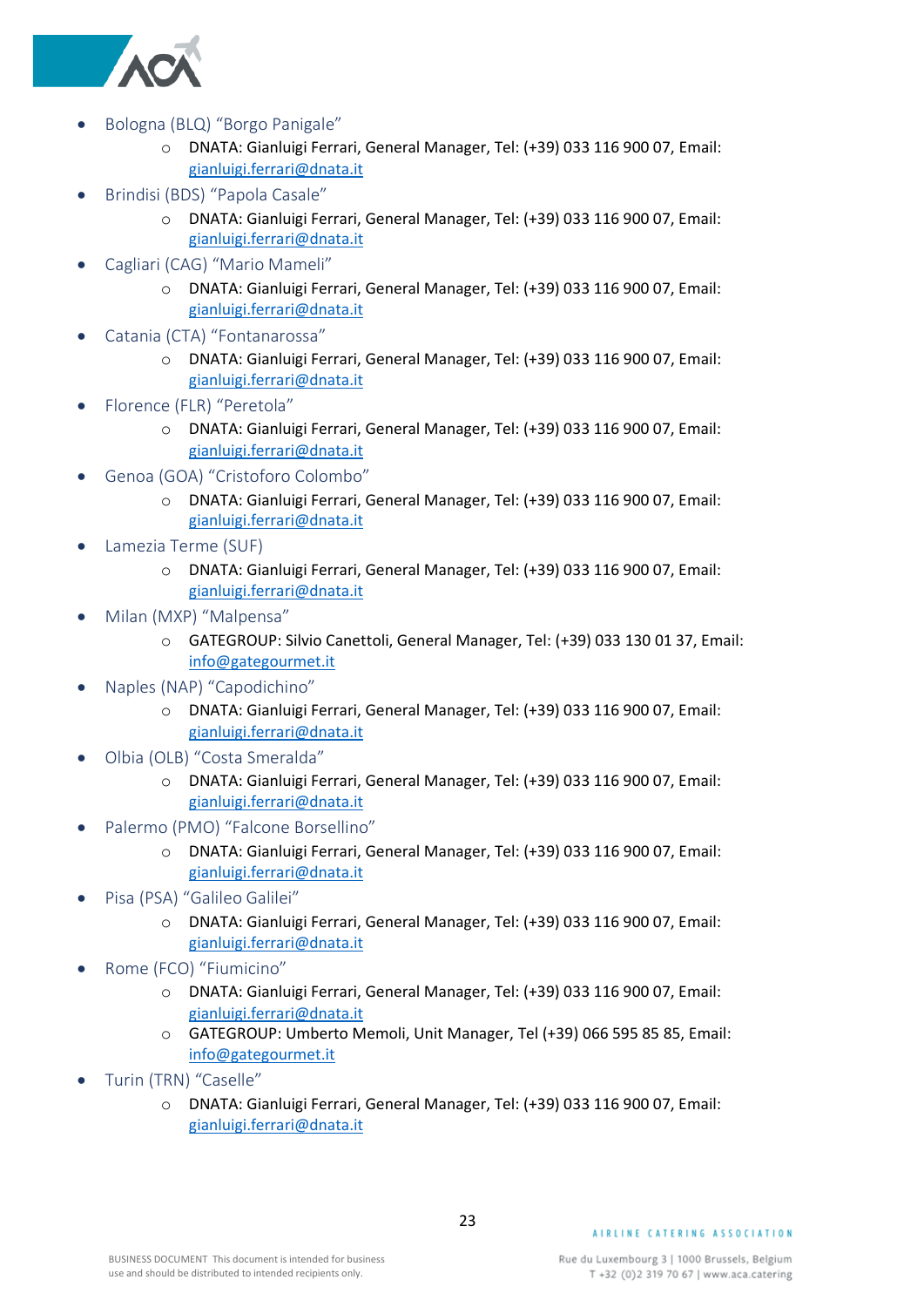

- <span id="page-23-0"></span>• Venice (VCE) "Marco Polo"
	- o DNATA: Gianluigi Ferrari, General Manager, Tel: (+39) 033 116 900 07, Email: [gianluigi.ferrari@dnata.it](mailto:gianluigi.ferrari@dnata.it)
- <span id="page-23-1"></span>• Verona (VRN) "Villafranca"
	- o DNATA: Gianluigi Ferrari, General Manager, Tel: (+39) 033 116 900 07, Email: [gianluigi.ferrari@dnata.it](mailto:gianluigi.ferrari@dnata.it)

#### <span id="page-23-2"></span>**Israel**

- <span id="page-23-3"></span>• Tel Aviv (TLV) "David Ben Gurion"
	- o NEWREST: Gaby Glazer, Country Managing Director, Tel: (+972) 544 977 333, Email: [g.glazer@newrest.eu](mailto:g.glazer@newrest.eu)

#### <span id="page-23-4"></span>**Latvia**

- <span id="page-23-5"></span>• Riga (RIX)
	- o LSG SKY CHEFS: Andris Balickis, Head of CSC, Tel: (+371) 672 072 00, Email: [andris.balickis@lsgskychefs.com](mailto:andris.balickis@lsgskychefs.com)

#### <span id="page-23-6"></span>**Malta**

- <span id="page-23-7"></span>• Valletta (MLA)
	- o CORINTHIA: Lawrence Spiteri, Catering Director, Tel: (+356) 224 816 40, Email: [sales@flightcatering.com.mt](mailto:sales@flightcatering.com.mt)

#### <span id="page-23-8"></span>**Norway**

- <span id="page-23-9"></span>• Bergen (BGO)
	- o GATEGROUP: Arne Austrheim, Unit Manager, Tel: (+47) 414 230 09, Email: [aaustrheim@gategroup.com](mailto:aaustrheim@gategroup.com)
- <span id="page-23-10"></span>• Oslo (OSL) "Gardermoen"
	- o GATEGROUP: Aleksandar Blagojevic, General Manager, Tel: (+47) 408 101 25, Email: [ablagojevic@gategroup.com](mailto:ablagojevic@gategroup.com)

#### <span id="page-23-11"></span>**Portugal**

- <span id="page-23-12"></span>• Faro (FAO)
	- o NEWREST: Jocemar Oliveira, Unit Manager, Tel (+ 351) 289 810 130, Email: [j.oliveira@newrest.eu](mailto:j.oliveira@newrest.eu)
- <span id="page-23-13"></span>• Funchal (FNC)
	- o NEWREST: Sergio Martins, Unit Manager, Tel (+ 351) 291 520 203[, s.martins@newrest.eu](mailto:s.martins@newrest.eu)
- <span id="page-23-14"></span>• Lisbon (LIS) "Humberto Delgado"
	- o NEWREST: Rafael Carrasco, Unit Manager, Tel (+ 351) 218 558 228, Email: [ra.carrasco@newrest.eu](mailto:ra.carrasco@newrest.eu)

#### <span id="page-23-15"></span>**Romania**

- <span id="page-23-16"></span>• Bucharest (OTP) "Henri Coandă"
	- o DNATA: Saade Harden, General Manager, Tel: (+40) 213 516 580 Ext. 103, Email: [saade.hardan@dnata.ro](mailto:saade.hardan@dnata.ro)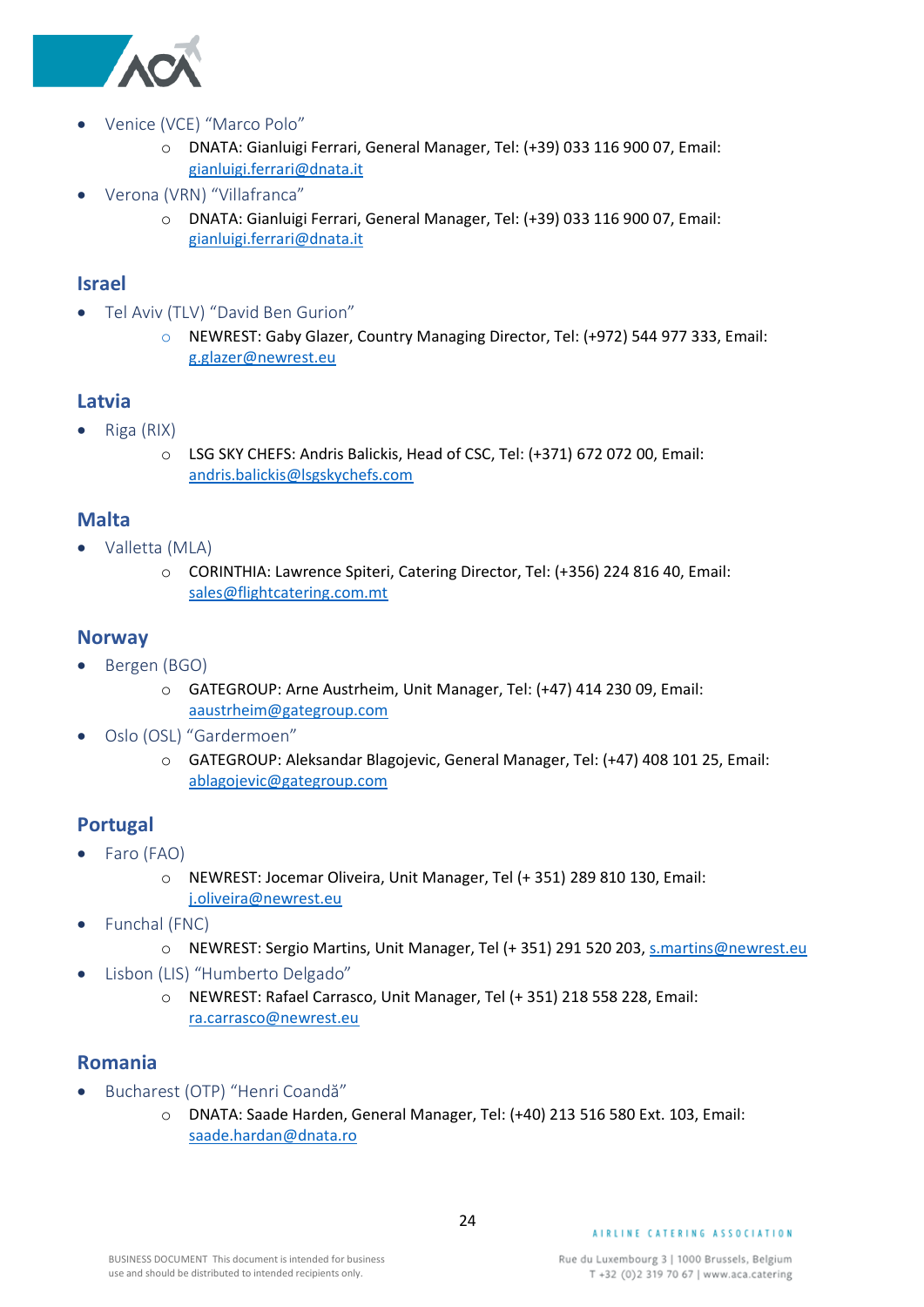

#### <span id="page-24-0"></span>**Russia**

- <span id="page-24-1"></span>• Chelyabinsk (CEK) "Mezhdunarodnyy"
	- o LSG SKY CHEFS: Maria Kataeva, Head of CSC, Tel: (+7) 351 778 33 93, Email: [general](mailto:general-ccs@cekport.ru)[ccs@cekport.ru](mailto:general-ccs@cekport.ru)
- <span id="page-24-2"></span>• Krasnoyarsk (KJA) "Yemelyanovo"
	- o LSG SKY CHEFS: Sergey Subbotin, Head of CSC, Tel: (+7) 391 2911 745, Email: [sergey.subbotin@lsgskychefs.com](mailto:sergey.subbotin@lsgskychefs.com)
- <span id="page-24-3"></span>• Moscow (DME) "Domodedovo"
	- o LSG SKY CHEFS: Yevhen Lohinov, Head of CSC, Tel: (+7) 495 980 77 50 ext. 1228, Email: [yevhen.lohinov@lsgskychefs.com](mailto:yevhen.lohinov@lsgskychefs.com)
- <span id="page-24-4"></span>• Moscow (SVO) "Sheremetyevo"
	- o LSG SKY CHEFS: Katharina Prost, Head of CSC, Tel: (+7) 495 234 94 75, Email: [katharina.prost@lsgskychefs.com](mailto:katharina.prost@lsgskychefs.com)
- <span id="page-24-5"></span>• Novosibirsk (OVB) "Tolmachevo"
	- o LSG SKY CHEFS: Sergey Anfinogenov, Head of CSC, Tel: (+7) 383 216 99 31, Email: [s.anfinogenov@ovbport.ru](mailto:s.anfinogenov@ovbport.ru)
- <span id="page-24-6"></span>• Rostov-on-Don (ROV) "Platov"
	- o LSG SKY CHEFS: Sergey Afanasjev, Head of CSC, Tel: (+7) 863 200 19 73, Email: [s.afanasev@aeromar-rostov.ru](mailto:s.afanasev@aeromar-rostov.ru)
- <span id="page-24-7"></span>• St-Petersburg (LED) "Pulkovo"
	- o LSG SKY CHEFS: Denis Vladimirovitch Prokofyev, Head of CSC, Tel: (+7) 812 331 77 26 ext. 209, Email[: d.prokofyev@aeromar-spb.ru](mailto:d.prokofyev@aeromar-spb.ru)
- <span id="page-24-8"></span>Simferopol (SIP)
	- o LSG SKY CHEFS: Irina Chernova, Head of CSC, Tel: (+7) 365 259 53 58, Email: [i.chernova@aeromar-sip.ru](mailto:i.chernova@aeromar-sip.ru)
- <span id="page-24-9"></span>• Sochi (AER)
	- o LSG SKY CHEFS: Natela Krivosheeva, Head of CSC, Email[: krivosheeva@aeromar-sochi.ru](mailto:krivosheeva@aeromar-sochi.ru)
- <span id="page-24-10"></span>• Vladivostok (VVO)
	- o LSG SKY CHEFS: Alexei Kalyakin, Head of CSC, Tel: (+7) 423 230 72 56, Email: [afk@aeromar-dv.ru](mailto:afk@aeromar-dv.ru)

#### <span id="page-24-11"></span>**Spain**

- <span id="page-24-12"></span>• Alicante-Elche (ALC)
	- o NEWREST : Jose Perez, Unit Manager, Tel: (+34) 965 680 751, [j.perez@newrest.eu](mailto:j.perez@newrest.eu)
- <span id="page-24-13"></span>• Barcelona (BCN) "El Prat"
	- o GATEGROUP: Andrea Rabassa, General Director, Tel (+34) 934 791 840, Email: [arabassa@gategroup.com](mailto:arabassa@gategroup.com)
	- o NEWREST: Valentin Navarro, Unit Manager, Tel: (+34) 834 682 859, Email : [v.navarro@newrest.eu](mailto:v.navarro@newrest.eu)
- <span id="page-24-14"></span>• Fuerteventura (FUE) "El Matorral"
	- o NEWREST: Arnaud Guignard, Commercial Director, Tel: (+34) 608 511 395
- <span id="page-24-15"></span>• Girona (GRO) "Costa Brava"
	- o NEWREST: Valentin Navarro, Unit Manager, Tel: (+34) 972 473 399, Email: [v.navarro@newrest.eu](mailto:v.navarro@newrest.eu)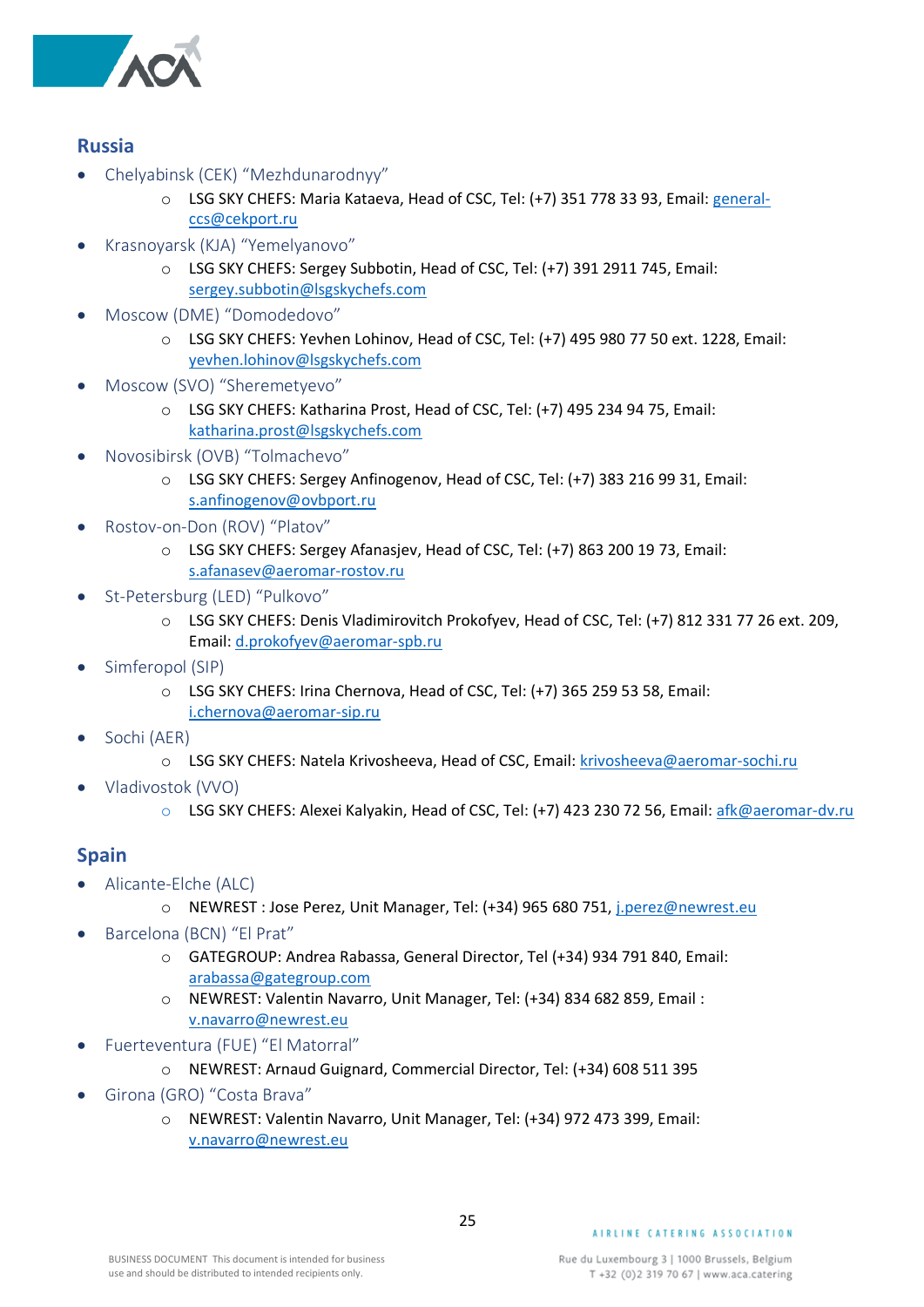

- <span id="page-25-0"></span>• Ibiza (IBZ)
	- o NEWREST: Juan Antonio Costa, Unit Manager, Tel: (+34) 971 787 746, Email: [j.costa@newrest.eu](mailto:j.costa@newrest.eu)
- <span id="page-25-1"></span>Lanzarote (ACE) "Arrecife"
	- o NEWREST: Ivan Mas, Unit Manager, Tel: (+34) 928 821 267, Email : [i.mas@newrest.eu](mailto:i.mas@newrest.eu)
- <span id="page-25-2"></span>• Las Palmas de Gran Canaria (LPA)
	- o NEWREST: Ana Salvador, Unit Manager, Tel: (+34) 928 574 652, Email[: a.salvador@newrest.eu](mailto:a.salvador@newrest.eu)
- <span id="page-25-3"></span>• Madrid (MAD) "Barajas"
	- o GATEGROUP: Juan Antonio García, Managing Director, Tel (+34) 913 059 100, Email: [JGarciaBersabe@gategroup.com](mailto:JGarciaBersabe@gategroup.com)
	- o NEWREST: Xavier Delalande, Unit Manager, Tel: (+34) 917 460 780, [x.delalande@newrest.eu](mailto:x.delalande@newrest.eu)
- <span id="page-25-4"></span>• Malaga (AGP) "Costa del Sol"
	- o NEWREST: David Lopez, Unit Manager, Tel: (+34) 952 105 486, [d.lopez@newrest.eu](mailto:d.lopez@newrest.eu)
- <span id="page-25-5"></span>• Palma de Mallorca (PMI) "Son Sant Joan"
	- o NEWREST: Juan Antonio Costa, Unit Manager, Tel: (+34) 971 787 746, Email: [j.costa@newrest.eu](mailto:j.costa@newrest.eu)
- <span id="page-25-6"></span>• Seville (SVQ) "San Pablo"
	- o NEWREST: David Lopez, Unit Manager, Tel: (+34) 952 105 486, [d.lopez@newrest.eu](mailto:d.lopez@newrest.eu)
- <span id="page-25-7"></span>• Tenerife (TFS) "Sur"
	- o NEWREST: Sonia Martel, Unit Manager, Tel: (+34) 922 391 718, Email : [s.martel@newrest.eu](mailto:s.martel@newrest.eu)
- <span id="page-25-8"></span>• Valencia (VLC) "Manises"
	- o NEWREST: Manuel Garcia, Unit Manager, Tel: (+34) 961 539 300, Email: [m.garcia@newrest.eu](mailto:m.garcia@newrest.eu)

#### <span id="page-25-9"></span>**Sweden**

- <span id="page-25-10"></span>• Gothenburg (GOT) "Landvetter"
	- o GATEGROUP : Marie-Louise Taube, Unit Manager, Tel: (+46) 720 858 616, Email: [mtaube@gategroup.com](mailto:mtaube@gategroup.com)
- <span id="page-25-11"></span>• Malmö (MMX) "Sturup"
	- o GATEGROUP: Bengt-Inge Hall, Unit Manager, Tel: (+46) 720 858 601, Email: [bhall@gategroup.com](mailto:bhall@gategroup.com)
- <span id="page-25-12"></span>• Stockholm (ARN) "Arlanda"
	- o GATEGROUP: Kimmo Piri, General Manager, Tel: (+46) 720 858 763, Email: [kpiri@gategroup.com](mailto:kpiri@gategroup.com)

#### <span id="page-25-13"></span>**Switzerland**

- <span id="page-25-14"></span>• Geneva (GVA) "Cointrins"
	- o GATEGROUP: Tommy Foehn, Unit Manager, Tel: (+41) 227 995 000, Email: [tfoehn@gategroup.com](mailto:tfoehn@gategroup.com)
	- o NEWREST: Sylvain Zeitouni, Unit Manager, Tel: (+41) 227 177 880, Email: [s.zeitouni@newrest.eu](mailto:s.zeitouni@newrest.eu)
- <span id="page-25-15"></span>• Zurich (ZRH) "Kloten"
	- o GATEGROUP: Samuel Schneeberger, General Manager, Tel: (+41) 445 337 201, Email: [sschneeberger@gategroup.com](mailto:sschneeberger@gategroup.com)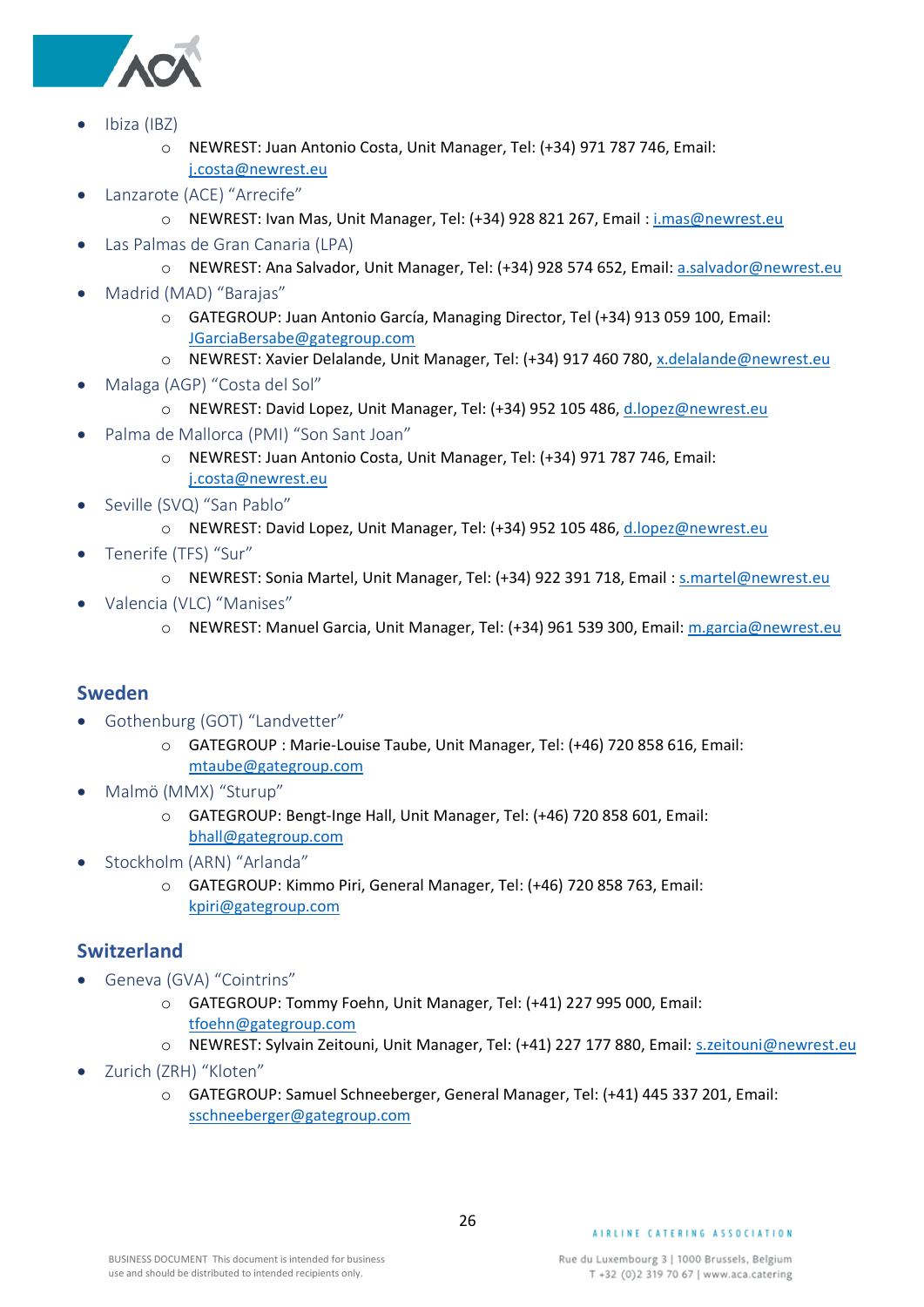

#### <span id="page-26-0"></span>**The Netherlands**

- <span id="page-26-1"></span>• Amsterdam (AMS) "Schiphol"
	- o GATEGROUP: Frans Hoijer, General Manager, Tel: (+31) 206 019 222, Email: [fhoijer@gategroup.com](mailto:fhoijer@gategroup.com)
	- o KLM CATERING: Tel: (+31) 206 495 559, Email: [info@kcs.nl](mailto:info@kcs.nl)
	- o NEWREST: Maria Arapoudis, Ops Manager, Tel: (+ 31) 065 337 29 57, Email: [m.arapoudis@newrest.eu](mailto:m.arapoudis@newrest.eu)

#### <span id="page-26-2"></span>**United Kingdom**

- <span id="page-26-3"></span>• Aberdeen (ABZ)
	- o DNATA: Alex Forbes, Chief Executive Officer, Tel: (+44) 161 493 41 93, Email: [alex.forbes@dnata.com](mailto:alex.forbes@dnata.com)
- <span id="page-26-4"></span>• Belfast (BFS)
	- o DNATA: Alex Forbes, Chief Executive Officer, Tel: (+44) 161 493 41 93, Email: [alex.forbes@dnata.com](mailto:alex.forbes@dnata.com)
	- o GATEGROUP: Stephen Dudley, Unit Manager, Tel: (+44) 289 442 38 36, Email: [sdudley@gategroup.com](mailto:sdudley@gategroup.com)
- <span id="page-26-5"></span>• Birmingham (BHX)
	- o DNATA: Alex Forbes, Chief Executive Officer, Tel: (+44) 161 493 41 93, Email: [alex.forbes@dnata.com](mailto:alex.forbes@dnata.com)
	- o NEWREST: Jade Cashmore, Unit Manager, Tel: (+44) 746 925 15 72, Email: [j.cashmore@newrest.eu](mailto:j.cashmore@newrest.eu)
- <span id="page-26-6"></span>• Bristol (BRS)
	- o DNATA: Alex Forbes, Chief Executive Officer, Tel: (+44) 161 493 41 93, Email: [alex.forbes@dnata.com](mailto:alex.forbes@dnata.com)
	- o GATEGROUP: Michael Drohan, Unit Manager, Tel: (+44) 117 313 73 70, Email: [mdrohan@gategroup.com](mailto:mdrohan@gategroup.com)
- <span id="page-26-7"></span>Cardiff (CWI)
	- o DNATA: Alex Forbes, Chief Executive Officer, Tel: (+44) 161 493 41 93, Email: [alex.forbes@dnata.com](mailto:alex.forbes@dnata.com)
- <span id="page-26-8"></span>• Doncaster (DSA)
	- o DNATA: Alex Forbes, Chief Executive Officer, Tel: (+44) 161 493 41 93, Email: [alex.forbes@dnata.com](mailto:alex.forbes@dnata.com)
- <span id="page-26-9"></span>• East Midlands (EMA)
	- o DNATA: Alex Forbes, Chief Executive Officer, Tel: (+44) 161 493 41 93, Email: [alex.forbes@dnata.com](mailto:alex.forbes@dnata.com)
- <span id="page-26-10"></span>• Edinburgh (EDI)
	- o DNATA: Alex Forbes, Chief Executive Officer, Tel: (+44) 161 493 41 93, Email: [alex.forbes@dnata.com](mailto:alex.forbes@dnata.com)
	- o GATEGROUP: Bobby Aitken, Unit Manager, Tel: (+44) 141 889 70 31, Email: [baitken@gategroup.com](mailto:baitken@gategroup.com)
	- o NEWREST: Graeme Fleck, Unit Manager, Tel: (+44) 746 925 15 59, Email: [g.fleck@newrest.eu](mailto:g.fleck@newrest.eu)
- <span id="page-26-11"></span>• Glasgow (GLA)
	- o DNATA: Alex Forbes, Chief Executive Officer, Tel: (+44) 161 493 41 93, Email: [alex.forbes@dnata.com](mailto:alex.forbes@dnata.com)
	- o GATEGROUP: Bobby Aitken, Unit Manager, Tel: (+44) 141 889 70 31, Email: baitken@gategroup.com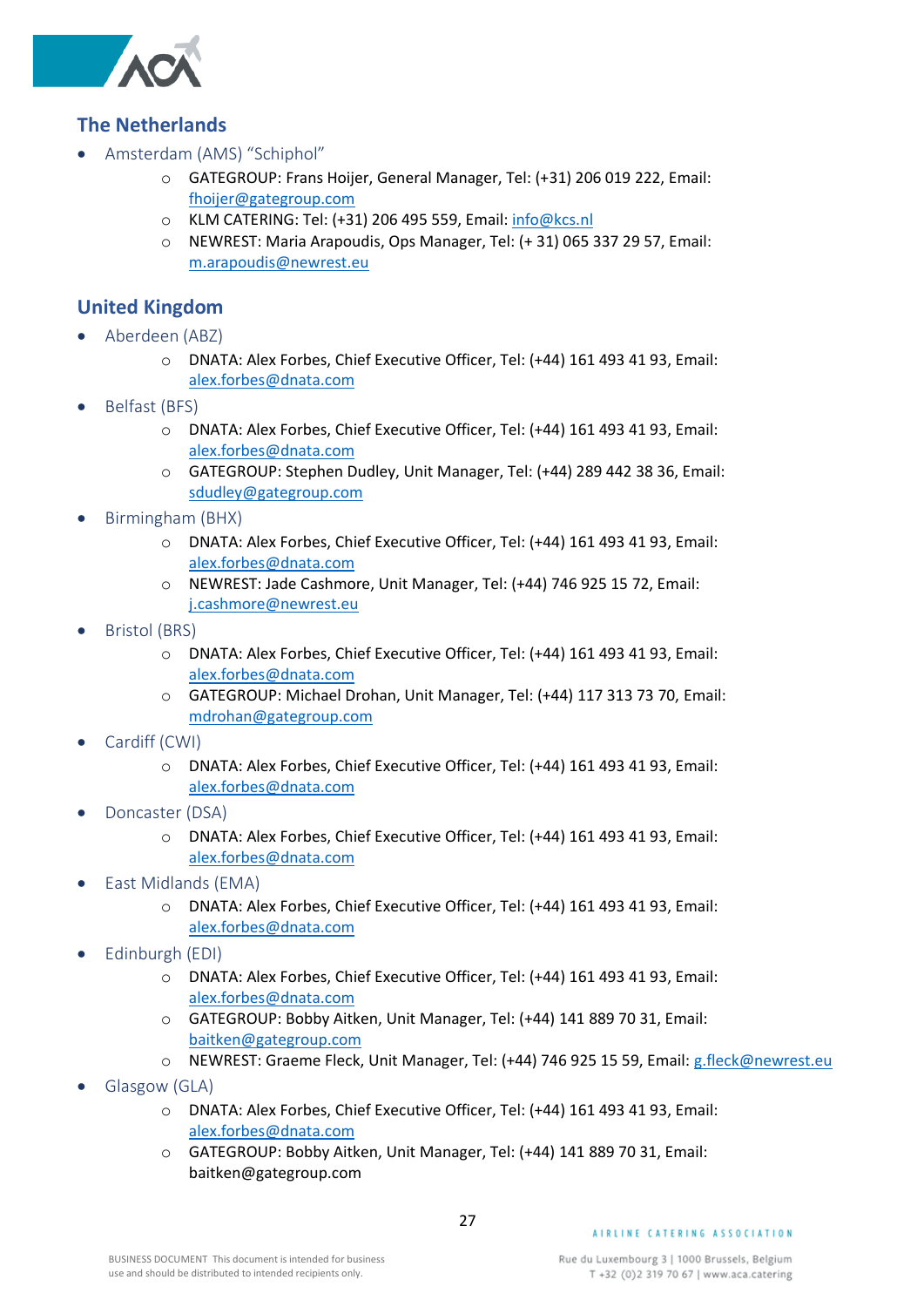

- <span id="page-27-0"></span>• Leeds/Bradford (LBA)
	- o DNATA: Alex Forbes, Chief Executive Officer, Tel: (+44) 161 493 41 93, Email: [alex.forbes@dnata.com](mailto:alex.forbes@dnata.com)
	- o NEWREST: John Greenaway, Unit Manager, Email: [j.greenaway@newrest.eu](mailto:j.greenaway@newrest.eu)
- <span id="page-27-1"></span>• Liverpool (LPL) "John Lennon"
	- o NEWREST: Hugo Raposo, Unit Manager, Email: [h.raposo@newrest.eu](mailto:h.raposo@newrest.eu)
- <span id="page-27-2"></span>• London (LCY) "City"
	- o NEWREST: Hugo Raposo, Unit Manager, Tel: (+44) 786 043 25 52, [h.raposo@newrest.eu](mailto:h.raposo@newrest.eu)
- <span id="page-27-3"></span>• London Gatwick
	- o DNATA: Alex Forbes, Chief Executive Officer, Tel: (+44) 161 493 41 93, Email: [alex.forbes@dnata.com](mailto:alex.forbes@dnata.com)
	- o GATEGROUP: Matthew Shore, Unit Manager, Tel: (+44) 129 344 61 00, Email: [mshore@gategroup.com](mailto:mshore@gategroup.com)
	- o NEWREST: Manbir Gill, Unit Manager, Email: [m.gill@newrest.eu](mailto:m.gill@newrest.eu)
- <span id="page-27-4"></span>• London Heathrow
	- o DNATA: Alex Forbes, Chief Executive Officer, Tel: (+44) 161 493 41 93, Email: [alex.forbes@dnata.com](mailto:alex.forbes@dnata.com)
	- o GATEGROUP: Chris Snow, Unit Manager, Tel: (+44) 208 757 64 00, Email: [csnow@gategroup.com](mailto:csnow@gategroup.com)
	- o NEWREST: Gurinder Bains, Unit Manager, Tel: (+44) 782 735 52 26, Email: [g.bains@newrest.eu](mailto:g.bains@newrest.eu)
- <span id="page-27-5"></span>• London Luton
	- o DNATA: Alex Forbes, Chief Executive Officer, Tel: (+44) 161 493 41 93, Email: [alex.forbes@dnata.com](mailto:alex.forbes@dnata.com)
	- o GATEGROUP: Nick Deans, Unit Manager, Tel.: (+44) 158 234 60 48 Email: [ndeans@gategroup.com](mailto:ndeans@gategroup.com)
- <span id="page-27-6"></span>• London Stansted
	- o DNATA: Alex Forbes, Chief Executive Officer, Tel: (+44) 161 493 41 93, Email: [alex.forbes@dnata.com](mailto:alex.forbes@dnata.com)
	- o GATEGROUP: Sue Baldwin, Unit Manager, Email[: sbaldwin@gategroup.com](mailto:sbaldwin@gategroup.com)
- <span id="page-27-7"></span>• Manchester (MAN)
	- o DNATA: Alex Forbes, Chief Executive Officer, Tel: (+44) 161 493 41 93, Email: [alex.forbes@dnata.com](mailto:alex.forbes@dnata.com)
	- o GATEGROUP: Sajad Nazir, Unit Manager, Email[: snazir@gategroup.com](mailto:snazir@gategroup.com)
	- o NEWREST: Hugo Raposo, Unit Manager, Tel: (+44) 771 784 22 71, Email: [h.raposo@newrest.eu](mailto:h.raposo@newrest.eu)
- <span id="page-27-8"></span>• Newcastle (NCL)
	- o DNATA: Alex Forbes, Chief Executive Officer, Tel: (+44) 161 493 41 93, Email: [alex.forbes@dnata.com](mailto:alex.forbes@dnata.com)
	- o GATEGROUP: Adrienne Bell, Unit Manager, Email: [abell@gategroup.com](mailto:abell@gategroup.com)

### <span id="page-27-9"></span>**MIDDLE EAST**

### <span id="page-27-10"></span>**Jordan**

- <span id="page-27-11"></span>• Amman (AMM) "Queen Alia"
	- o DNATA: Dana Adwan, General Manager, dnata catering Jordan, Tel: (+962) 644 530 50 Ext. 111, Email[: dkadwan@dnata.jo](mailto:dkadwan@dnata.jo)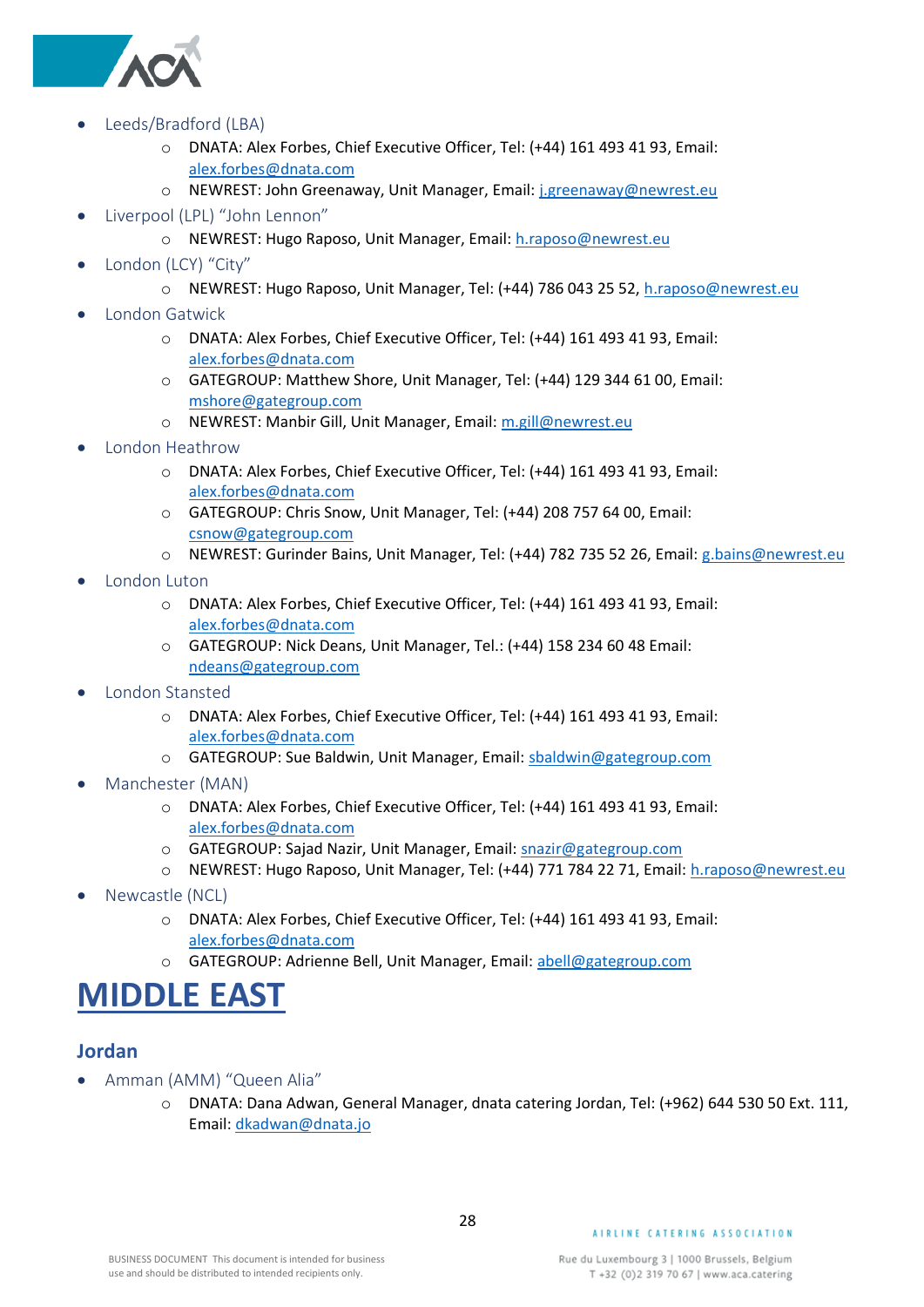

#### <span id="page-28-0"></span>**Saudi Arabia**

- <span id="page-28-1"></span>• Dammam (DMM) "King Fahd"
	- o NEWREST: Mansour Al-Othman, Unit Manager, Tel: (+966) 388 455 55, Email: [malothman@saudiacatering.com](mailto:malothman@saudiacatering.com)
- <span id="page-28-2"></span>• Jeddah (JED) "King Abdulaziz"
	- o NEWREST: Hussein Alshareef, Unit Manager, Tel: (+966) 268 461 01, Email: [hussain@saudicatering.com](mailto:hussain@saudicatering.com)
- <span id="page-28-3"></span>• Medina (MED) Prince "Mohamad Abdul-Aziz"
	- o NEWREST: Mansour Alhowaimal, Unit Manager, Tel: (+966) 484 274 92, Email: [mansoursh@saudiacatering.com](mailto:mansoursh@saudiacatering.com)
- <span id="page-28-4"></span>• Riyadh (RHU) "King Khalid"
	- o GATEGROUP: Tel (+966) 112 121 100
	- o NEWREST: Al Dubaie Abdelaziz, Unit Manager, Tel: (+966) 122 213 25, Email: [dubaye@saudiacatering.com](mailto:dubaye@saudiacatering.com)

#### <span id="page-28-5"></span>**Turkey**

- <span id="page-28-6"></span>• Bodrum-Milas (BJV)
	- o LSG SKY CHEFS: Çınar Gökmen, Head of CSC, Tel: (+90) 252 523 00 30 Ext. 2500, Email: [gokmen.cinar@lsgskychefs.com](mailto:gokmen.cinar@lsgskychefs.com)

#### <span id="page-28-7"></span>**UAE**

- <span id="page-28-8"></span>• Abu Dhabi (AUH)
	- o GATEGROUP: Tel: (+971) 267 627 95
- <span id="page-28-9"></span>• Sharjah (SHJ)
	- o DNATA: Mark Whelan, General Manager, dnata catering Sharjah Tel: (+971) 655 811 33 Ext. 201, Email[: mwhelan@alpha-group.ae](mailto:mwhelan@alpha-group.ae)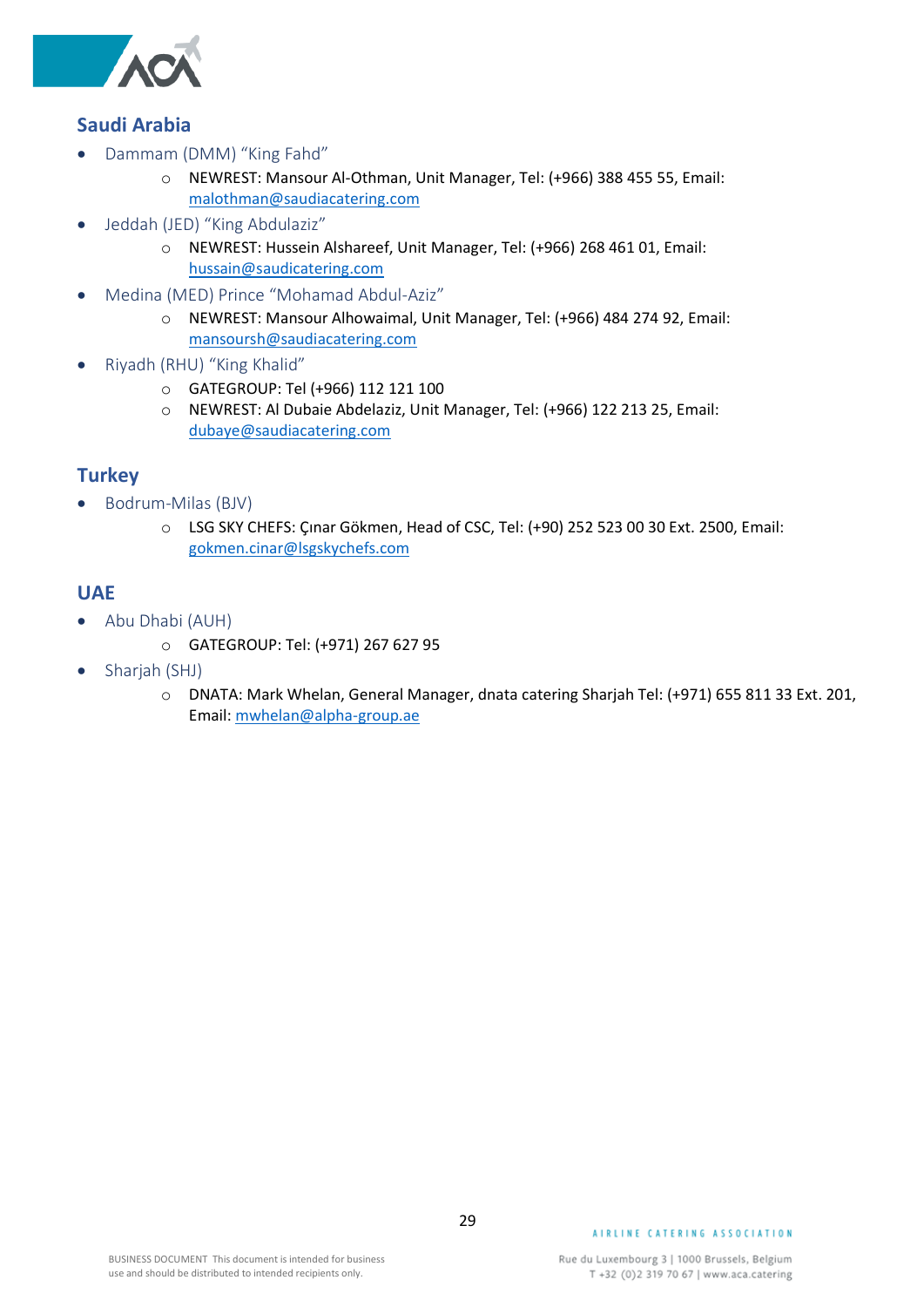

#### <span id="page-29-1"></span><span id="page-29-0"></span>**Canada**

- <span id="page-29-2"></span>• Calgary, AB (YYC)
	- o GATEGROUP: Tel (+1) 403 291 45 33
	- o NEWREST: Jerôme Labeyrie, Tel: (+1) 403 463 87 18, Email: [j.labeyrie@newrest.eu](mailto:j.labeyrie@newrest.eu)
- <span id="page-29-3"></span>• Edmonton, AB (YEG)
	- o GATEGROUP: Tel (+1) 780 890 44 43
- <span id="page-29-4"></span>• Halifax, NS (YHZ) "Stanfield"
	- o GATEGROUP: Tel (+1) 902 873 35 00
- <span id="page-29-5"></span>• Montreal, QC (YUL) "Pierre Elliott Trudeau"
	- o GATEGROUP: Tel (+1) 514 636 58 24
	- o NEWREST: Patrice Hebral, Unit Manager, Tel: (+1) 514 685 82 62, Email: [p.hebral@newrest.eu](mailto:p.hebral@newrest.eu)
- <span id="page-29-6"></span>• Ottawa, ON (YOW) "MacDonald-Cartier"
	- o GATEGROUP: Tel (+1) 613 521 22 72
- <span id="page-29-7"></span>• Regina, SK (YQR)
	- o GATEGROUP: Tel (+1) 306 525 23 22
- <span id="page-29-8"></span>• Toronto, ON (YYZ) "Pearson"
	- o DNATA: Thomas Matthey, General Manager, Tel: (+1) 604 992 32 64, Email: [thomas.matthey@dnata.com](mailto:thomas.matthey@dnata.com)
	- o GATEGROUP: Tel (+1) 905 405 41 00
	- o NEWREST: Zied Manoubi, Unit Manager, Tel: (+1) 416 458 95 13, Email: [z.manoubie@newrest.eu](mailto:z.manoubie@newrest.eu)
- <span id="page-29-9"></span>• Vancouver, BC (YVR)
	- o DNATA: Thomas Matthey, General Manager, Tel: (+1) 604 992 32 64, Email: [thomas.matthey@dnata.com](mailto:thomas.matthey@dnata.com)
	- o GATEGROUP: Tel (+1) 604 278 91 44
- <span id="page-29-10"></span>• Winnipeg, MB (YWG) "James Armstrong Richardson"
	- o GATEGROUP: Tel (+1) 204 786 74 31

#### <span id="page-29-11"></span>**USA**

- <span id="page-29-12"></span>• Anchorage (ANC) "Ted Stevens"
	- o LSG SKY CHEFS: Nicole Traer, Head of CSC, Tel: (+1) 907 248 24 24, Email: [Nicole.Traer@LSGSkychefs.com](mailto:Nicole.Traer@LSGSkychefs.com)
- <span id="page-29-13"></span>• Atlanta, GA (ATL) "Heartsfield-Jackson"
	- o DNATA: Peter DeVito, Chief Executive Officer, Tel: (+1) 914 409 93 01, [peter.devito@dnata.com](mailto:peter.devito@dnata.com)
	- o GATEGROUP: Tel (+1) 404 530 44 02
	- o LSG SKY CHEFS: Tyrone Bedford, Head of CSC, [Tel: \(+1\)](Tel:(+1)) 404 998 86 87, Email: [tyrone.bedford@lsgskychefs.com](mailto:tyrone.bedford@lsgskychefs.com)
- <span id="page-29-14"></span>• Austin (AUS) "Bergstrom"
	- o LSG SKY CHEFS: Brad Ferriell, Head of CSC, Tel: (+1) 512 530 48 06, Email: [bradley.ferriell@lsgskychefs.com](mailto:bradley.ferriell@lsgskychefs.com)
- <span id="page-29-15"></span>• Boston (BOS)
	- o GATEGROUP: Tel (+1) 617 874 49 00
	- o DNATA: Peter DeVito, Chief Executive Officer, Tel: (+1) 914 409 93 01, [peter.devito@dnata.com](mailto:peter.devito@dnata.com)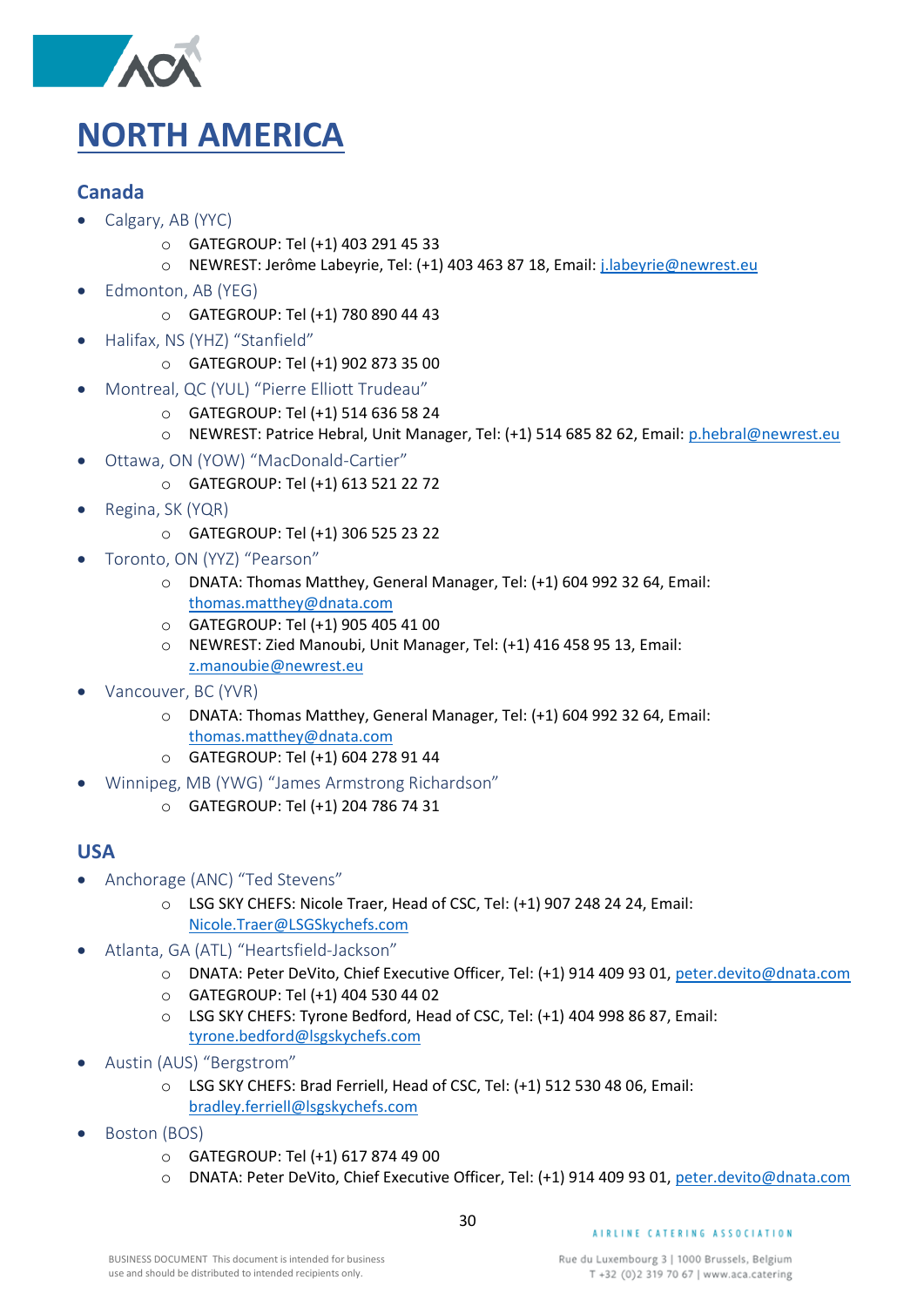

- o LSG SKY CHEFS: David Sandell, Head of CSC, Tel: (+1) 617 997 05 15, Email: [david.sandell@lsgskychefs.com](mailto:david.sandell@lsgskychefs.com)
- <span id="page-30-0"></span>• Charlotte/Douglas (CLT)
	- o LSG SKY CHEFS: Sam Griffith, Head of CSC, Tel: (+1) 704 359 00 10, Email: [Sam.Griffith@lsgskychefs.com](mailto:Sam.Griffith@lsgskychefs.com)
- <span id="page-30-1"></span>• Chicago (ORD) "O'Hare"
	- o GATEGROUP: Tel (+1) 847 928 10 81
	- o FLYING FOOD: Nicolas Rondeau, Executive Vice President, Sales & Marketing, Tel: (+1) 312 243 21 22 Ext. 144, Email: [nrondeau@flyingfood.com](mailto:nrondeau@flyingfood.com)
	- o LSG SKY CHEFS: Rob Mower, Head of CSC, Tel: (+1) 224 220 10 19, Email: [robert.mower@lsgskychefs.com](mailto:robert.mower@lsgskychefs.com)
- <span id="page-30-2"></span>• Cincinnati (CVG)
	- o GATEGROUP: Tel (+1) 859 767 37 18
- <span id="page-30-3"></span>• Columbus (CMH) "John Glenn"
	- o GATEGROUP: Tel (+1) 614 237 04 09
- <span id="page-30-4"></span>• Dallas/Fort Worth (DFW)
	- o GATEGROUP: Tel (+1) 972 574 56 34
	- o LSG SKY CHEFS: Matthew Dover, Head of CSC, Tel: (+1) 469-513-7726, Email: [matthew.dover@lsgskychefs.com](mailto:matthew.dover@lsgskychefs.com)
- <span id="page-30-5"></span>Denver (DEN)
	- o LSG SKY CHEFS: Derek Moon, Head of CSC, Tel: (+1) 720 325 10 01, Email: [derek.moon@lsgskychefs.com](mailto:derek.moon@lsgskychefs.com)
- <span id="page-30-6"></span>• Detroit (DTW) "Wayne County"
	- o GATEGROUP: Tel (+1) 734 946 92 50
	- o LSG SKY CHEFS: Tyrone Scott, Head of CSC, Tel: (+1) 734 955-3310, Email: [tyrone.scott@lsgskychefs.com](mailto:tyrone.scott@lsgskychefs.com)
- <span id="page-30-7"></span>• Fort Lauderdale (FLL) "Hollywood"
	- o GATEGROUP: Tel (+1) 954 584 73 05
	- o LSG SKY CHEFS: George Geevarghese, Head of CSC, Tel: (+1) 954 359 16 90, Email: [george.geevarghese@lsgskychefs.com](mailto:george.geevarghese@lsgskychefs.com)
- <span id="page-30-8"></span>• Fort Myers (RSW) "Southwest Florida"
	- o LSG SKY CHEFS: Bernard Ali, Head of CSC, Tel: (+1) 239 236 89 74, Email: [shorab.ali@lsgskychefs.com](mailto:shorab.ali@lsgskychefs.com)
- <span id="page-30-9"></span>• Hamilton (BDA) "L. F. Wade"
	- o Kenneth Chase, Head of CSC, Tel: (+1) 441 293 842 5/6, Email: [kenneth.chase@goddardcatering.com](mailto:kenneth.chase@goddardcatering.com)
- <span id="page-30-10"></span>• Hartford (BDL) "Bradley"
	- o FLYING FOOD: Nicolas Rondeau, Executive Vice President, Sales & Marketing, Tel: (+1) 312 243 21 22 Ext. 144, Email: [nrondeau@flyingfood.com](mailto:nrondeau@flyingfood.com)
- <span id="page-30-11"></span>• Honolulu (HNL) "Daniel K. Inouye"
	- o GATEGROUP: Tel (+1) 808 831 49 30
	- o FLYING FOOD: Nicolas Rondeau, Executive Vice President, Sales & Marketing, Tel: (+1) 312 243 21 22 Ext. 144, Email: [nrondeau@flyingfood.com](mailto:nrondeau@flyingfood.com)
- <span id="page-30-12"></span>• Houston (IAH)
	- o DNATA: Peter DeVito, Chief Executive Officer, Tel: (+1) 914 409 93 01, [peter.devito@dnata.com](mailto:peter.devito@dnata.com)
	- o LSG SKY CHEFS: Jim Kokines, Head of CSC, Tel: (+1) 832-626-7531, Email: [Jim.Kokines@lsgskychefs.com](mailto:Jim.Kokines@lsgskychefs.com)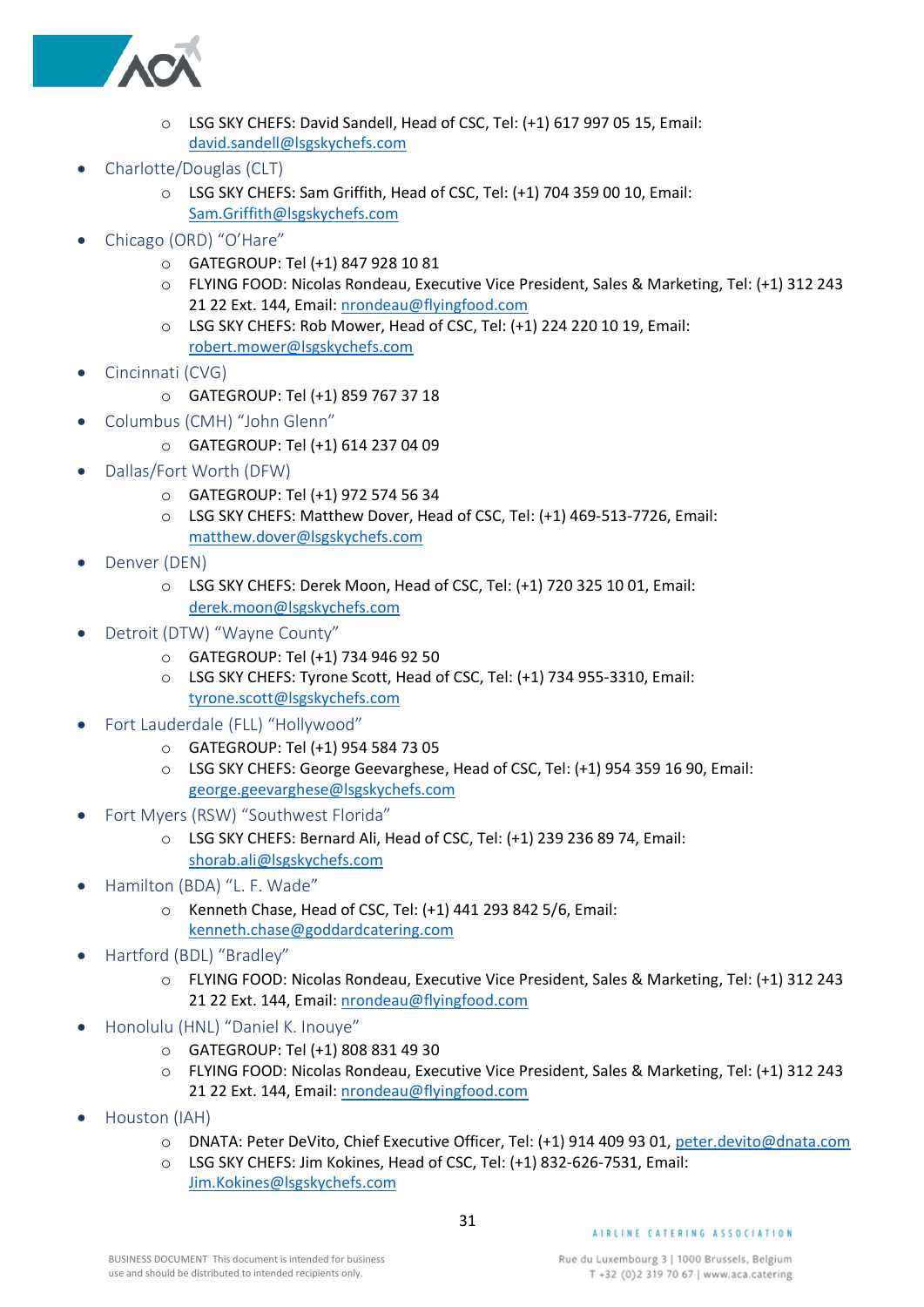

- <span id="page-31-0"></span>• Indianapolis (IND)
	- o GATEGROUP: Tel (+1) 317 244 78 96
- <span id="page-31-1"></span>• Jacksonville (JAX)
	- o GATEGROUP: Tel (+1) 904 741 23 63
- <span id="page-31-2"></span>• Kailua-Kona (KOA) "Ellison Onizuka"
	- o FLYING FOOD: Nicolas Rondeau, Executive Vice President, Sales & Marketing, Tel: (+1) 312 243 21 22 Ext. 144, Email: [nrondeau@flyingfood.com](mailto:nrondeau@flyingfood.com)
- <span id="page-31-3"></span>• Las Vegas (LAS) "McCarran"
	- o GATEGROUP: Tel (+1) 702 891 48 00
	- o LSG SKY CHEFS: Rick McArthur, Head of CSC, Tel: (+1) 801 918 36 44, Email: [rick.mcarthur@lsgskychefs.com](mailto:rick.mcarthur@lsgskychefs.com)
- <span id="page-31-4"></span>• Lihue (LIH)
	- o FLYING FOOD: Nicolas Rondeau, Executive Vice President, Sales & Marketing, Tel: (+1) 312 243 21 22 Ext. 144, Email: [nrondeau@flyingfood.com](mailto:nrondeau@flyingfood.com)
- <span id="page-31-5"></span>• Los Angeles (LAX)
	- o GATEGROUP: Tel (+1) 310 670 17 49
	- o DNATA: Peter DeVito, Chief Executive Officer, Tel: (+1) 914 409 93 01, [peter.devito@dnata.com](mailto:peter.devito@dnata.com)
	- o FLYING FOOD: Nicolas Rondeau, Executive Vice President, Sales & Marketing, Tel: (+1) 312 243 21 22 Ext. 144, Email: [nrondeau@flyingfood.com](mailto:nrondeau@flyingfood.com)
	- o LSG SKY CHEFS: Elizabeth Baas, Head of CSC, Tel: (+1) 424 789 83 50, Email: [Elizabeth.Baas@LSGSkyChefs.com](mailto:Elizabeth.Baas@LSGSkyChefs.com)
- <span id="page-31-6"></span>• Maui (OGG) "Kahului"
	- o GATEGROUP: Tel (+1) 808 877 39 11
- <span id="page-31-7"></span>• Memphis (MEM)
	- o GATEGROUP: Tel (+1) 901 614 22 70
- <span id="page-31-8"></span>• Miami (MIA)
	- o GATEGROUP: Tel (+1) 786 257 20 40
	- o FLYING FOOD: Nicolas Rondeau, Executive Vice President, Sales & Marketing, Tel: (+1) 312 243 21 22 Ext. 144, Email: [nrondeau@flyingfood.com](mailto:nrondeau@flyingfood.com)
	- o LSG SKY CHEFS: George Geevarghese, Head of CSC, Tel: (+1) 305 635 73 51, Email: [george.geevarghese@lsgskychefs.com](mailto:george.geevarghese@lsgskychefs.com)
- <span id="page-31-9"></span>• Minneapolis/St Paul (MSP)
	- o LSG SKY CHEFS: Francis Jamme, Head of CSC, Tel: (+1) 612 970 94 90, Email: [Francis.Jamme@lsgskychefs.com](mailto:Francis.Jamme@lsgskychefs.com)
- <span id="page-31-10"></span>• Nashville (BNA)
	- o DNATA: Peter DeVito, Chief Executive Officer, Tel: (+1) 914 409 93 01, [peter.devito@dnata.com](mailto:peter.devito@dnata.com)
- <span id="page-31-11"></span>• New Orleans (MSY) "Louis Armstrong"
	- o GATEGROUP: Tel (+1) 504 464 95 21
- <span id="page-31-12"></span>• New York (JFK) "John F. Kennedy"
	- o GATEGROUP: Tel (+1) 516 295 62 20
	- o DNATA: Peter DeVito, Chief Executive Officer, Tel: (+1) 914 409 93 01, [peter.devito@dnata.com](mailto:peter.devito@dnata.com)
	- o FLYING FOOD: Nicolas Rondeau, Executive Vice President, Sales & Marketing, Tel: (+1) 312 243 21 22 Ext. 144, Email: [nrondeau@flyingfood.com](mailto:nrondeau@flyingfood.com)
	- o LSG SKY CHEFS: Sal Mujezic, Head of CSC, Tel: (+1) 718 995-1801, Email: [Sal.Mujezic@lsgskychefs.com](mailto:Sal.Mujezic@lsgskychefs.com)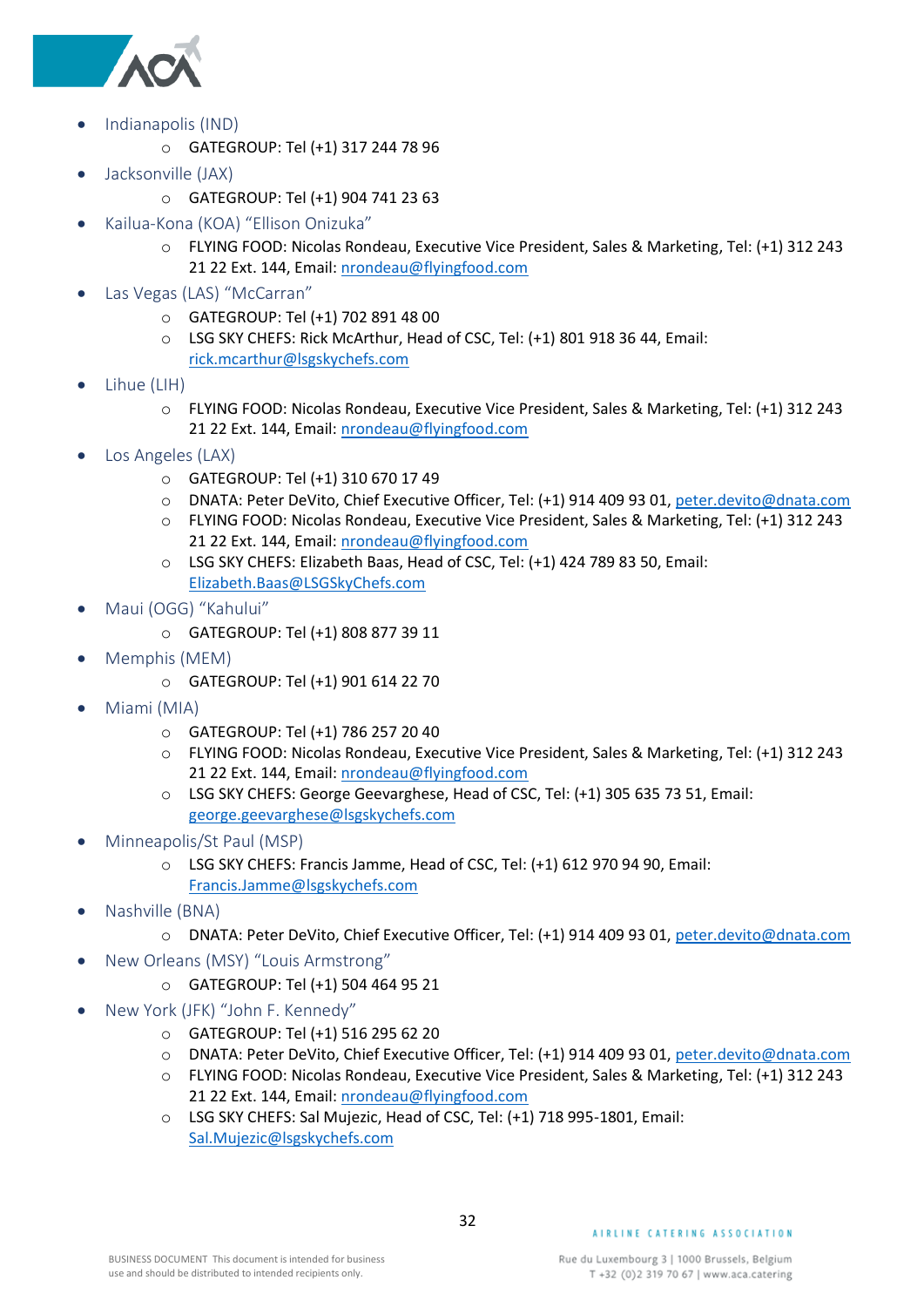

- <span id="page-32-0"></span>• New York (LGA) "LaGuardia"
	- o GATEGROUP: Tel (+1) 718 278 55 22
- <span id="page-32-1"></span>• Newark (EWR) "Liberty"
	- o GATEGROUP: Tel (+1) 908 289 76 90
	- o FLYING FOOD: Nicolas Rondeau, Executive Vice President, Sales & Marketing, Tel: (+1) 312 243 21 22 Ext. 144, Email: [nrondeau@flyingfood.com](mailto:nrondeau@flyingfood.com)
- <span id="page-32-2"></span>• Orlando (MCO)
	- o GATEGROUP: Tel (+1) 407 856 64 27
	- o FLYING FOOD: Nicolas Rondeau, Executive Vice President, Sales & Marketing, Tel: (+1) 312 243 21 22 Ext. 144, Email: [nrondeau@flyingfood.com](mailto:nrondeau@flyingfood.com)
	- o LSG SKY CHEFS: Garry Whittaker, Head of CSC, Tel: (+1) 321 234 25 35, Email: [gary.whittaker@lsgskychefs.com](mailto:gary.whittaker@lsgskychefs.com)
- <span id="page-32-3"></span>• Philadelphia (PHL)
	- o LSG SKY CHEFS: Joe Palumbo, Head of CSC, Tel: (+1) 267 244 96 43, Email: [joseph.palumbo@lsgskychefs.com](mailto:joseph.palumbo@lsgskychefs.com)
- <span id="page-32-4"></span>• Phoenix (PHX) "Sky Harbor"
	- o LSG SKY CHEFS: Patrick Phillips, Head of CSC, Tel: (+1) 480 492 65 49, Email: [patrick.phillips@lsgskychefs.com](mailto:patrick.phillips@lsgskychefs.com)
- <span id="page-32-5"></span>Pittsburgh (PIT)
	- o LSG SKY CHEFS: Joe Palumbo, Head of CSC, Tel: (+1) 267 244 96 43, Email: [joseph.palumbo@lsgskychefs.com](mailto:joseph.palumbo@lsgskychefs.com)
- <span id="page-32-6"></span>• Portland (PDX)
	- o LSG SKY CHEFS: Curt Platte, Head of CSC, Tel: (+1) 503 360 13 28, Email: [curt.platte@lsgskychefs.com](mailto:curt.platte@lsgskychefs.com)
- <span id="page-32-7"></span>• Raleigh/Durham (RDU)
	- o LSG SKY CHEFS: Sam Griffith, Head of CSC, Tel: (+1) 919 840 20 50, Email: [sam.griffith@lsgskychefs.com](mailto:sam.griffith@lsgskychefs.com)
	- o NEWREST: Wayne Devendorff, Inflight Manager, Tel: (+1) 919 885 90 24, Email: [w.devendorff@newrest.eu](mailto:w.devendorff@newrest.eu)
- <span id="page-32-8"></span>Sacramento (SMF)
	- o LSG SKY CHEFS: Meyer Dennis, Head of CSC, Tel: (+1) 916 924 30 61, Email: [dennis.meyer@lsgskychefs.com](mailto:dennis.meyer@lsgskychefs.com)
- <span id="page-32-9"></span>San Antonio (SAT)
	- o GATEGROUP: Tel (+1) 210 824 75 94
- <span id="page-32-10"></span>Salt Lake City (SLC)
	- o NEWREST: Ryan Hardy, Inflight Manager, Tel: (+1) 385 349 61 33, Email: [r.hardy@newrest.eu](mailto:r.hardy@newrest.eu)
- <span id="page-32-11"></span>San Diego (SAN)
	- o GATEGROUP: Tel (+1) 619 497 24 25
	- o LSG SKY CHEFS: Elizabeth Baas, Head of CSC, Tel: (+1) 424 789 83 50, Email: [elizabeth](mailto:elizabeth-ann.baas@lsg-group.com)[ann.baas@lsg-group.com](mailto:elizabeth-ann.baas@lsg-group.com)
- <span id="page-32-12"></span>• San Francisco (SFO)
	- o GATEGROUP: Tel (+1) 650 876 20 75
	- o DNATA: Peter DeVito, Chief Executive Officer, Tel: (+1) 914 409 93 01, [peter.devito@dnata.com](mailto:peter.devito@dnata.com)
	- o FLYING FOOD: Nicolas Rondeau, Executive Vice President, Sales & Marketing, Tel: (+1) 312 243 21 22 Ext. 144, Email: [nrondeau@flyingfood.com](mailto:nrondeau@flyingfood.com)
	- o LSG SKY CHEFS: David Potts, Head of CSC, Tel: (+1) 650 259 31 04, Email: [david.potts2@lsgskychefs.com](mailto:david.potts2@lsgskychefs.com)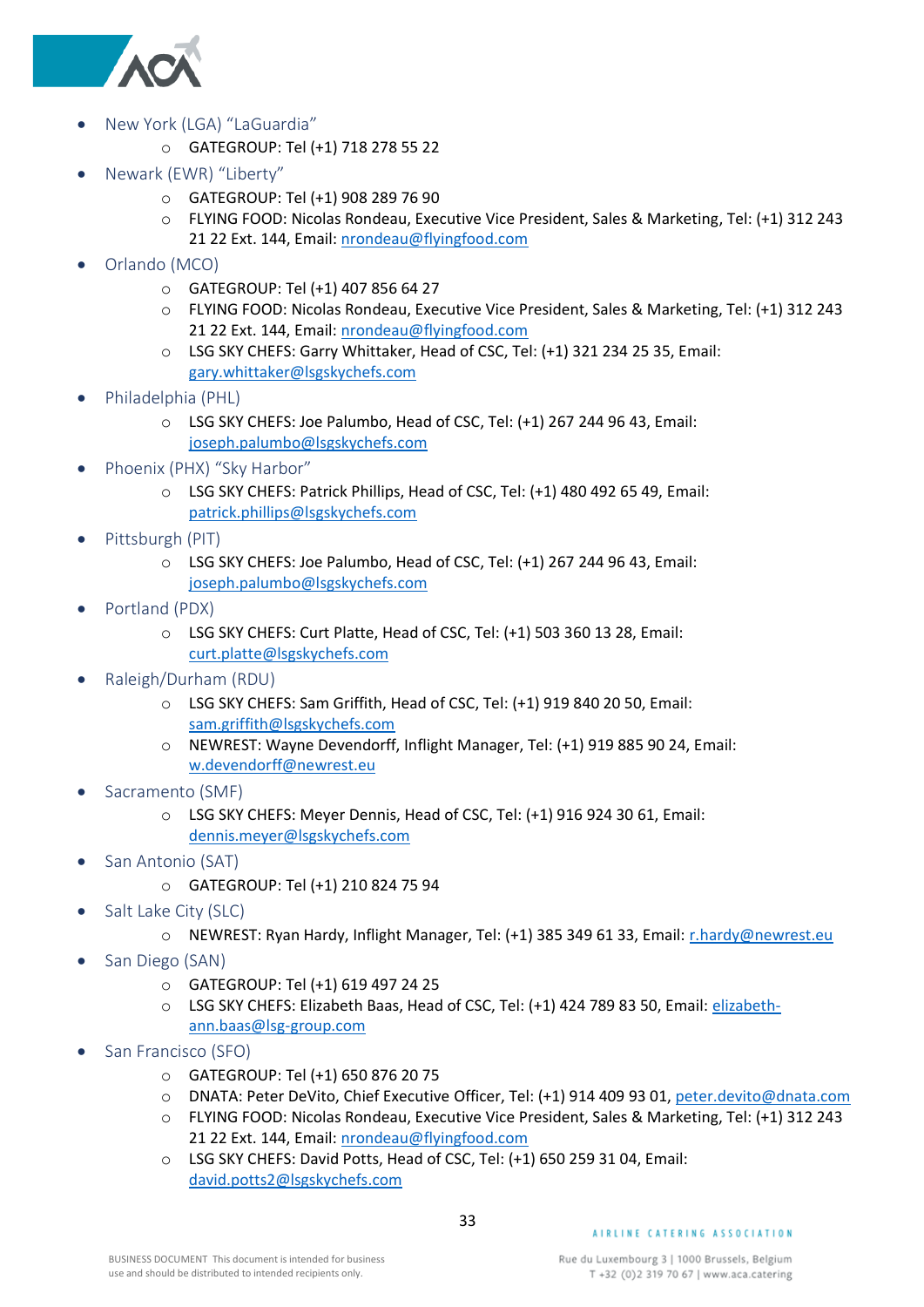

- <span id="page-33-0"></span>• San Jose (SJC)
	- o LSG SKY CHEFS: Sal Fazzah, Head of CSC, Tel: (+1) 669 800 19 13, Email: [salvador.fazzah@lsgskychefs.com](mailto:salvador.fazzah@lsgskychefs.com)
- <span id="page-33-1"></span>Sanford (SFB)
	- o DNATA: Peter DeVito, Chief Executive Officer, Tel: (+1) 914 409 93 01, [peter.devito@dnata.com](mailto:peter.devito@dnata.com)
- <span id="page-33-2"></span>• Santa Ana (SNA) "John Wayne"
	- o LSG SKY CHEFS: Elizabeth Baas, Head of CSC, Tel: (+1) 424 789 83 50, Email: [elizabeth](mailto:elizabeth-ann.baas@lsg-group.com)[ann.baas@lsg-group.com](mailto:elizabeth-ann.baas@lsg-group.com)
- <span id="page-33-3"></span>• Seattle/Tacoma (SEA)
	- o GATEGROUP: Tel (+1) 206 439 75 33
	- o FLYING FOOD: Nicolas Rondeau, Executive Vice President, Sales & Marketing, Tel: (+1) 312 243 21 22 Ext. 144, Email: [nrondeau@flyingfood.com](mailto:nrondeau@flyingfood.com)
	- o LSG SKY CHEFS: Nicole Traer, Head of CSC, Tel: (+1) 907 360 59 58, Email: [nicole.traer@lsgskychefs.com](mailto:nicole.traer@lsgskychefs.com)
- <span id="page-33-4"></span>• St. Louis (STL) "Lambert"
	- o GATEGROUP: Tel (+1) 314 743 42 87
- <span id="page-33-5"></span>• Tampa (TPA)
	- o GATEGROUP: Tel (+1) 813 396 37 00
	- o LSG SKY CHEFS: Jerry Gordillo, Head of CSC, Tel: (+1) 813 513 93 57, Email: [jerry.gordillo@lsgskychefs.com](mailto:jerry.gordillo@lsgskychefs.com)
- <span id="page-33-6"></span>• Washington, D.C. (IAD) "Dulles"
	- o GATEGROUP: Tel (+1) 703 661 65 99
	- o FLYING FOOD: Nicolas Rondeau, Executive Vice President, Sales & Marketing, Tel: (+1) 312 243 21 22 Ext. 144, Email: [nrondeau@flyingfood.com](mailto:nrondeau@flyingfood.com)
	- o LSG SKY CHEFS: Simone Okazawa, Head of CSC, Tel: (+1) 703 991 69 47, Email: [simone.okazawa@lsg-group.com](mailto:simone.okazawa@lsg-group.com)
- <span id="page-33-7"></span>• Washington (DCA) "Ronald Reagan"
	- o LSG SKY CHEFS: Peter Osborne, Head of CSC, Tel: (+1) 703 419 54 45, Email: [Peter.Osborne@lsgskychefs.com](mailto:Peter.Osborne@lsgskychefs.com)
- <span id="page-33-8"></span>• West Palm Beach (PBI)
	- o GATEGROUP: Tel (+1) 561 681 02 88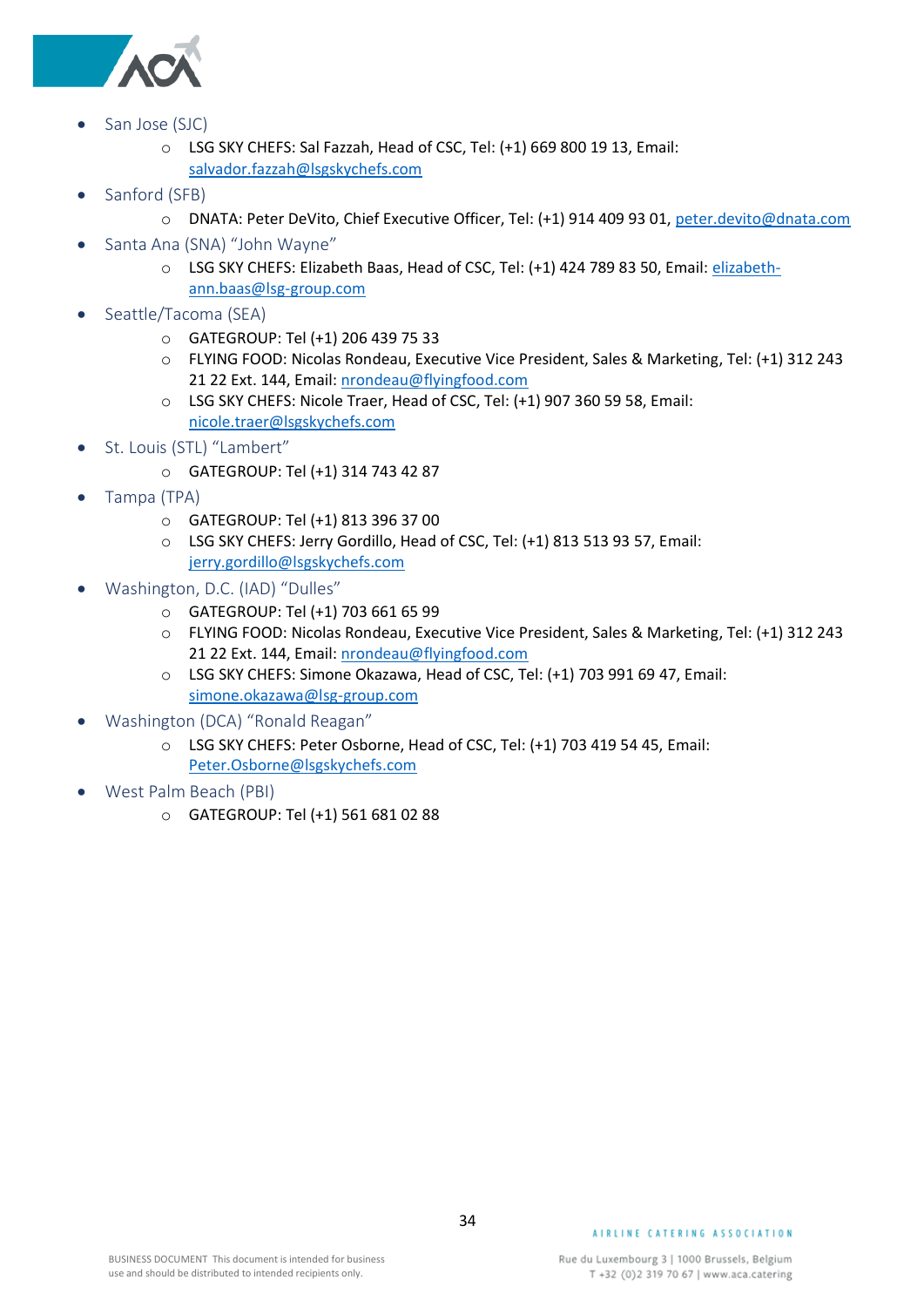### <span id="page-34-0"></span>**LATIN AMERICA/CARIBBEAN**

#### <span id="page-34-1"></span>**Antigua & Barbuda**

- <span id="page-34-2"></span>• Antigua (ANU) "V. C. Bird"
	- o LSG SKY CHEFS: Pedro Corbin, Head of CSC, Tel: (+1) 268 462 31 21/31 22, Email: [pedro.corbin@goddardcatering.com](mailto:pedro.corbin@goddardcatering.com)

#### <span id="page-34-3"></span>**Argentina**

- <span id="page-34-4"></span>• Buenos Aires (EZE) "Ezeiza"
	- o GATEGROUP: Lorena Garea, Commercial Manager, Tel: (+54) 1 154 809 011, Email: [lgarea@gategourmet.com](mailto:lgarea@gategourmet.com)
	- o LSG SKY CHEFS: Andrea Flores, Head of CSC, Tel: (+54) 115 480 82 12, Email: [andrea.flores@lsgskychefs.com](mailto:andrea.flores@lsgskychefs.com)
- <span id="page-34-5"></span>• Buenos Aires (AEP) "Aeroparque – Jorge Newberry"
	- o GATEGROUP: Michel Sandoval, Unit Manager, Tel: (+54) 1 147 731 801, Email: [msandoval@gategourmet.com](mailto:msandoval@gategourmet.com)

#### <span id="page-34-6"></span>**Barbados**

- <span id="page-34-7"></span>• Barbados (BGI) "Grantley Adams"
	- o LSG SKY CHEFS: Cary Tulloch, Head of CSC, Tel: (+1) 246 428 71 17 Ext. 225, Email: [cary.tulloch@goddardcatering.com](mailto:cary.tulloch@goddardcatering.com)

#### <span id="page-34-8"></span>**Bolivia**

- <span id="page-34-9"></span>• Cochabamba (CBB) "Jorge Wilstermann"
	- o GATEGROUP: Maria Rosa Mercado, Unit Manager, Tel (+591) 453 30 00, Email: [MMercado@gategourmet.com](mailto:MMercado@gategourmet.com)
- <span id="page-34-10"></span>• La Paz (LPB) "El Alto"
	- o GATEGROUP: Maria Rosa Mercado, Unit Manager, Tel (+591) 212 48 28, Email: [MMercado@gategourmet.com](mailto:MMercado@gategourmet.com)
- <span id="page-34-11"></span>• Santa Cruz de la Sierra (VVI) "Viru Viru"
	- o GATEGROUP: Maria Rosa Mercado, Unit Manager, Tel (+591) 385 33 88, Email: [MMercado@gategourmet.com,](mailto:MMercado@gategourmet.com)
	- o NEWREST: Mauricio Lopez, Commercial Manager, Tel (+ 591) 338 882 24, Email: [m.lopez@newrest.eu](mailto:m.lopez@newrest.eu)

#### <span id="page-34-12"></span>**Bonaire**

- <span id="page-34-13"></span>• Bonaire (BON) "Flamingo"
	- o LSG SKY CHEFS: Donovan Wright, Head of CSC, Tel: (+1) 599 717 29 90, Email: [francisco.mayorga@goddardcatering.com](mailto:francisco.mayorga@goddardcatering.com)

#### <span id="page-34-14"></span>**Brazil**

- <span id="page-34-15"></span>• Belém (BEL) "Val-de-Cans/Júlio Cezar Ribeiro
	- o LSG SKY CHEFS: Alexsandro Jesus, Head of CSC, Tel: (+55) 913 257 44 50, Email: [alexsandro.jesus@lsgskychefs.com](mailto:alexsandro.jesus@lsgskychefs.com)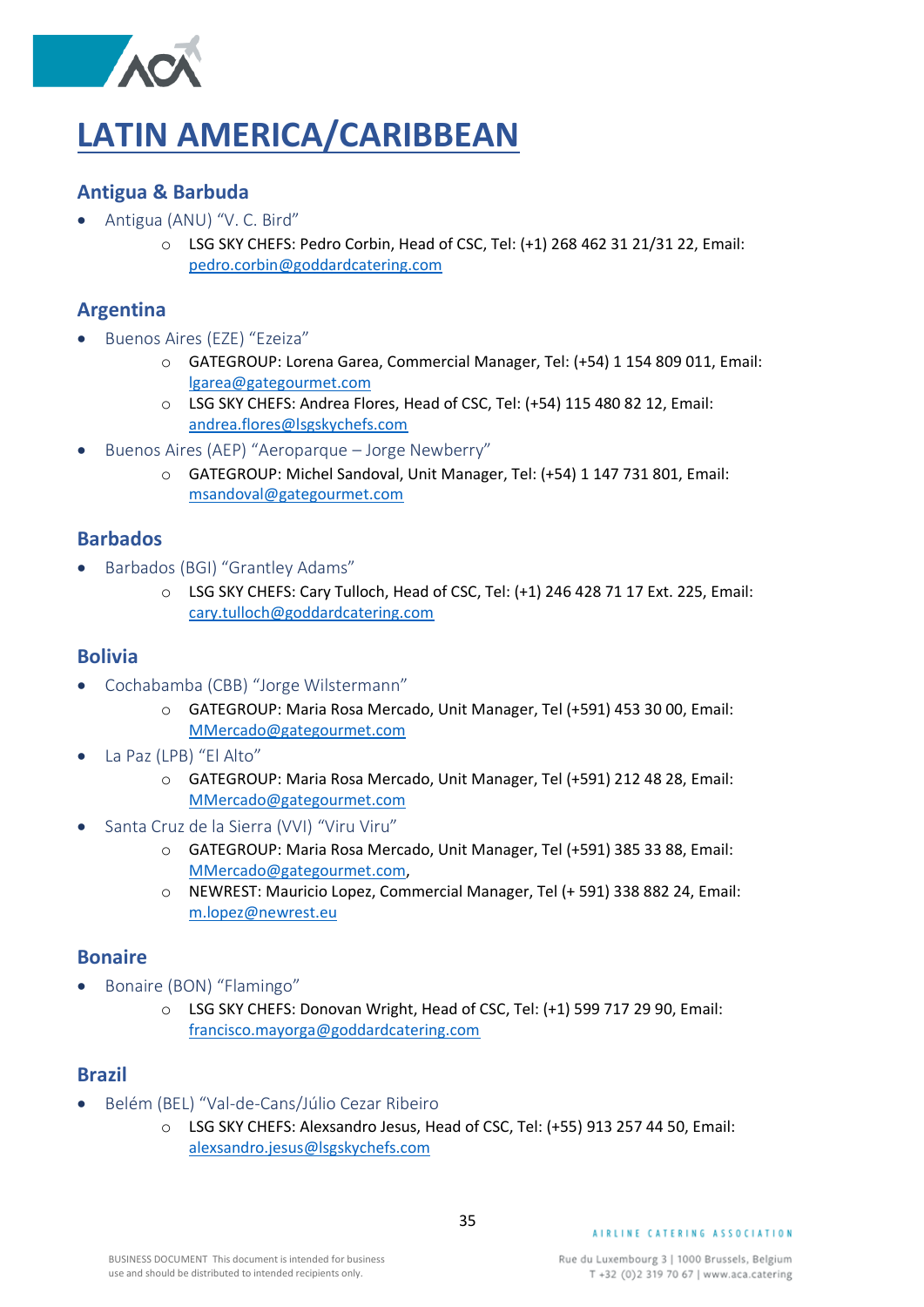

- <span id="page-35-0"></span>• Fortaleza (FOR) "Pinto Martins"
	- o LSG SKY CHEFS: Alexandre Silva, Head of CSC, Tel: (+55) 853 272 53 00, Email: [alexandre.silva@lsgskychefs.com](mailto:alexandre.silva@lsgskychefs.com)
- <span id="page-35-1"></span>• Natal (NAT) "São Gonçalo do Amarante – Governador Aluizio Alves"
	- o LSG SKY CHEFS: Manuela Miranda, Head of CSC, Tel: (+55) 849 987 056 56, Email: [Manuela.miranda@lsgskychefs.com](mailto:Manuela.miranda@lsgskychefs.com)
- <span id="page-35-2"></span>• Recife/Guararapes (REC) "Gilberto Freyre"
	- o LSG SKY CHEFS: Marcondes Silva, Head of CSC, Tel: (+55) 813 134 97 23, Email: [marcondes.silva@lsgskychefs.com](mailto:marcondes.silva@lsgskychefs.com)
- <span id="page-35-3"></span>• Rio de Janeiro (GIG) "Galeão"
	- o GATEGROUP: Valter Brito, Unit Manager, Tel: (+55) 2 133 985 930, Email: [vbrito@gategourmet.com](mailto:vbrito@gategourmet.com)
	- o LSG SKY CHEFS: Camila Kawabata, Head of CSC, Tel: (+55) 212 468 60 07, Email: [camila.kawabata@lsgskychefs.com](mailto:camila.kawabata@lsgskychefs.com)
	- o NEWREST: Julien Gautier, Country MD, Tel (+55) 119 731 763 36, Email: [a.lelievre@newrest.eu](mailto:a.lelievre@newrest.eu)
- <span id="page-35-4"></span>• Rio de Janeiro (SDU) "Santos Dumont"
	- o LSG SKY CHEFS: Daniela Mafra, Head of CSC, Tel: (+55) 212 468 60 07, Email: [daniela.mafra@lsgskychefs.com](mailto:daniela.mafra@lsgskychefs.com)
- <span id="page-35-5"></span>• Salvador de Bahia (SSA) "Deputado Luís Eduardo Magalhães"
	- o LSG SKY CHEFS: Alexsandro Jesus, Tel: (+55) 713 377 81 02, Email: [alexsandro.jesus@lsgskychefs.com](mailto:alexsandro.jesus@lsgskychefs.com)
- <span id="page-35-6"></span>• Sao Paulo (GRU) "Guarulhos"
	- o GATEGROUP: Ivan Catucci, Unit Manager, Tel: (+55) 1 143 807 414, Email: [icatucci@gategroup.com](mailto:icatucci@gategroup.com)
	- o LSG SKY CHEFS: Daniela Mafra, Head of CSC, Tel: (+55) 112 149 23 06, Email: [daniela.mafra@lsgskychefs.com](mailto:daniela.mafra@lsgskychefs.com)
	- o NEWREST: Julien Gautier, Country MD, Tel (+55) 119 731 763 36, Email: [a.lelievre@newrest.eu](mailto:a.lelievre@newrest.eu)

#### <span id="page-35-7"></span>**Cayman Islands**

- <span id="page-35-8"></span>• Grand Cayman (GCM) "Owen Roberts"
	- o LSG SKY CHEFS: Anthony Franklin, Head of CSC, Tel: (+1) 345 949 58 35, Email: [anthony.franklin@goddardcatering.com](mailto:anthony.franklin@goddardcatering.com)

#### <span id="page-35-9"></span>**Chile**

- <span id="page-35-10"></span>• Santiago de Chile (SCL) "Arturo Merino Benítez"
	- o GATEGROUP: Jesus Parrilla, Managing Director, Tel (+56) 2 810 38 00, Email: [jparrilla@gategourmet.com](mailto:jparrilla@gategourmet.com)
	- o LSG SKY CHEFS: Fabio Vieira, Head of CSC, Tel: (+56) 225 658 301, Email: [fabio.vieira@lsgskychefs.com](mailto:fabio.vieira@lsgskychefs.com)
	- o NEWREST: Michael Sergent, Inflight Manager, Tel: (+56) 223 072 400, Email: [m.sergent@newrest.eu](mailto:m.sergent@newrest.eu)

### <span id="page-35-11"></span>**Colombia**

- <span id="page-35-12"></span>• Bogota (BOG) "El Dorado"
	- o GATEGROUP: Antonio Sanchez, General Manager, Tel: (+57) 141 479 79 Ext 102, Email: [asanchez2@gategourmet.com](mailto:asanchez2@gategourmet.com)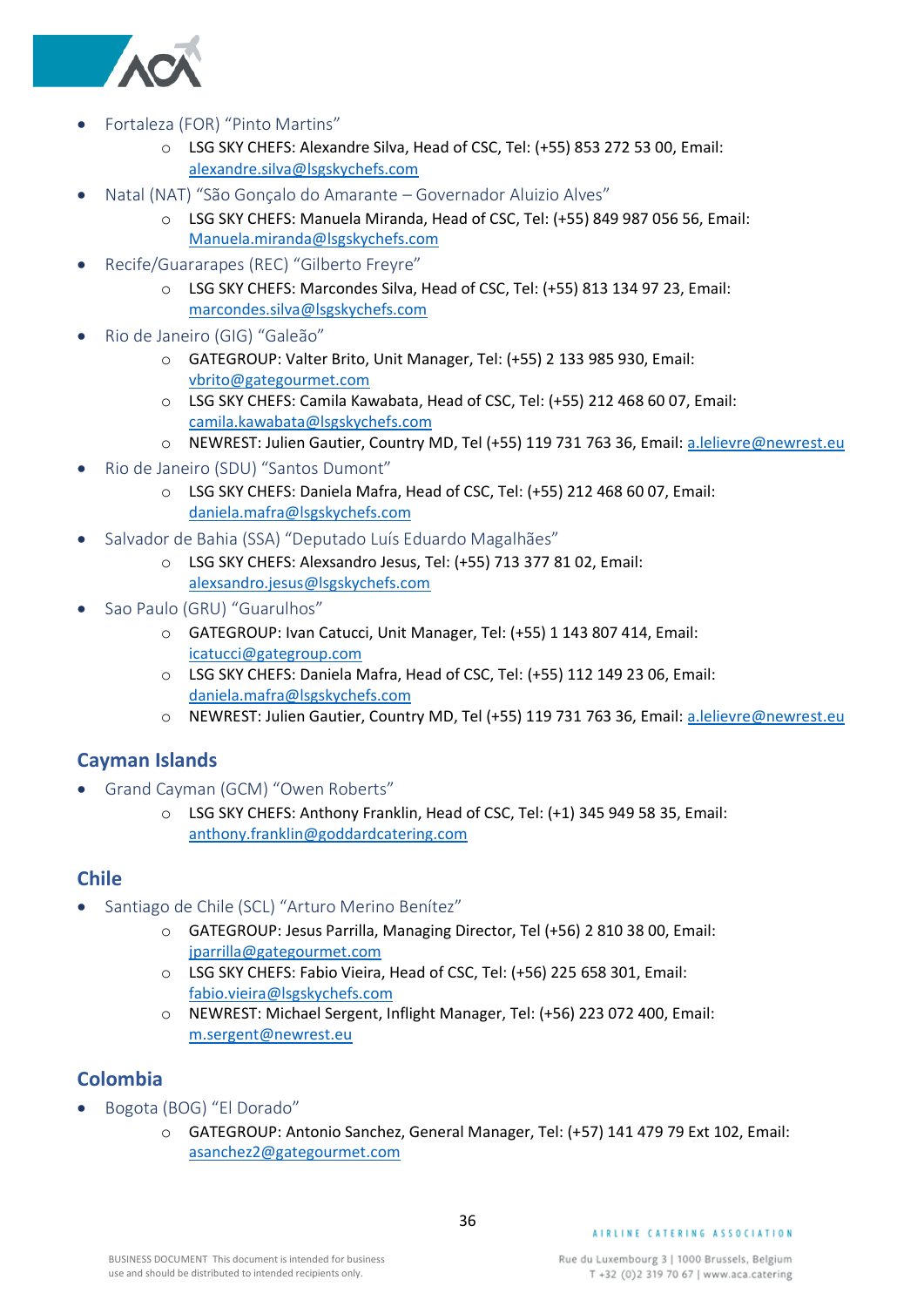

- o LSG SKY CHEFS: Guillermo Gross, Head of CSC, Tel: (+571) 746 77 53, Email: [guillermo.gross@goddardcatering.com](mailto:guillermo.gross@goddardcatering.com)
- o NEWREST: Katherine Urueña, Inflight Manager, Tel (+ 57) 174 395 57, Email: [k.uruena@newrest.eu](mailto:k.uruena@newrest.eu)

#### <span id="page-36-0"></span>**Costa Rica**

- <span id="page-36-1"></span>• Liberia (LIR) "Daniel Oduber Quirós"
	- o NEWREST: Javier Cruz, Unit Manager, Tel (+ 506) 266 811 12, Email : [ja.cruz@newrest.eu](mailto:ja.cruz@newrest.eu)
- <span id="page-36-2"></span>• San José (SJO) "Juan Santamaría"
	- o NEWREST: Mainor Murillo, Unit Manager, Tel (+ 506) 243 717 68, Email: [m.murillo@newrest.eu](mailto:m.murillo@newrest.eu)

#### <span id="page-36-3"></span>**Curaçao**

- <span id="page-36-4"></span>• Curaçao (CUR) "Hato"
	- o LSG SKY CHEFS: Shemuel Rimon, Head of CSC, Tel: (+1) 599 986 810 61, Email: [shemuel.rimon@goddardcatering.com](mailto:shemuel.rimon@goddardcatering.com)

#### <span id="page-36-5"></span>**Ecuador**

- <span id="page-36-6"></span>• Guayaquil (GYE) "José Joaquín de Olmedo"
	- o GATEGROUP: Juan Bernardo Rosero, General Manager, Ecuador, Tel: (+593) 422 876 26, Email: [jrosero@gategourmet.com](mailto:jrosero@gategourmet.com)
	- o LSG SKY CHEFS: Esteban Viteri, Head of CSC, Tel: (+593) 423 985 08, Email: [esteban.viteri@goddardcatering.com](mailto:esteban.viteri@goddardcatering.com)
- <span id="page-36-7"></span>• Quito (UIO) "Mariscal Sucre"
	- o GATEGROUP: Juan Bernardo Rosero, General Manager, Ecuador, Tel: (+593) 225 952 57, Email: [jrosero@gategourmet.com](mailto:jrosero@gategourmet.com)
	- o LSG SKY CHEFS: Esteban Viteri, Head of CSC, Tel: (+593) 239 458 20, Email: [esteban.viteri@goddardcatering.com](mailto:esteban.viteri@goddardcatering.com)

#### <span id="page-36-8"></span>**El Salvador**

- <span id="page-36-9"></span>• San Salvador (SAL) "San Óscar Arnulfo Romero y Galdámez"
	- o LSG SKY CHEFS: Aron Noel, Head of CSC, Tel: (+503) 231 249 00, Email: [aron.noel@goddardcatering.com](mailto:aron.noel@goddardcatering.com)

### <span id="page-36-10"></span>**French Guiana**

- <span id="page-36-11"></span>• Cayenne (CAY) "Felix Eboué"
	- o GATEGROUP: Tel +594 25 21 70

#### <span id="page-36-12"></span>**French West Indies**

- <span id="page-36-13"></span>• Pointe-à-Pitre (PTP) "Le Raizet"
	- o NEWREST: Thomas Ginouves, Country MD, Tel: (+ 33) 396 701 938, Email: [t.ginouves@newrest.eu](mailto:t.ginouves@newrest.eu)
- <span id="page-36-14"></span>• Fort-de-France (FDF) "Aimé Césaire"
	- o NEWREST: Thomas Ginouves, Country MD, Tel: (+ 33) 596 701 938, Email: [t.ginouves@newrest.eu](mailto:t.ginouves@newrest.eu)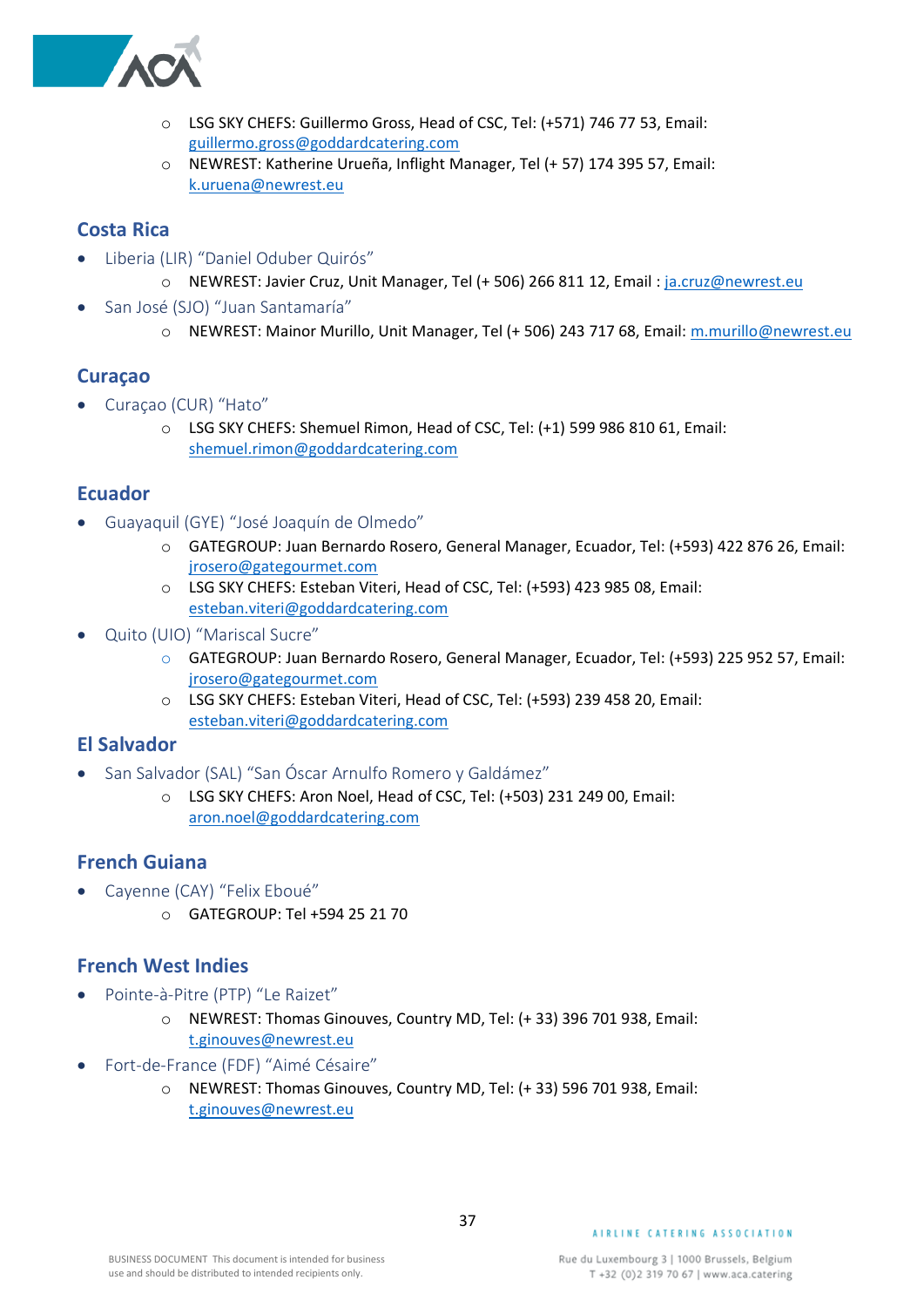

#### <span id="page-37-0"></span>**Grenada**

- <span id="page-37-1"></span>• Grenada (GND) "Pearls"
	- o LSG SKY CHEFS: Anthony Samuel, Head of CSC, Tel: (+1) 473 444 28 96, Email: [anthony.samuel@goddardcatering.com](mailto:anthony.samuel@goddardcatering.com)

#### <span id="page-37-2"></span>**Guatemala**

- <span id="page-37-3"></span>• Guatemala City (GUA) "La Aurora"
	- o LSG SKY CHEFS: Ever Santis, Head of CSC, Tel: (+1) 502 238 504 85, Email: [ever.santis@goddardcatering.com](mailto:ever.santis@goddardcatering.com)

#### <span id="page-37-4"></span>**Jamaica**

- <span id="page-37-5"></span>• Kingston (YGK) "Norman Rogers"
	- o LSG SKY CHEFS: Strephon Sanderson, Head of CSC, Tel: (+1) 876 952 45 70, Email: [strephon.sanderson@goddardcatering.com](mailto:strephon.sanderson@goddardcatering.com)
- <span id="page-37-6"></span>• Montego Bay (MBJ) "Sangster"
	- o LSG SKY CHEFS: Strephon Sanderson, Head of CSC, Tel: (+1) 876 952 41 10, Email: [strephon.sanderson@goddardcatering.com](mailto:strephon.sanderson@goddardcatering.com)

#### <span id="page-37-7"></span>**Mexico**

- <span id="page-37-8"></span>• Bajío (BJX) "Guanajuato"
	- o LSG SKY CHEFS: Rosalio Vazquez Robles, Head of CSC, Email: [rosalio.vazquez@lsgaco.com](mailto:rosalio.vazquez@lsgaco.com)
- <span id="page-37-9"></span>Cancún (CUN)
	- o GATEGROUP: José Manuel Moreno, Unit Manager, Tel: (+52) 998 279 80 92, Email: [jmmoreno@gategourmetmaasa.com.mx](mailto:jmmoreno@gategourmetmaasa.com.mx)
	- o LSG SKY CHEFS: Humberto Serrallonga, Head of CSC, Tel: (+52) 998 886 00 20, Email: [humberto.serrallonga@lsgaco.com](mailto:humberto.serrallonga@lsgaco.com)
	- o NEWREST: Felicia Gaspar, Country MD, Tel (+52) 998 886 920 97, Email: [f.gaspar@newrest.eu](mailto:f.gaspar@newrest.eu)
- <span id="page-37-10"></span>• Guadalajara (GDL) "Miguel Hidalgo y Costilla"
	- o GATEGROUP: Martin Mendoza Saldaña, Unit Manager, Tel (+33) 369 587 07
	- o LSG SKY CHEFS: Aerococina SA
- <span id="page-37-11"></span>• Mexicali (MXL) "General Rodolfo Sánchez Taboada"
	- o LSG SKY CHEFS: Arturo Garcia, Head of CSC, Email: [acomxl@prodigy.net.mx](mailto:acomxl@prodigy.net.mx)
- <span id="page-37-12"></span>• Mexico City (MEX) "Benito Juárez"
	- o GATEGROUP: Ramòn Núñez Hernández, Country Manager, Tel: (+52) 555 115 63 00, Email: [rnunez@gategourmetmaasa.com.mx](mailto:rnunez@gategourmetmaasa.com.mx)
	- o LSG SKY CHEFS: Julio Cesar Homma, Head of CSC, Email: [juliocesar.homma@lsgac.com](mailto:juliocesar.homma@lsgac.com)
- <span id="page-37-13"></span>• Monterrey (MTY) "General Mariano Escobedo"
	- o GATEGROUP: Paula Rincon, Unit Manager, Tel: (+52) 811 344 15 63, Email: [princon@gategourmetmaasa.com.mx](mailto:princon@gategourmetmaasa.com.mx)
	- o LSG SKY CHEFS: Gustavo Levya, Head of CSC, Tel: (+52) 818 369 07 87, Email: [gustavo.levya@lsgaco.com](mailto:gustavo.levya@lsgaco.com)
- <span id="page-37-14"></span>• Puerto Vallarta (PVR) "Licenciado Gustavo Díaz Ordaz"
	- o LSG SKY CHEFS: Arnulfo Reynaga, Head of CSC, Tel: (+52) 322 221 18 24, Email: [arnulfo.reynaga@lsgaco.com](mailto:arnulfo.reynaga@lsgaco.com)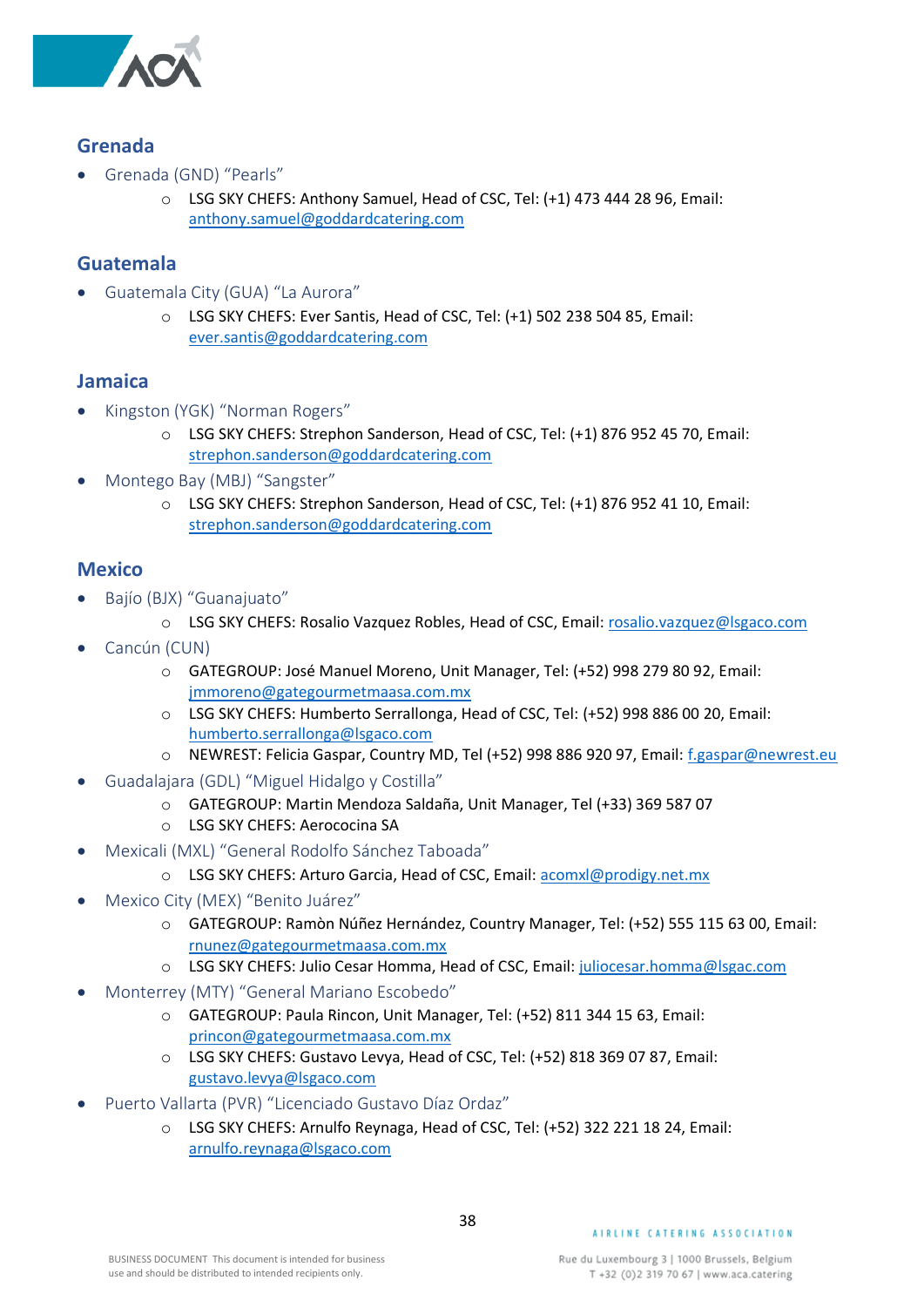

- <span id="page-38-0"></span>• San José de los Cabos (SJD)
	- o LSG SKY CHEFS: Aerococina SA
- <span id="page-38-1"></span>• Tijuana (TIJ) "General Abelardo L. Rodríguez"
	- o LSG SKY CHEFS: Juan Manuel Flores, Head of CSC, Tel: (+52) 664 623 54 27, Email: [juanmanuel.flores@lsgaco.com](mailto:juanmanuel.flores@lsgaco.com)

#### <span id="page-38-2"></span>**Panama**

- <span id="page-38-3"></span>• Panama City (PTY) "Tocumen"
	- o LSG SKY CHEFS: Paulino Sarabia, Head of CSC, Tel: (+1) 507 238 22 20, Email: [paulino.sarabia@lsgskychefs.com](mailto:paulino.sarabia@lsgskychefs.com)

#### <span id="page-38-4"></span>**Paraguay**

- <span id="page-38-5"></span>• Asunción (ASU) "Silvio Pettirossi"
	- o LSG SKY CHEFS: Juan Lolas, Head of CSC, Tel: (+595) 216 459 60, Email: [juan.lolas@goddardcatering.com](mailto:juan.lolas@goddardcatering.com)

#### <span id="page-38-6"></span>**Peru**

- <span id="page-38-7"></span>• Lima (LIM) "Jorge Chávez"
	- o GATEGROUP: Claudio Carballo, General Manager, Tel: (+51) 157 516 21 Ext. 213, Email: [ccarballo@gategourmet.com](mailto:ccarballo@gategourmet.com)
	- o NEWREST: Fabian Castillo, Inflight Manager, Tel (+51) 198 621 93 90, Email: [f.castillo@newrest.eu](mailto:f.castillo@newrest.eu)

#### <span id="page-38-8"></span>**Saint Lucia**

- <span id="page-38-9"></span>• Saint Lucia (UVF) "Hewanorra"
	- o LSG SKY CHEFS: Anthony Samuel, Head of CSC, Tel: (+1) 758 454 68 50, Email: [anthony.samuel@goddardcatering.com](mailto:anthony.samuel@goddardcatering.com)

#### <span id="page-38-10"></span>**Saint Martin**

- <span id="page-38-11"></span>• Saint Martin (SXM) "Princess Juliana"
	- o LSG SKY CHEFS: Peter Cox, Head of CSC, Tel: (+1) 599 454 521 98, Email: [peter.cox@goddardcatering.com](mailto:peter.cox@goddardcatering.com)

#### <span id="page-38-12"></span>**Trinidad & Tobago**

- <span id="page-38-13"></span>• Port of Spain (POS) "Piarco"
	- o LSG SKY CHEFS: Ainsley Rajkumar, Head of CSC, Tel: (+1) 868 669 42 13, Email: [arajkumar@alliedcaterers.com](mailto:arajkumar@alliedcaterers.com)
- <span id="page-38-14"></span>• Tobago (TAB) "A. N. R. Robinson"
	- o LSG SKY CHEFS: Andrew Craig, Head of CSC, Tel: (+1) 868 639 85 71, Email: *cocoreef*[tobago@trinidad.net](mailto:cocoreef-tobago@trinidad.net)

#### <span id="page-38-15"></span>**U.S. Virgin Islands**

- <span id="page-38-16"></span>• St. Thomas (STT) "Cyril E. King"
	- o LSG SKY CHEFS: Jahmal Dyer, Head of CSC, Tel: (+1) 340 777 59 10, Email: [jahmal.dyer@goddardcatering.com](mailto:jahmal.dyer@goddardcatering.com)